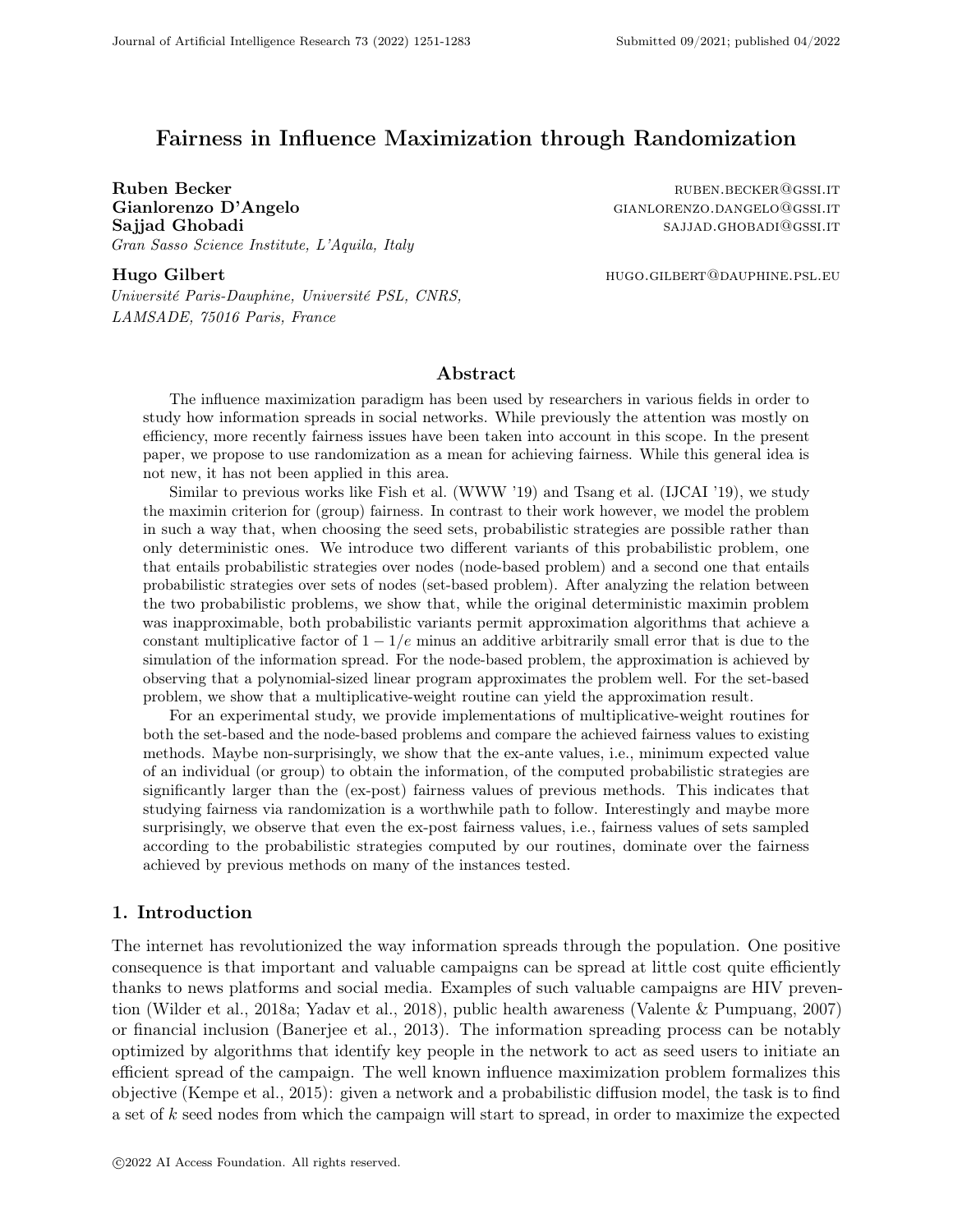number of reached nodes. The problem has received a tremendous amount of attention (Becker et al., 2020; Borgs et al., 2014; Borodin et al., 2017; Budak et al., 2011; Chen & Teng, 2017; Cohen et al., 2014; Tang et al., 2015, 2014).

In the influence maximization problem, the objective is only concerned with the efficiency of the diffusion process, it does not take into account any fairness criteria. In order to underline the need of studying such fairness criteria in this scope, we start with the following motivating example: Consider a simple random graph modeling a network similar to a core-periphery structure (Borgatti & Everett, 2000). The network consists of two communities, the core  $C$  and the periphery  $D$ . The probability of intra-community edges are  $p<sub>C</sub>$  and  $p<sub>D</sub>$  respectively, while the probability of inter-community edges is q. For concreteness, assume that  $|C| = 50$ ,  $|D| = 150$  and  $p_C = 0.5$ ,  $p_D = 0.1$  and  $q = 0.1$ . I.e., we obtain a random network consisting of a well-connected rather small core and worse connected larger part of the graph that we refer to as the periphery of the network. Assume now that we use a state-of-the-art algorithm for influence maximization, e.g., the TIM implementation of the greedy algorithm due to Tang et al.  $(2014)$ , in order to compute a seed set of size k with large expected coverage in the graph. As we can see in Figure 1 on the left, this can lead to a significant discrepancy in the probability of nodes being reached in the two communities. For concreteness, if  $k = 5$ , an average node in the core is reached with probability larger than 0.25, while the average node in the periphery is reached only with a probability of around  $0.05<sup>1</sup>$  In the right plot in Figure 1, we observe that the algorithm selects most of the seed nodes in the core. This is clearly because nodes in the core are better connected and thus choosing such nodes as seeds results in better coverage. In summary, we observe that maximizing expected spread without considering any fairness criteria can lead to unfair coverage with respect to communities or groups in the network. Such observations have motivated researchers more recently, to take fairness issues in influence maximization into account. We continue by giving a brief review of the related literature.



Figure 1: Results for the core-periphery model with a core of 50 nodes and a periphery of 150 nodes. The budget  $k$  is increasing from 1 to 10.

A first sequence of papers has investigated a setting in which several competing players are paying the network's host to influence users in their favor. The goal in these works is to ensure that the host picks seed nodes in a fair way with respect to the different players (Chen et al., 2020; Lu et al., 2013; Yu et al., 2017). Another line of research has investigated the fairness of the diffusion process with respect to the vertices, i.e., the users in the network. Indeed when only efficiency is being optimized, some users, or communities, i.e., groups of users, might get an unfairly low coverage (Ali et al., 2019; Fish et al., 2019; Farnadi et al., 2020; Khajehnejad et al., 2020; Rahmattalabi et al.,

<sup>1.</sup> In this example, we use the Independent Cascade model in order to model the information spread, edge weights are chosen to be 0.05. We refer the reader to Section 2 for the precise definition of the model used.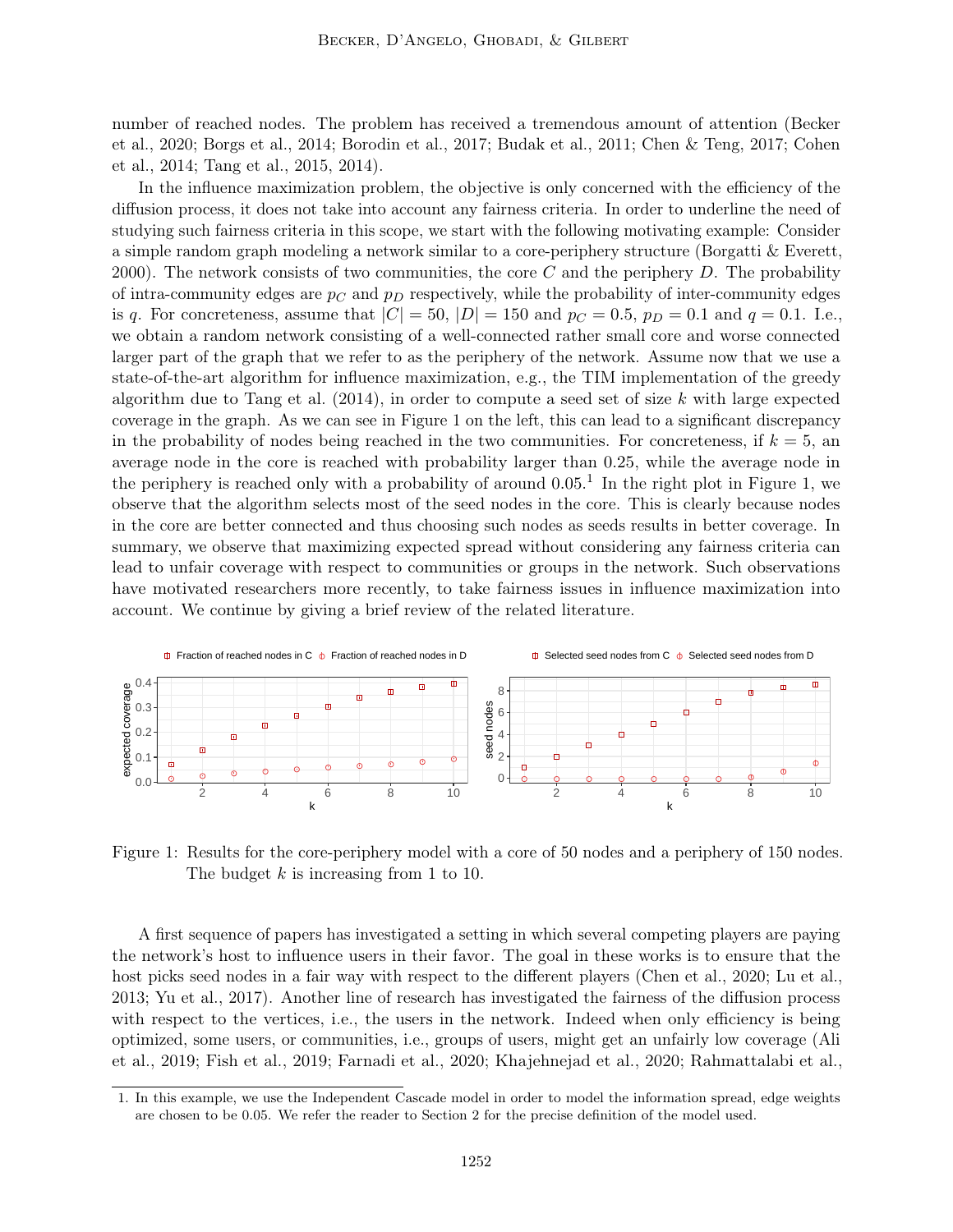2020; Stoica et al., 2020; Tsang et al., 2019). An intuitive criterion to consider here is the maximin criterion. Here, the goal is to choose at most  $k$  seed nodes to maximize the minimum probability of a user being reached. When generalized to groups of users or communities, the goal becomes to maximize the minimum expected fraction of users reached per community. The first problem has been considered by Fish et al. (2019), who showed that the problem is hard to approximate to any constant approximation factor, unless  $P = NP$ . The second problem has been considered by Tsang et al. (2019). Building on previous work by Chekuri et al. (2010) and Udwani et al. (2018), the authors designed an algorithm with an asymptotic approximation ratio of  $1 - 1/e$  provided that the number of communities is not much larger than  $k$ .

In the present paper, we extend these works by studying the impact of randomization on fairness. Our approach is to allow randomized strategies for choosing the seed nodes rather than to restrict to deterministic strategies. Indeed, we introduce two randomized versions of the maximin problem. In our first problem, we consider randomized strategies that pick nodes as seeds independently. In contrast, in the second problem, we allow any probabilistic strategies that choose seed sets of expected size  $k$ , i.e., not restricting to independent distributions. It is easy to envision that such randomized strategies provide certain advantages over deterministic ones. In fact, the use of randomization is a longstanding idea in computational social choice, where it often leads to more tractable results and more expressive solutions via for instance time-sharing mechanisms (Manlove, 2013). It can also be used to incentivize participation (Aziz et al., 2018) or to workaround impossibility results (Brandl et al., 2016). Lastly and closer to our work, using randomization is frequently used to obtain fairer solutions (Aziz et al., 2013; Bogomolnaia & Moulin, 2001; Katta & Sethuraman, 2006). Indeed, there may be optimization problems for which any deterministic solution is unfair. This was famously illustrated by Machina's mom example in which a mother should decide which of her two children will receive an indivisible treat (Machina, 1989). In such cases, randomization may help evening things out by considering fairness in expectation, i.e., ex-ante fairness rather than ex-post fairness. Randomization is both useful for one-shot and for repeated problems. In the former, it provides fairness over opportunities and in the latter it achieves fairness in the long run in a natural way. Lastly, randomization can be used to satisfy the fairness principle of equal treatment of equals (Moulin, 1991). Despite being an old research topic, the study of randomized solutions is still a hot topic where many open problems remain to be solved (Aziz, 2019; Brandt, 2019).

## 1.1 Our Contribution

The contributions of this paper are summarized as follows.

- After recalling the necessary technical background related to influence maximization, in Section 2, we introduce the two randomized versions of the maximin problem. In the first one, we consider randomized strategies that pick nodes as seeds independently with some probability such that the expected size of the resulting seed set is bounded by k, we call this the *node-based problem*. In the second problem, we study a more general feasible set. That is, we consider strategies that consist of probability distributions over seed sets of expected size  $k$ , i.e., not restricting to the special case of distributions that pick nodes independently but allowing for correlation. We then analyze the relation between the two probabilistic problems.
- In Section 3, we quantify the loss in efficiency that can be incurred by following our fairness criteria, i.e., we show bounds on the price of fairness. We continue by proving that both randomized variants of the maximin influence problems are NP-hard. For the node-based problem, we in addition show that, unless  $P = NP$ , there is no algorithm with approximation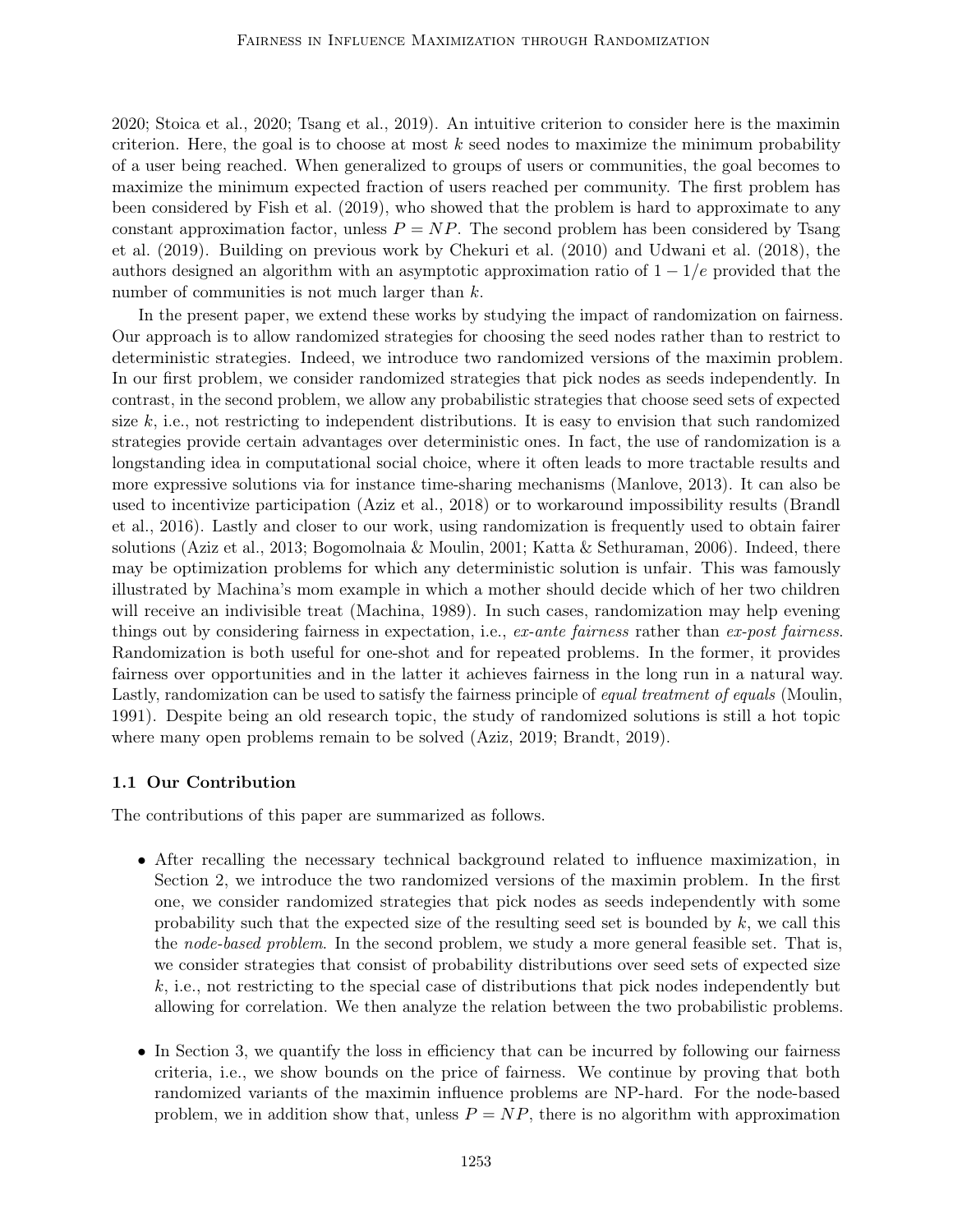ratio better than  $1 - 1/e$ . Thereafter we show that still, in this setting of fairness in influence maximization, randomization leads to a number of advantages.

- In Section 4, we prove that the resulting problems can be approximated to within a factor of  $1 - 1/e$  (plus an additive  $-\varepsilon$  term that is also inherent in the work of Tsang et al. (2019)) even in the case when the number of communities exceeds the number of seed nodes  $k$ . For the node-based problem (up to the additive error term) we thus give a tight approximation result. Furthermore, our work shows that the inapproximability result of Fish et al. (2019) can be circumvent by introducing randomization to the problem. Our algorithms are comparatively simple. For the node-based problem, the feasible set is of dimension  $n$ . After approximating (to within an additive  $\pm \varepsilon$  term) all functions  $\sigma_v$  using concentration bounds, we still face the problem that the resulting optimization problem is not linear. We show however that the nonlinear optimization problem is approximated to within a factor of  $1-1/e$  by a linear program of the same size. Thus we obtain a polynomial time algorithm with multiplicative approximation ratio  $1 - 1/e$  (plus the additive  $-\varepsilon$  term). For the set-based problem, the situation is different. Here, by introducing a variable for every possible seed set, the problem can be approximated (to within an additive  $\varepsilon$  term) by a linear program. The downside of course is that this program is of dimension  $\Theta(2^n)$ . As the linear program is a covering linear program however, we are able to show that a multiplicative weights routine that is essentially a black-box application of a method by Young (1995) can be used to obtain the described approximation. This method, as a subroutine, requires an algorithm for an oracle problem. We observe that the oracle problem in our case can be solved using standard (weighted) influence maximization and thus can be approximated to within a factor of  $1 - 1/e$  efficiently both in theory and practice. Although the feasible set to the set-based problem is of exponential dimension, the computed solution that is guaranteed to be a multiplicative  $1 - 1/e$  approximation (plus the additive  $-\varepsilon$  term) has only a linear support in *n*.
- In Section 5, we evaluate implementations of multiplicative weight routines for both node and set-based problems on random instances, synthetic instances from the work of Tsang et al. (2019), and a wide range of real world networks. We compare both the ex-ante and ex-post performance of our techniques with standard greedy techniques, as well as with the routines proposed by Tsang et al. (2019) and Fish et al. (2019). We observe that our ex-ante values are superior to the ex-post values of all other algorithms and, maybe surprisingly, our experiments indicate that even the ex-post values of our algorithms are competitive or even improve over the ex-post values achieved by the other techniques. We also experimentally evaluate the loss in efficiency, i.e., in total information spread resulting from using our algorithm over a standard IM algorithm that does not consider any fairness criteria. We conclude that our algorithms lead to much fairer solutions while incurring at most a small loss in total spread on all instances tested.

## 1.2 Further Related Work

We review the works that have considered fairness issues in the context of influence maximization in more detail.

The line of research that investigates the fairness of the diffusion process with respect to the vertices (i.e., users) in the network is closest to our setting. Fish et al. (2019), to the best of our knowledge, are the first to study the maximin objective in order to maximize the minimum probability of nodes to be reached by the information spread. They show that this objective leads to an NP-hard optimization problem, and even more, is hard to approximate to within any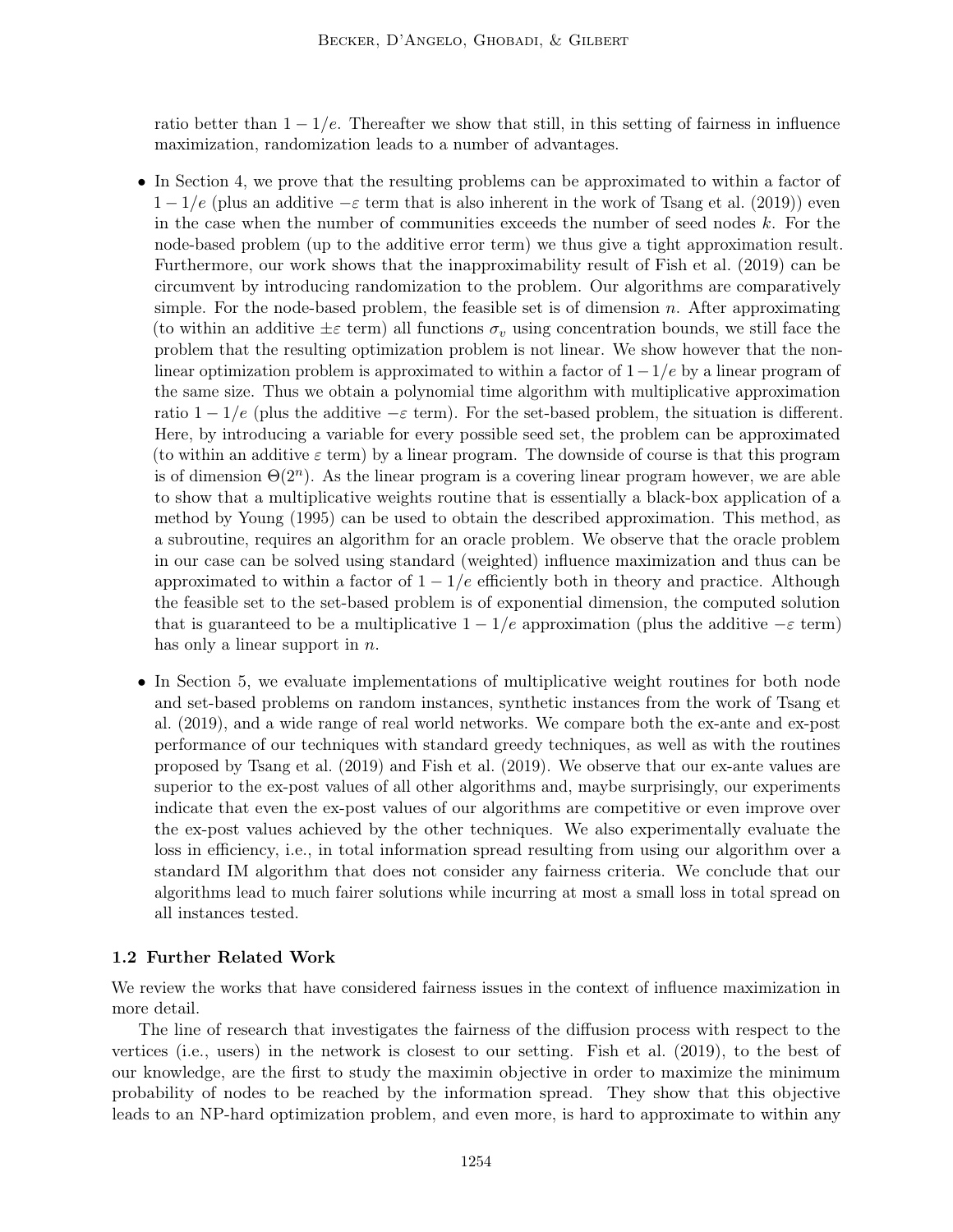constant factor unless  $P = NP$ . Even worse, the authors show that various greedy strategies have asymptotically worst-possible approximation ratios.

In the work of Tsang et al. (2019), the authors introduced the problem of maximizing the spread of a campaign while respecting a group-fairness constraint. In their setting, each user of the network belongs to one or several communities and several criteria to guarantee that each community gets its fair share of information are considered. For each of these criteria, maximizing influence while respecting the related fairness constraint can be solved via a multi-objective submodular optimization problem. The authors design an algorithm to tackle such multi-objective submodular optimization problems that provides an asymptotic approximation guarantee of  $1 - 1/e$ . Their work cannot be directly extended to the case where fairness is considered with respect to individuals instead of communities. Indeed, their result requires that  $m = o(k \log^3(k))$  where m is the number of communities and k is the seed set cardinality constraint.

The above two works are the most closely related to the present paper. We proceed by reviewing more distant works that still treat fairness issues in influence maximization. Rahmattalabi et al. (2020) further extend the group-fairness approach of Tsang et al. (2019) by following a different path. From the expected fraction of vertices reached in each community, the authors define a utility vector over the entire population of vertices, and then take a welfare optimization approach by optimizing a decision criterion which is a function of this utility vector. Stoica et al. (2020) study how improving the diversity of nodes in the seed set can influence efficiency and fairness of the information diffusion process. In a rather specific setting, where the network is generated using a biased preferential attachment model yielding two unequal communities, the authors show that, under certain conditions, seeding strategies that take into account the diversity of nodes in the seed set are more efficient and equitable. Ali et al. (2019) address fairness of the diffusion process with respect to different communities considering both the number of people influenced and the time step at which they are influenced. After illustrating that both, maximizing the expected number of nodes reached by choosing a seed set of fixed cardinality, and minimizing the number of seeds required to influence a given portion of the network may lead to unfair solutions, the authors propose an objective function which balances two objectives: the expected number of nodes reached which should be maximized, and the maximum disparity in influence between any two communities which should be minimized. More recently, Farnadi et al. (2020) review the different notions of group-fairness criteria used in the influence maximization literature and show how influence maximization problems under these fairness criteria can be expressed as mixed integer linear programs. The authors then provide numerical tests to measure the price of fairness of different fairness criteria as well as the increase in fairness with respect to vanilla influence maximization. Lastly, fair influence maximization was approached by Khajehnejad et al. (2020) based on machine learning techniques. The authors use an adversarial graph embedding approach to choose a seed set which both makes it possible to achieve high influence propagation and fairness between different communities.

An even more distant line of work (Chen et al., 2020; Lu et al., 2013; Yu et al., 2017) consider a setting in which several players compete with similar products on the same networks. These players pay a given budget to the network's host in order to influence as many users as possible. The question investigated is how to ensure that the host picks solutions in a fair way with respect to the different players. Stated otherwise, the average influence obtained per seed, also called amplification factor, should be similar for all players. We omit further details on this line of research as it is not too closely related to our work.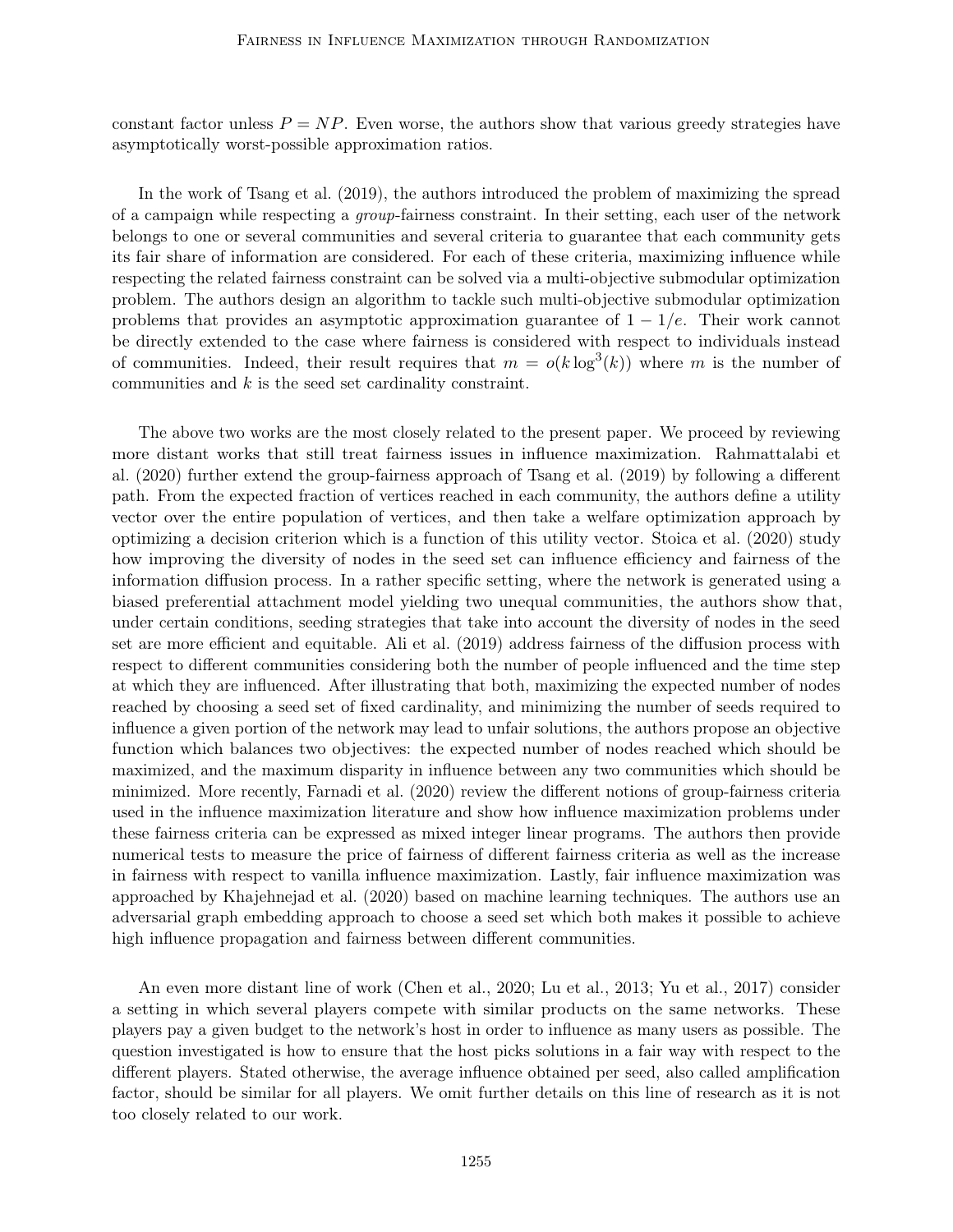## 2. Preliminaries

### 2.1 Influence Maximization

We consider the classical influence maximization setting where we are given a directed arc-weighted graph  $G = (V, A, w)$  with V being the set of n nodes, A the set of arcs, and  $w : A \to [0, 1]$  and arc-weight function. In addition we are given an information diffusion model. A broad variety of models can be used as information diffusion model. Two of the most popular models are the Independent Cascade (IC) and Linear Threshold (LT) models (Kempe et al., 2015). In both these models, given an initial node set  $S \subseteq V$  called seed nodes, a spread of influence from the set S is defined as a randomly generated sequence of node sets  $(S_t)_{t\in\mathbb{N}}$ , where  $S_0 = S$  and  $S_{t-1} \subseteq S_t$ . These sets represent active users, i.e., we say that a node v is *active* at time step t if  $v \in S_t$ . The sequence converges as soon as  $S_{t^*} = S_{t^*+1}$ , for some time step  $t^* \geq 0$  called the time of quiescence. For a set S, we use the standard notation  $\sigma(S) = \mathbb{E}[|S_{t^*}|]$  to denote the expected number of nodes activated at the time of quiescence when running the process with seed nodes  $S$ , here the expectation is over the random process of information diffusion that depends on the weights  $w$  and moreover on the information diffusion model at hand.

**Information Diffusion Models.** In the *Independent Cascade* (IC) model, the values  $w_a \in [0,1]$ for  $a \in A$  are probabilities. The sequence of node sets  $(S_t)_{t \in \mathbb{N}}$ , is randomly generated as follows. If u is active at time step  $t \geq 0$  but was not active at time step  $t - 1$ , i.e.,  $u \in S_t \setminus S_{t-1}$  (with  $S_{-1} = \emptyset$ ), node u tries to activate each of its neighbors v, independently, and succeeds with probability  $w_{uv}$ . In case of success, v becomes active at time step  $t + 1$ , i.e.,  $v \in S_{t+1}$ .

In the Linear Threshold (LT) model, the values  $w_a \in [0,1]$  for  $a \in A$  are such that, for each node v, it holds that  $\sum_{(u,v)\in A} w_{uv} \leq 1$ . The sequence of node sets  $(S_t)_{t\in\mathbb{N}}$ , is randomly generated as follows. At time step  $t + 1$ , every inactive node v such that  $\sum_{(u,v)\in A, u\in S_t} w_{uv} \geq \theta_v$  becomes active, i.e.,  $v \in S_{t+1}$ , where the thresholds  $\theta_v$  are chosen independently and uniformly at random from the interval [0, 1] for all nodes  $v \in V$ .

Both the IC and LT models can be generalized to what is known as the *Triggering Model*, see (Kempe et al., 2015, Proofs of Theorem 4.5 and 4.6). For a node  $v \in V$ , let  $N_v$  denote all in-neighbors of v. In the Triggering model, every node  $v \in V$  independently picks a *triggering set*  $T_v \subseteq N_v$  according to some distribution over subsets of its in-neighbors. For a possible outcome  $L = (T_v)_{v \in V}$  of triggering sets for the nodes in V, let  $G_L = (V, A_L)$  denote the sub-graph of G where  $A_L = \{(u, v)|v \in V, u \in T_v\}.$  The graph  $G_L$  is frequently referred to as live-edge graph and the edges  $A_L$  are referred to as live edges. We let  $\rho_L(S)$  be the set of nodes reachable from S in  $G_L$ . We denote with  $\mathcal L$  the random variable that describes this process of generating outcomes or live-edge graphs, and with L we mean a possible outcome, i.e., value taken by L. Then  $\sigma(S) = \mathbb{E}_{\mathcal{L}}[|\rho_{\mathcal{L}}(S)|].$ The IC model is obtained from the Triggering model, if for each arc  $(u, v)$ , node u is added to  $T_v$ with probability  $w_{uv}$ . Differently, the LT model is obtained if each node v picks at most one of its in-neighbors to be in her triggering set, selecting a node u with probability  $w_{uv}$  and selecting no one with probability  $1 - \sum_{u \in N_v} w_{uv}$ .

Further Notation. In what follows, we assume the triggering model to be the underlying model describing the information spread. We define  $\sigma_v(S) := \Pr_{\mathcal{L}}[v \in \rho_{\mathcal{L}}(S)]$  to be the probability that node v is reached from seed nodes S. Clearly,  $\sigma(S) = \mathbb{E}_{\mathcal{L}}[|\rho_{\mathcal{L}}(S)|] = \sum_{v \in V} Pr_{\mathcal{L}}[v \in \rho_{\mathcal{L}}(S)] = \sum_{v \in V} \sigma_v(S)$ . We extend this notation in a natural way, that is, for  $C \subseteq V$ , we denote by  $\sigma_C(S) = \frac{1}{|C|} \cdot \sum_{v \in C} \sigma_v(S)$ the average probability of being reached of nodes in C. Note that  $\sigma_v(S) = \sigma_{\{v\}}(S)$  for nodes  $v \in V$ and  $\sigma(S) = |V| \cdot \sigma_V(S)$ . Table 1 summarises the notations frequently used in the paper.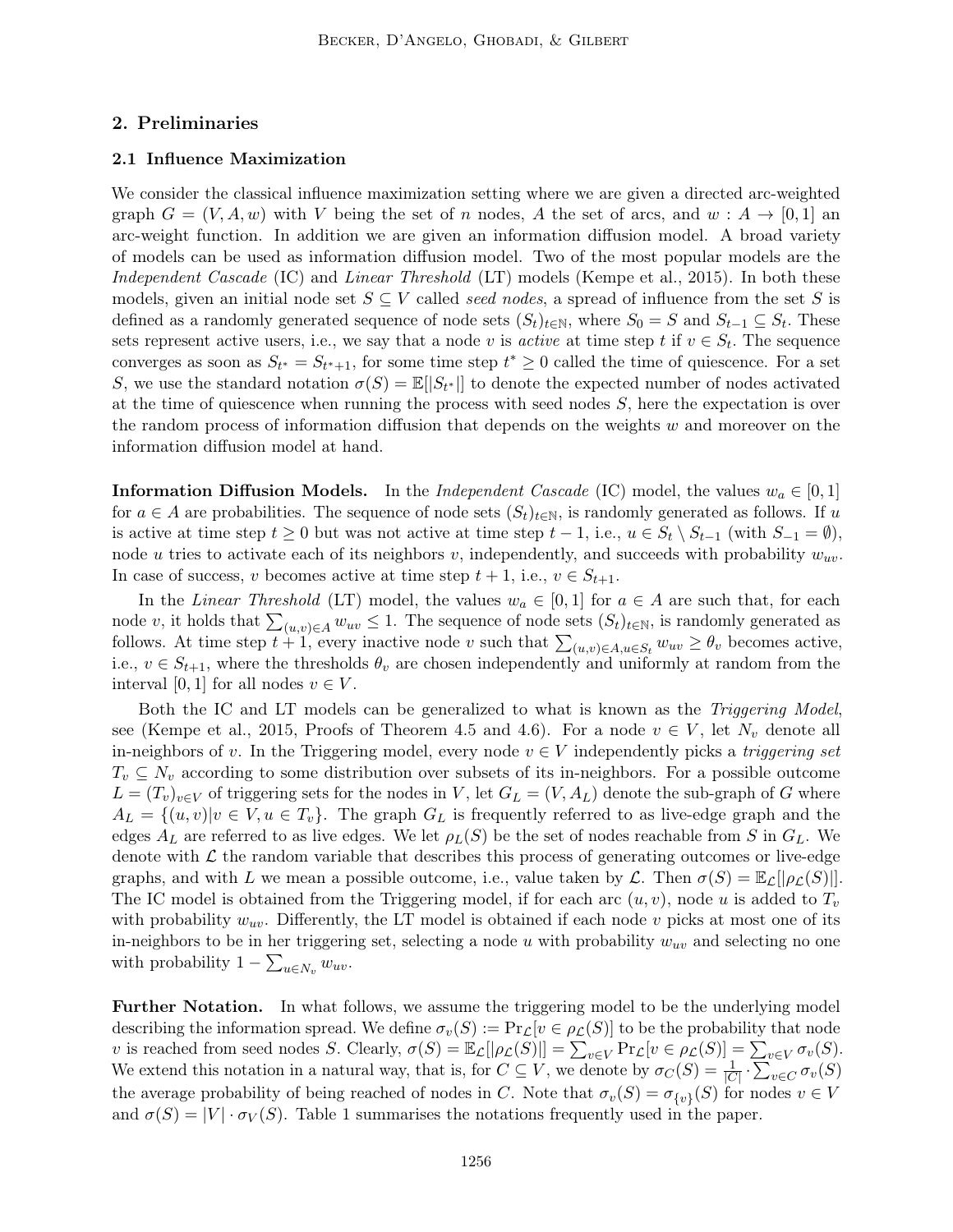| <b>Notations</b>                                              | Descriptions                                                                                     |
|---------------------------------------------------------------|--------------------------------------------------------------------------------------------------|
| $G = (V, A, w)$                                               | a directed graph with <i>n</i> nodes V, edges A, and $w : A \rightarrow [0,1]$                   |
| $\mathcal{C}$                                                 | a set of m communities $C \subseteq V$                                                           |
| $\boldsymbol{k}$                                              | size of the seed set                                                                             |
| $G_L$                                                         | a live-edge graph                                                                                |
| $\rho_L(S)$                                                   | set of nodes reachable from seeds $S \subseteq V$ in $G_L$                                       |
| $\sigma(S)$                                                   | expected number of nodes activated from seeds $S \subseteq V$                                    |
| $\sigma_v(S)$                                                 | probability that node v is reached from seeds $S \subseteq V$                                    |
| $\overline{\sigma_C(S)}$                                      | average probability of being reached of nodes in $C \in \mathcal{C}$ from seeds $S \subseteq V$  |
| $\tilde{\sigma}(S), \tilde{\sigma}_v(S), \tilde{\sigma}_C(S)$ | approximate analogues of $\sigma(S)$ , $\sigma_v(S)$ , and $\sigma_c(S)$ obtained via sampling   |
|                                                               | a fixed number $T$ of live-edge graphs                                                           |
| 1                                                             | the all-ones vector                                                                              |
| $\mathbf{1}_i$                                                | a vector with $i$ 'th entry being one and all the other entries equal to $0$                     |
| $\mathbb{1}_P$                                                | indicator function that equals 1 if $P$ holds and 0 otherwise                                    |
| $\mathcal{P}$                                                 | set of vectors $p \in [0,1]^{2^V}$ such that $1^T p = 1$ and $\sum_{S \subset V} p_S  S  \leq k$ |
| $\mathcal{X}$                                                 | set of vectors $x \in [0,1]^n$ such that $1^T x \leq k$                                          |
| $\mathrm{opt}_{\mathcal{P}}(G,\mathcal{C},k)$                 | optimal objective value of set-based problem                                                     |
| $\mathrm{opt}_{\mathcal{X}}(G,\mathcal{C},k)$                 | optimal objective value of node-based problem                                                    |
| $\mathrm{PoF}_{\mathcal{P}}(G, \mathcal{C}, k)$               | price of fairness of the set-based problem                                                       |
| $\text{PoF}_{\mathcal{X}}(G, \mathcal{C}, k)$                 | price of fairness of the node-based problem                                                      |

Table 1: Notations

For a maximization problem  $\max\{F(x): x \in R\}$  with feasibility region R, objective function  $F: R \to \mathbb{R}_{\geq 0}$  and optimum value opt. We say that x is an  $(\alpha, \beta)$ -approximation for real values  $\alpha \in (0,1]$  and  $\beta \in [0,\infty)$ , if  $F(x) \geq \alpha \cdot \mathrm{opt} - \beta$ .

Maximin Optimization. The standard objective studied in influence maximization is finding a set S maximizing  $\sigma(S)$  under a cardinality constraint  $|S| \leq k$  for some integer k. As this objective function does not take into account the fairness of the diffusion process with respect to nodes or communities, Fish et al. (2019) and Tsang et al. (2019), have investigated maximin variants of this objective that can be written as

$$
\max_{S \in {V \choose k}} \min_{C \in \mathcal{C}} \sigma_C(S),
$$

where C is a set of  $m \geq 1$  different communities  $\emptyset \neq C \subseteq V$  that may not be disjoint and  $\binom{V}{k}$  $_{k}^{\vee})$ denotes the set of subsets of  $V$  of size  $k$ . If each node is its own community, this amounts to finding a set of k seed nodes maximizing the minimum probability that a node is reached, which is the problem considered by Fish et al. (2019). We note that this is actually one instance of a broader class of optimization problems that ask to maximize a social welfare function, being the −∞-mean here. Fish et al. (2019) considered the special case where the diffusion model is the Independent Cascade model and in which all arcs have the same probability of diffusion  $\alpha$ . They proved that the problem of choosing k seeds S such as to maximize  $\min_{v \in V} \sigma_v(S)$  is NP-hard to be approximated within a factor better than  $O(\alpha)$  and that minimizing the number of seeds to obtain the optimal solution cannot be approximated within a factor  $O(\ln n)$ . Furthermore, they analysed several natural heuristics which unfortunately exhibit worst-case approximation ratio exponentially small in  $n$ .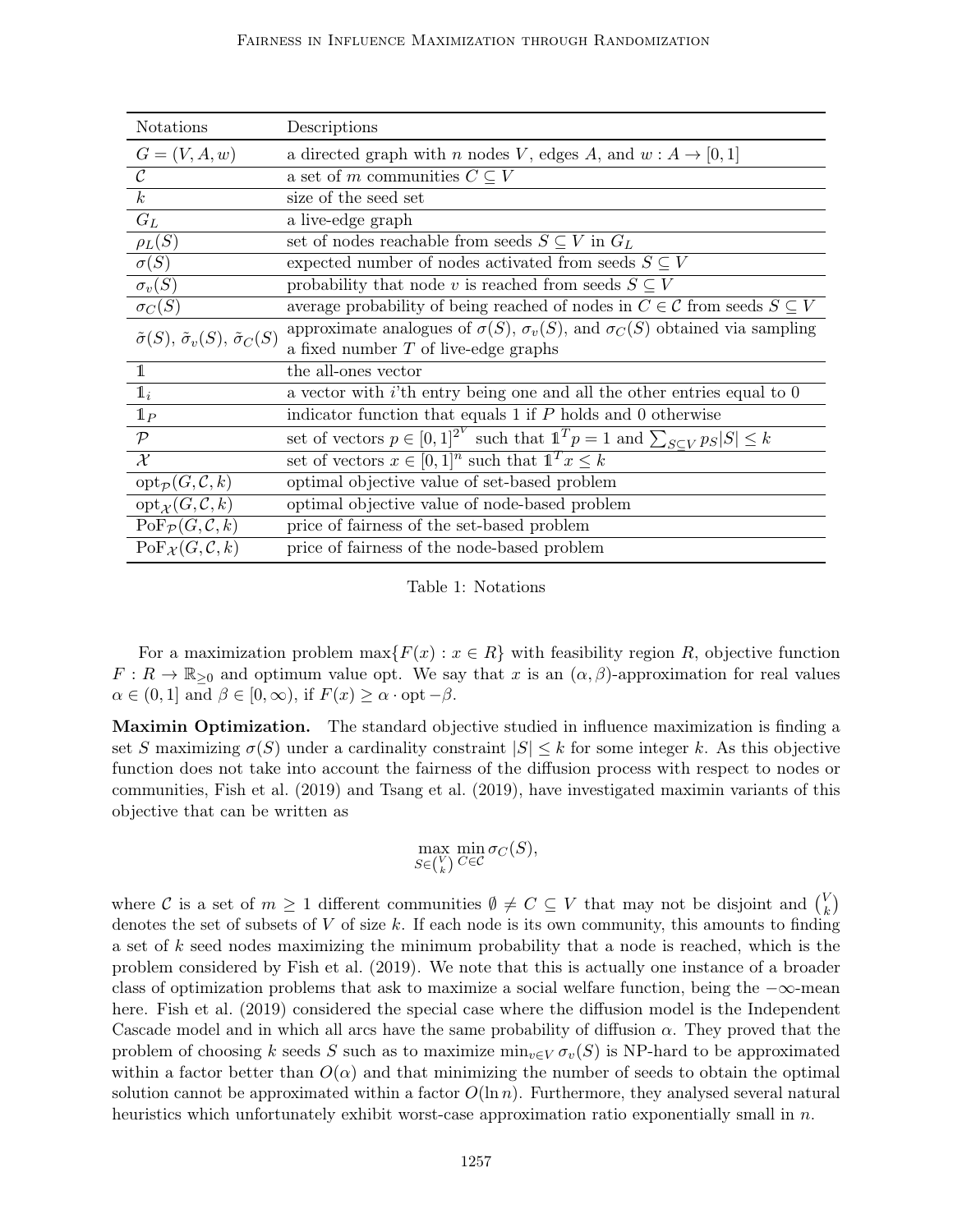#### 2.2 Fairness via Randomization

We initiate studying the impact of randomization to increase fairness for influence maximization. We start with a simple example of an influence maximization problem to illustrate the impact of randomization. Let us assume that we are using the IC model. Consider the graph in Figure 2 consisting of two nodes  $u, v$ , each forming their own community, connected in both directions by edges  $(u, v), (v, u)$  with probabilities 1/2. Assume that  $k = 1$ . Then (due to symmetry) the optimal deterministic strategy is to choose any of the two nodes achieving a minimum probability of being reached of 1/2 for the non-chosen node. A probabilistic strategy however would be allowed to assign probabilities  $1/2$  to both the sets  $\{u\}$  and  $\{v\}$ . For each of the two nodes, this strategy achieves an expected probability of being reached of  $1/2 + 1/4 = 3/4$ , the  $1/2$  being due to the fact that the node is a seed himself with probability  $1/2$  and the  $1/4$  being due to the probability of being reached (with probability  $1/2$ ) from the other node if she is a seed (happens with probability  $1/2$ ). While the example seems simplistic and artificial, it shows that the probabilistic strategy may in fact achieve a higher degree of fairness. We consider two different ways of introducing randomness, either via distributions over sets or via distributions over nodes.



Figure 2: Simple instance showing that randomization allows to increase fairness in influence maximization.

Probabilistically Choosing Sets. We relax the maximin problem by allowing for randomized strategies, i.e., feasible solutions in our *set-based probabilistic maximin problem* are not simply sets of size at most k, but rather distributions over sets. Let  $P$  be the set of distributions over sets of expected size at most k, i.e.,  $P := \{p \in [0,1]^{2^V} : \mathbb{1}^T p = 1, \sum_{S \subseteq V} p_S |S| \le k\}$  and let  $S \sim p$  denote the random process of sampling  $S$  according to the distribution  $p$ . We now consider the optimization problem

$$
\mathrm{opt}_{\mathcal{P}}(G, \mathcal{C}, k) = \max_{p \in \mathcal{P}} \min_{C \in \mathcal{C}} \mathbb{E}_{S \sim p}[\sigma_C(S)],
$$

i.e., we are searching for the probability distribution that maximizes the minimum expected probability of the  $m$  communities to be reached. This notion is frequently referred to as ex-ante fairness in the literature (Machina, 1989).

We note that in the conference version (Becker et al., 2021) of this article, we studied the problem where the probability distributions are restricted to be over sets of size exactly k. Here, we explicitly allow sets of size different from  $k$ , the only restriction on the size is in expectation. This new problem constitutes a relaxation of the set-based problem studied in (Becker et al., 2021). We emphasize that all of our results hold for both versions of the problem. The main reason why we further relaxed the studied set-based problem is that this allows us to obtain a clean relationship (see the last paragraph of this section) between the set-based and the node-based problem that we introduce next.

Probabilistically Choosing Nodes. An alternative intuitive way of introducing randomness is obtained by considering a maximin problem where feasible solutions are not distributions over sets, but are characterized by probability values for nodes. In this setting, which we call the node-based probabilistic maximin problem, we let  $\mathcal{X} := \{x \in [0,1]^n : \mathbb{1}^T x \leq k\}$  be the feasible set and consider the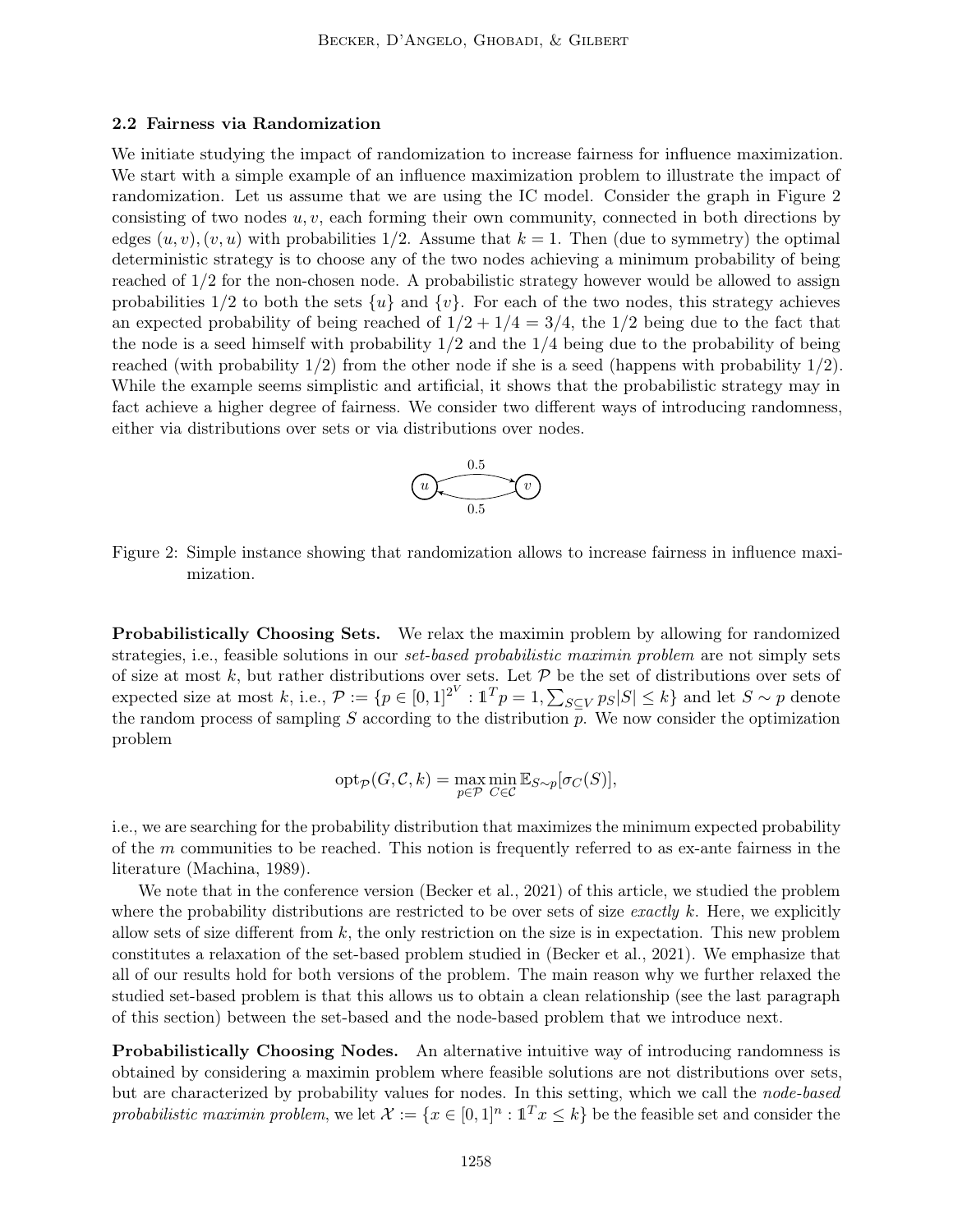process of randomly generating a set S from x, denoted by  $S \sim x$ , by letting i be in S independently with probability  $x_i$ . In this setting we are thus interested in finding  $x \in \mathcal{X}$  that maximizes the minimum expected coverage from  $S$  of any community, when  $S$  is generated from  $x$  as described and the expectation is over this generation. We write this problem as

$$
\mathrm{opt}_{\mathcal{X}}(G, \mathcal{C}, k) = \max_{x \in \mathcal{X}} \min_{C \in \mathcal{C}} \mathbb{E}_{S \sim x}[\sigma_C(S)].
$$

Extending Set Functions to Vectors. In what follows, we extend set functions to vectors in  $P$ and X in a straightforward way, i.e., for a set function f, for  $p \in \mathcal{P}$ , we let  $f(p) := \mathbb{E}_{S \sim p}[f(S)]$  and, for  $x \in \mathcal{X}$ , we let  $f(x) := \mathbb{E}_{S \sim x}[f(S)]$ .

**Relationship between Problems.** We first observe that, for  $x \in \mathcal{X}$ , the vector  $p^x$  defined as  $p_S^x := \prod_{i \in S} x_i \prod_{j \in V \setminus S} (1 - x_j)$ , for  $S \subseteq V$ , is in  $P$  and furthermore  $\sigma_C(x) = \sigma_C(p^x)$  for any  $C \in \mathcal{C}$ . Hence, we obtain the following lemma.

**Lemma 2.1.** For any G, C, and k, it holds that  $opt_{\mathcal{X}}(G, \mathcal{C}, k) \leq opt_{\mathcal{P}}(G, \mathcal{C}, k)$ .

We proceed by measuring the reverse relation. In fact, the concept of correlation gap can be used in order to upper bound  $\text{opt}_{\mathcal{P}}(G, \mathcal{C}, k)$  in terms of  $\text{opt}_{\mathcal{X}}(G, \mathcal{C}, k)$  incurring only a constant loss.

**Lemma 2.2.** For any G, C, and k, it holds that  $\text{opt}_\mathcal{P}(G, \mathcal{C}, k) \leq \frac{e}{e-1} \cdot \text{opt}_\mathcal{X}(G, \mathcal{C}, k)$ .

*Proof.* Let G, C, and k be arbitrary. For a distribution  $p \in \mathcal{P}$  over  $2^V$ , define the *marginal probabilities*  $y^p$  w.r.t. p by  $y_i^p$  $i<sup>p</sup>$  := Pr<sub>S∼p</sub>[ $i \in S$ ] =  $\sum_{S \subseteq V : i \in S} p_S$ . The correlation gap (Agrawal et al., 2010; Yan, 2011) of  $f: 2^V \to \mathbb{R}_{\geq 0}$  is defined as

$$
\gamma_f := \sup_{p \in [0,1]^{2^V}} \frac{\mathbb{E}_{S \sim p}[f(S)]}{\mathbb{E}_{S \sim y^p}[f(S)]}
$$

and it is well-known that the correlation gap of a monotone submodular function is bounded from above by  $\frac{e}{e-1}$ , see Agrawal et al. (2010, Corollary 1.2) or Yan (2011, Theorem 2.1). We may thus conclude that, for all  $C \in \mathcal{C}$ ,  $\gamma_{\sigma} \leq \frac{e}{e-1}$ . Now, let  $p \in \mathcal{P}$  be an optimal solution, i.e.,  $\mathrm{opt}_{\mathcal{P}}(G, \mathcal{C}, k) = \min_{C \in \mathcal{C}} \mathbb{E}_{S \sim p}[\sigma_C(S)]$ . We obtain

$$
\begin{aligned} \operatorname{opt}_{\mathcal{P}}(G, \mathcal{C}, k) &= \min_{C \in \mathcal{C}} \mathbb{E}_{S \sim p}[\sigma_C(S)] \le \min_{C \in \mathcal{C}} \left\{ \frac{e}{e - 1} \cdot \mathbb{E}_{S \sim y^p}[\sigma_C(S)] \right\} \\ &= \frac{e}{e - 1} \cdot \min_{C \in \mathcal{C}} \mathbb{E}_{S \sim y^p}[\sigma_C(S)] \le \frac{e}{e - 1} \cdot \operatorname{opt}_{\mathcal{X}}(G, \mathcal{C}, k), \end{aligned}
$$

where the last step uses that  $\sum_{i\in V} y_i^p = \sum_{i\in V} \sum_{S\subseteq V:i\in S} p_S = \sum_{S\subseteq V} p_S \cdot |S| \leq k$  and thus  $y^p \in \mathcal{X}$ .  $\Box$ 

It remains to ask if the bound predicted by the above lemma is tight. We give the following simple example.

**Lemma 2.3.** There exists a graph G, community structure C, and integer k, such that  $opt_{\mathcal{P}}(G, \mathcal{C}, k) \ge$ 5  $\frac{5}{4} \cdot \mathop{\rm opt}\nolimits_{\mathcal X}(G,{\mathcal C},k)$  when using the IC model.

*Proof.* Consider the graph G consisting of two nodes u and v connected back and forth by two edges of weight 2/3. Let C be the singleton community structure, and  $k = 1$ , i.e., the same instance as in Figure 2 with the difference that the edge weights are 2/3. Then the best node-based solution achieves a value of 2/3 (either by choosing one of the two nodes with probability 1 or by choosing both with equal probability 1/2). The optimal set-based solution that chooses the sets  $\{u\}$  and  $\{v\}$ both with probability  $1/2$  however achieves a value of  $1/2 + 1/2 \cdot 2/3 = 5/6$ .  $\Box$ 

We note that  $e/(e-1) \approx 1.58$ , while  $5/4 = 1.25$ . We consider tightening this gap to be an interesting open problem.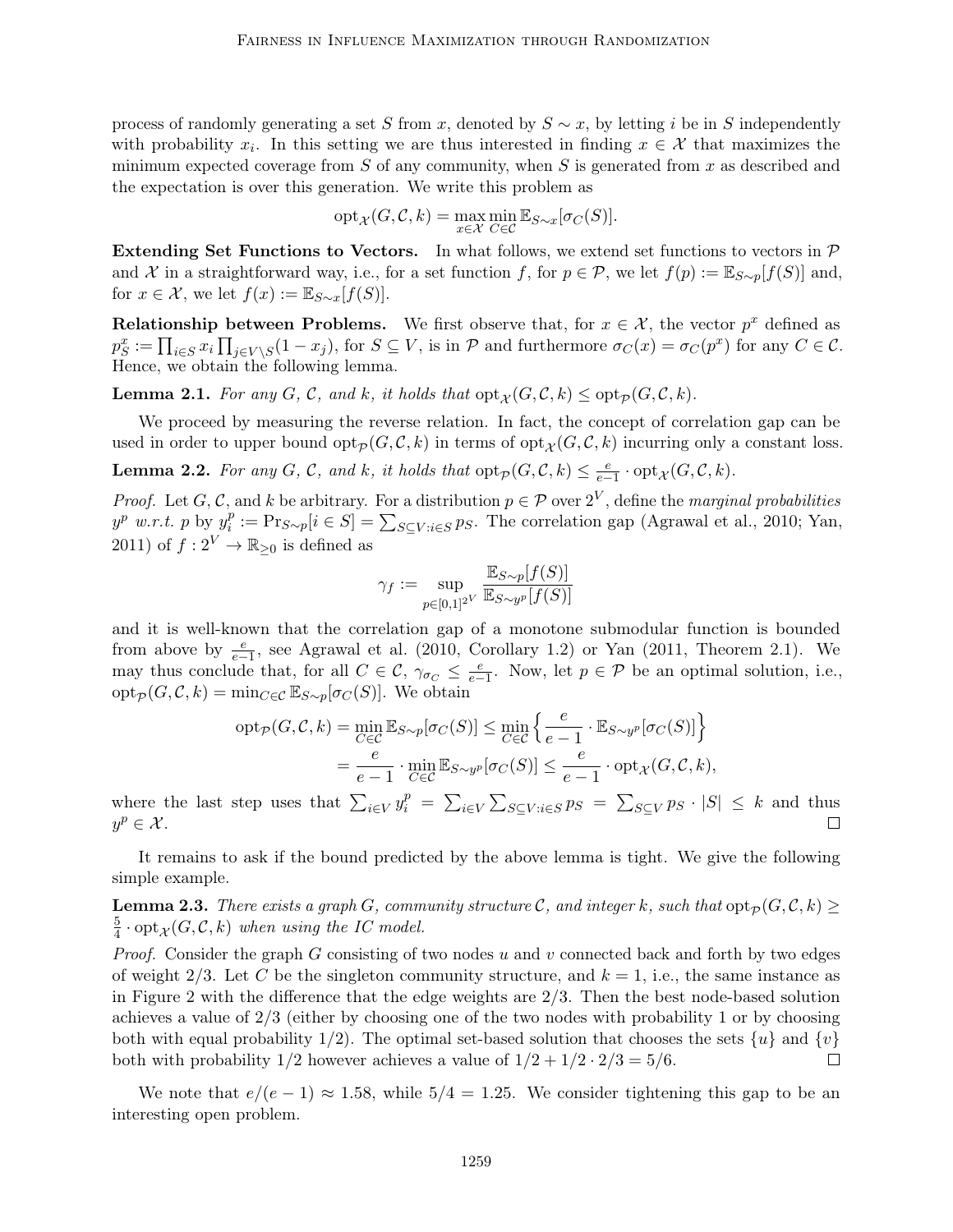## 3. Price of Fairness and Hardness

#### 3.1 Price of Group Fairness

The price of group fairness is a quantitative loss measuring the decrease in efficiency that is incurred when we restrict ourselves to solutions respecting a group fairness requirement. In the following, we denote the maximizing solutions to the node and general set-based problems by  $F_{\mathcal{X}}(G, \mathcal{C}, k) = \operatorname{argmax}_{x \in \mathcal{X}} \min_{C \in \mathcal{C}} \mathbb{E}_{S \sim x}[\sigma_C(S)]$  and  $F_{\mathcal{P}}(G, \mathcal{C}, k) = \operatorname{argmax}_{p \in \mathcal{P}} \min_{C \in \mathcal{C}} \mathbb{E}_{S \sim p}[\sigma_C(S)],$ respectively. Then, the respective prices of fairness  $\text{PoF}_{\mathcal{X}}(G, \mathcal{C}, k)$  and  $\text{PoF}_{\mathcal{P}}(G, \mathcal{C}, k)$  incurred by restricting to strategies in  $F_{\mathcal{X}}(G, \mathcal{C}, k)$  and  $F_{\mathcal{P}}(G, \mathcal{C}, k)$  are given by

$$
\mathrm{PoF}_{\mathcal{X}}(G, \mathcal{C}, k) = \frac{\max_{S \in {V} \atop \text{max}_{x \in F_{\mathcal{X}}(G, \mathcal{C}, k)} \sigma(x)} \quad \text{and} \quad \mathrm{PoF}_{\mathcal{P}}(G, \mathcal{C}, k) = \frac{\max_{S \in {V} \atop \text{max}_{p \in F_{\mathcal{P}}(G, \mathcal{C}, k)} \sigma(p)} \text{.}
$$

We obtain that for both problems, the price of group fairness can be linear in the graph size.

**Lemma 3.1.** For any even  $n > 0$ , there is a graph G with n nodes and a community structure C such that  $\text{PoF}_{\mathcal{X}}(G, \mathcal{C}, 1) = \text{PoF}_{\mathcal{P}}(G, \mathcal{C}, 1) = (n+2)/4$ , when using the IC model.

*Proof.* Let G be composed of two disjoint sets J and I of  $n/2$  vertices each. The only edges present in G are the edges from one specific vertex  $w \in J$  to all other vertices in J. Let the weight of these edges be 1 and let  $\mathcal C$  be the community structure consisting of singletons. Note that for all nodes  $v \in I \cup \{w\}$ , the probability of being reached is equal to the probability of being a seed as these nodes have no incoming edges. In other words, for any strategy  $x \in \mathcal{X}$ , it holds that  $\sigma_v(x) = x_v$ . Similarly, for any  $p \in \mathcal{P}$ , it holds that  $\sigma_v(p) = y_v^p$ , where  $y_v^p := \sum_{S:v \in S} p_S$  are the marginal probabilities with respect to p. Hence, it follows that the probabilistic solutions that maximize fairness split the budget 1 equally among the nodes in  $I \cup \{w\}$ . More precisely, when defining  $\rho := 1/(\frac{n}{2} + 1)$ , we get  $F_{\mathcal{X}}(G, \mathcal{C}, 1) = \{ \rho \cdot 1_{I \cup \{w\}} \}$  and  $F_{\mathcal{P}}(G, \mathcal{C}, 1) = \{ p \in \mathcal{P} : y_v^p = \rho \text{ for all } v \in I \cup \{w\} \}$  and in both cases the achieved objective value is  $opt_{\mathcal{X}}(G, \mathcal{C}, 1) = opt_{\mathcal{P}}(G, \mathcal{C}, 1) = \rho$ . Furthermore

$$
\max_{x \in F_{\mathcal{X}}(G, \mathcal{C}, 1)} \sigma(x) = \max_{p \in F_{\mathcal{P}}(G, \mathcal{C}, 1)} \sigma(p) = n \cdot \rho.
$$

The set S of size 1 that maximizes the expected number of reached nodes however, selects the node w yielding  $\max_{S \in {V \choose 1}} \sigma(S) = n/2$ . Hence, we get a price of fairness that is of linear order. More precisely,  $\text{PoF}_{\mathcal{X}}(G, C, 1) = \text{PoF}_{\mathcal{P}}(G, C, 1) = \left(\frac{n}{2} + 1\right)/2 = (n + 2)/4.$  $\Box$ 

On the positive side we obtain that the price of group fairness is never larger than  $n/k$ .

**Lemma 3.2.** For any graph G, community structure C and number k, it holds that  $\text{PoF}_{\mathcal{X}}(G, \mathcal{C}, k) \leq$  $n/k$  and  $\text{PoF}_{\mathcal{P}}(G, \mathcal{C}, k) \leq n/k$ .

*Proof.* Note that, for both problems, there exist some optimal solution  $x$  and  $p$ , such that the expected size of the seed set is exactly k, i.e.,  $\mathbb{1}^T x = k$  and  $\sum_{S \subseteq V} p_S |S| = k$ . Furthermore, the expected size of the spread  $(\sigma(x)$  and  $\sigma(p)$  is at least as large as the expected size of the seed set, i.e., for any  $x \in \mathcal{X}$  and  $p \in \mathcal{P}$ , it holds that  $\sigma(x) \geq k$  and  $\sigma(p) \geq k$ . Thus,  $\max_{p \in F_{\mathcal{P}}(G,\mathcal{C},k)} \sigma(p) \geq k$ and  $\max_{x \in F_X(G, \mathcal{C}, k)} \sigma(x) \geq k$ . Together with  $\sigma(S) \leq n$  for any set S, we obtain an upper bound of  $n/k$  for the price of (group) fairness.  $\Box$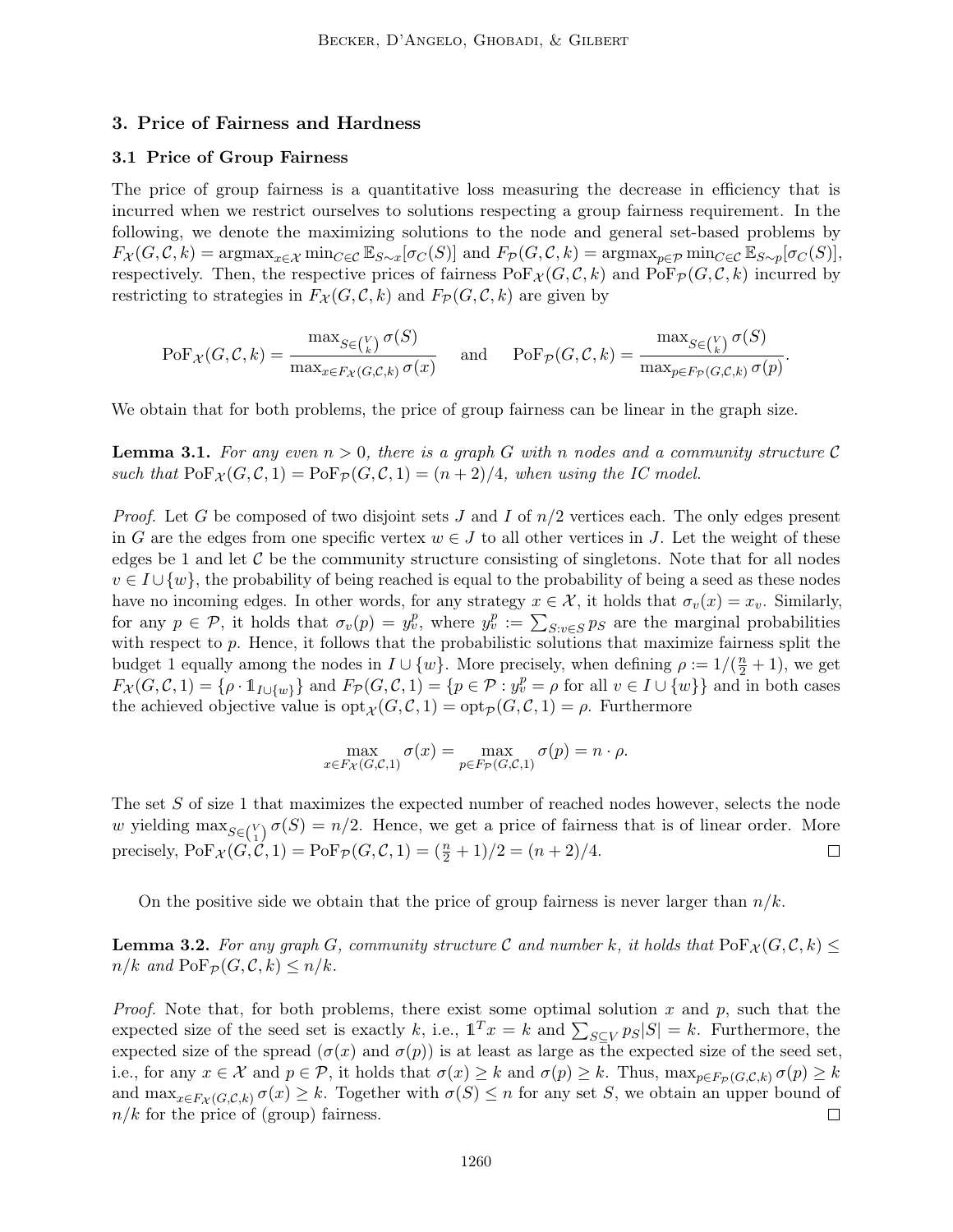**Pessimistic Price of Fairness.** A more pessimistic point of view leads to a different definition of the price of fairness. Indeed, the reader might have wondered if it is the correct choice to define  $\text{PoF}_{\mathcal{X}}$  and  $\text{PoF}_{\mathcal{P}}$  using the maximum spread over all fair solutions in the denominator. In fact, if we just compute any fair solution, the loss in terms of efficiency that we may incur could be as large as

$$
\overline{\mathrm{PoF}}_{\mathcal{X}}(G, \mathcal{C}, k) := \frac{\max_{S \in {V \choose k}} \sigma(S)}{\min_{x \in F_{\mathcal{X}}(G, \mathcal{C}, k)} \sigma(x)} \quad \text{and} \quad \overline{\mathrm{PoF}}_{\mathcal{P}}(G, \mathcal{C}, k) := \frac{\max_{S \in {V \choose k}} \sigma(S)}{\min_{p \in F_{\mathcal{S}}(G, \mathcal{C}, k)} \sigma(p)},
$$

for the node-based problem and the set-based problem, respectively. We call this alternative definition the pessimistic price of fairness for a graph  $G$ , community structure  $\mathcal C$  and budget k. We note that clearly  $\overline{\text{PoF}}_{\mathcal{X}}(G, \mathcal{C}, k) \ge \text{PoF}_{\mathcal{X}}(G, \mathcal{C}, k)$  and  $\overline{\text{PoF}}_{\mathcal{P}}(G, \mathcal{C}, k) \ge \text{PoF}_{\mathcal{P}}(G, \mathcal{C}, k)$ . Moreover, we note that Lemma 3.1 holds still for this alternative definition as  $\sigma(x) = \sigma(p) = n \cdot \rho$  for all  $x \in F_{\mathcal{X}}(G, \mathcal{C}, 1)$ and  $p \in F_{\mathcal{P}}(G, \mathcal{C}, 1)$ . In contrast, we observe that Lemma 3.2 does not transfer to the pessimistic notion. In fact, we obtain only the following weaker lemma.

**Lemma 3.3.** For any graph G, community structure C and number k, it holds that  $\overline{\text{PoF}}_{\mathcal{X}}(G, \mathcal{C}, k) \leq n$ and  $\overline{\mathrm{PoF}}_{\mathcal{P}}(G, \mathcal{C}, k) \leq n$ .

Proof. Recall that all communities are non-empty. Fix an arbitrary community C. Now, consider  $\sigma_C(x)$  as a function of  $x_v$  for a node  $v \in C$ . This function is strictly monotonically increasing in [0, 1]. And thus all fair solutions x satisfy that the expected size of the seed set is at least 1, i.e.,  $\mathbb{1}^T x \geq 1$ . Similarly, it can be seen that all fair solutions p to the set-based problem satisfy  $\sum_{S \subseteq V} p_S |S| \ge 1$ . Furthermore, the expected size of the spread  $\sigma(x)$  and  $\sigma(p)$  is larger than the expected size of the seed set, i.e., for any fair x and p, it holds that  $\sigma(x) \geq 1$  and  $\sigma(p) \geq 1$ . Thus  $\min_{p \in F_p(G,\mathcal{C},k)} \sigma(p) \geq 1$ and  $\min_{x \in F_X(G, \mathcal{C}, k)} \sigma(x) \geq 1$ . Together with  $\sigma(S) \leq n$  for any set S, we obtain an upper bound of n for the price of (group) fairness.  $\Box$ 

It turns out that the above bound is tight. Consider the following example. The graph G consists of one isolated node v and a (to v unconnected) clique of  $n-1$  nodes with edge probabilities being 1. Assume furthermore that the community structure  $\mathcal C$  is such that the nodes in the clique do not participate in any community, while  $v$  forms its own community. Furthermore, assume that the budget k is 2. The node-based solution x that is zero everywhere but for  $x_v = 1$  and the set-based solution p that is zero everywhere but for  $p_{\{v\}} = 1$  are optimal fair solutions as they achieve an objective value of 1. The deterministic solution  $S = \{u, v\}$ , where u is an arbitrary node in the clique however satisfies  $\sigma(S) = n$  and thus  $\text{PoF}_{\mathcal{X}}(G, \mathcal{C}, 2) \geq n$  and  $\text{PoF}_{\mathcal{P}}(G, \mathcal{C}, 2) \geq n$ . Finally, we remark that the above example heavily depends on the fact that it is not necessary to use the whole budget k in order to obtain an optimal fair node-based or set-based solution.

#### 3.2 Hardness

Fish et al. (2019) show that the standard maximin problem as introduced in Section 2 is NP-hard and even inapproximable. In this section, we provide hardness results for our set-based and node-based probabilistic maximin problems that we introduced in Section 2.2. In the first paragraph of this subsection, we prove that both problems are NP-hard. In the second paragraph, we even show that the node-based probabilistic maximin problem cannot be approximated to within  $1 - 1/e + \varepsilon$  for any  $\varepsilon > 0$  unless  $P = NP$ . We note that, although it shows a stronger result, our reduction in the second paragraph is significantly less involved than the NP-hardness result in the first paragraph. The reader may thus wonder why we still present the more involved proof of the weaker NP-hardness of the node-based problem. The reason for this choice is that we think that the first reduction gives further insight into how the hardness is implied from the fairness criteria. Note that the reduction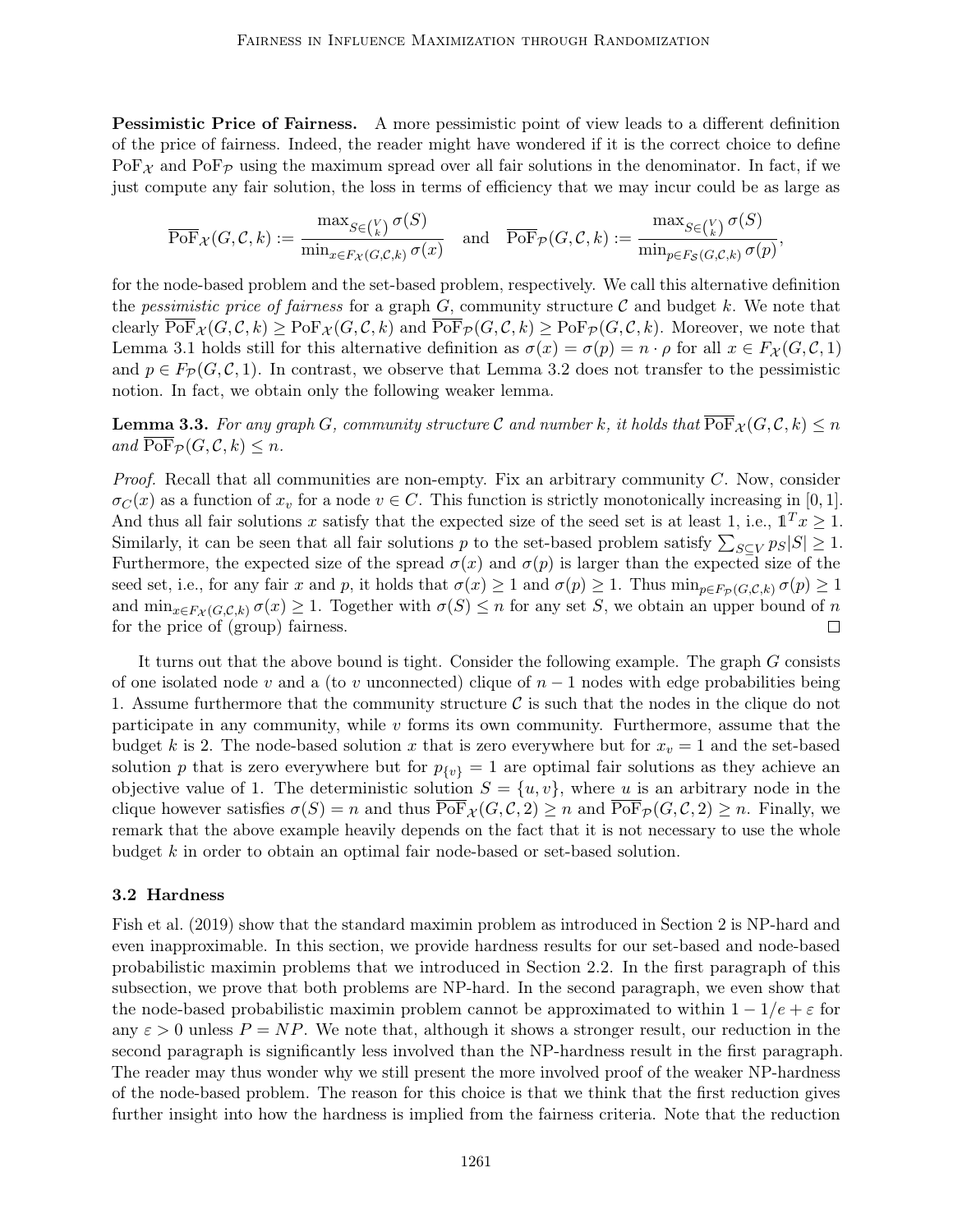in the second paragraph uses a single community and thus, in a certain sense, the hardness of approximation is inherent to maximizing influence spread rather than due to any fairness issue.

NP-Hardness. The main result of this paragraph is the following theorem.

**Theorem 3.4.** For a directed arc-weighted graph  $G = (V, E, w)$  it is NP-hard to decide if there is  $p \in \mathcal{P}$  with  $\min_{v \in V} \mathbb{E}_{S \sim p}[\sigma_v(S)] \ge \alpha$  (resp.  $x \in \mathcal{X}$  with  $\min_{v \in V} \mathbb{E}_{S \sim x}[\sigma_v(S)] \ge \alpha$ ) for any  $\alpha \in (0, 1)$ even when using the IC model.

The proof of the theorem is based on a reduction from the vertex cover problem. In the vertex cover problem, we are given a graph  $G = (V, E)$  where V is a set of n vertices and E is a set of m edges, and an integer k. The task is to determine if there exists a set  $T = \{v_{i_1}, \ldots, v_{i_k}\}$  of k vertices such that  $\forall e \in E, e \cap T \neq \emptyset$ . We proceed by describing the reduction.

Let  $\alpha \in (0,1)$  be arbitrary. Given an instance of the vertex cover problem, we create instances of the set-based and node-based probabilistic maximin problem defined as follows, see Figure 3. Let us call the resulting directed graph  $\overline{G} = (U, A)$  and let us assume that the IC model is the underlying diffusion model and that we are considering the singleton community structure. The node set U contains (1) one vertex  $u_v$  for each vertex  $v \in V$ , (2) one auxiliary vertex  $u_a$ , (3) a vertex  $u_e$  for each edge  $e \in E$ , (4) a set  $I_e = \{u_{e^1}, \ldots, u_{e^{\lambda}}\}$  of  $\lambda := \lceil \frac{mk(k+1)}{\alpha(1-\alpha)^2} \rceil$  $\frac{mk(k+1)}{\alpha(1-\alpha)^2}$  + 1 vertices for every edge  $e \in E$ . The edge set A is defined as follows: (1) Each vertex  $u<sub>v</sub>$  has an outgoing edge towards  $u<sub>a</sub>$  labelled with probability 1, while the vertex  $u_a$  has an outgoing edge with probability  $\alpha$  towards each vertex  $u_v$ . (2) There is an edge labelled with probability 1 from  $u_v$  to  $u_e$  if  $v \in e$ . (3) There are edges from  $u_e$  to all vertices  $u_{e^i}$  for each edge  $e \in E$  labelled with probability  $\alpha$ . We set the budget for both set-based and node-based problems equal to k. Our aim is now to show that there exists a vertex cover of



Figure 3: Illustration of the reduction: Scheme in  $\overline{G}$  that is obtained for one edge  $e = \{v, w\}$  in G. Note that there is just one node  $u_a$  in  $\overline{G}$ , while there is a node  $u_e$  and a set of nodes  $I_e$ for each edge  $e \in E$ .

size k in G if and only if there exists  $p \in \mathcal{P}$  (resp.  $x \in \mathcal{X}$ ) such that  $\min_{u \in U} \mathbb{E}_{S \sim p}[\sigma_u(S)] \ge \alpha$  (resp.  $\min_{u \in U} \mathbb{E}_{S \sim x} [\sigma_u(S)] \ge \alpha$  in  $\overline{G}$ . The following direction is immediate:

**Lemma 3.5.** If there exists a vertex cover  $\{v_{i_1}, \ldots, v_{i_k}\}$  of size k in G, then there exists  $p \in \mathcal{P}$ (resp.  $x \in \mathcal{X}$ ) such that  $\min_{u \in U} \sigma_u(p) \geq \alpha$  (resp.  $\min_{u \in U} \sigma_u(x) \geq \alpha$ ) in  $\overline{G}$ .

*Proof.* Consider the set-based solution  $p \in \mathcal{P}$  such that  $p_S = 1$  for  $S = \{u_{v_{i_1}}, \ldots, u_{v_{i_k}}\}$  and the nodebased solution  $x \in \mathcal{X}$  such that  $x_u = 1$  if  $u \in \{u_{v_{i_1}}, \ldots, u_{v_{i_k}}\}$ . Then, clearly  $\min_{u \in U} \mathbb{E}_{S \sim p}[\sigma_u(S)] \ge \alpha$ and  $\min_{u \in U} \mathbb{E}_{S \sim x}[\sigma_u(S)] \geq \alpha$ .  $\Box$ 

It remains to argue the reverse direction. We first fix the following two observations.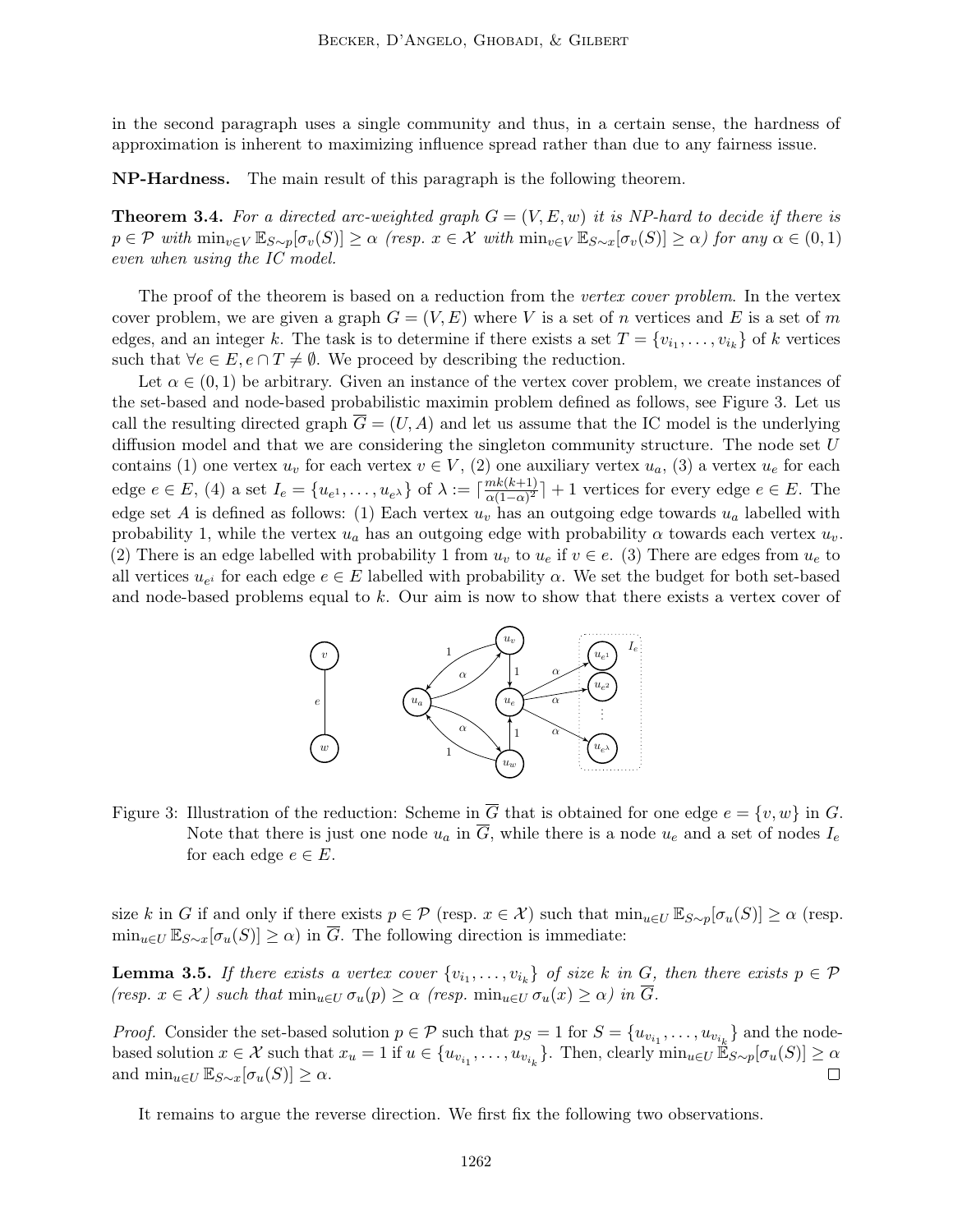- **Observation 3.6.** 1. There exists an optimal solution  $p^*$  (resp.  $x^*$ ) such that, for any set  $S \subseteq V$  with  $(\{u_a\} \cup \{u_e : e \in E\}) \cap S \neq \emptyset$ , it holds that  $p_S = 0$  (resp.  $p_S^{x^*} = 0$ , where  $p_S^x$  $s^* := \prod_{i \in S} x_i^* \prod_{j \in V \setminus S} (1 - x_j^*)$ .
	- 2. For an edge  $e = \{v, w\} \in E$ , let  $u_{e^i} \in I_e$  be a corresponding vertex and let  $S \subseteq U$ . Then (i)  $\sigma_{u_{e^i}}(S) = 1$  if  $u_{e^i} \in S$ , (ii)  $\sigma_{u_{e^i}}(S) = \alpha$  if  $u_{e^i} \notin S$  and  $\{u_v, u_w\} \cap S \neq \emptyset$ , and (iii)  $\sigma_{u_{e^i}}(S) \leq \alpha(1-(1-\alpha)^2)$  otherwise.
- *Proof.* 1. Assume that  $p_S > 0$  (resp.  $p_S^x > 0$ ) for some set  $S \subseteq V$  with  $({u_a} \cup {u_e : e \in E}) \cap S \neq \emptyset$ . Let u be a node in the intersection and let  $S'$  be the set S with u replaced by one of its in-neighbors, call it u'. Then, clearly  $p' := p - p_S \mathbb{1}_S + p_S \mathbb{1}_{S'}$  (resp.  $x' := x - x_u \mathbb{1}_u + x_u \mathbb{1}_{u'}$ ) satisfies  $\sigma_u(p') \geq \sigma_u(p)$  (resp.  $\sigma_u(x') \geq \sigma_u(x)$ ) for all vertices  $u \in U$ . It follows that p (resp. x) can be transformed into a distribution (resp. vector) satisfying  $p_S = 0$  (resp.  $p_S^{x^*} = 0$ ) for all  $S \subseteq V$  with  $({u_a} \cup {u_e : e \in E}) \cap S \neq \emptyset$ .
	- 2. The first two cases are trivially true. For the third case, note that in that case  $u_{e^i}$  can be reached at most via  $u_a$ . The probability that at least one of  $u_v$ ,  $u_w$  gets reached from  $u_a$  is at most  $1 - (1 - \alpha)^2$  and thus  $\sigma_{u_{e^i}}(S) \leq \alpha (1 - (1 - \alpha)^2)$ . П

We are now ready to prove the lemma showing the reverse direction.

**Lemma 3.7.** If there exists no vertex cover  $\{v_{i_1}, \ldots, v_{i_k}\}$  of size k in G, then for all optimal solutions  $p^* \in \mathcal{P}$  and  $x^* \in \mathcal{X}$  it holds that  $\min_{u \in U} \sigma_u(x^*) \leq \min_{u \in U} \sigma_u(p^*) < \alpha$  in  $\overline{G}$ .

*Proof.* Following Observation 3.6, let  $p^*$  be such that, for any set  $S \subseteq V$  with  $(\{u_a\} \cup \{u_e : e \in V\})$  $E\}\supseteq S \neq \emptyset$ , it holds that  $p_S^* = 0$ . Our goal is to show that there exists one vertex  $u \in U$  such that  $\sigma_u(p^*) < \alpha$ . Let  $e = \{v, w\} \in E$  be arbitrary and recall that  $I_e$  is of size  $\lambda$ . Thus, there exists  $i \in [\lambda]$ such that  $Pr_{S\sim p^*}[u_{e^i} \in S] \leq k/\lambda$  as otherwise  $\mathbb{E}_{S\sim p^*}[|S|] > k$ . W.l.o.g. let us assume that  $i=1$  for all edges  $e \in E$ . Observe that then, for all  $e \in E$ , it holds that

$$
\sigma_{u_{e^1}}(p^*) = \Pr_{S \sim p^*}[u_{e^1} \in S] + \mathbb{E}_{S \sim p^*}[\sigma_{u_{e^1}}(S) \mid u_{e^1} \notin S] \cdot \Pr_{S \sim p^*}[u_{e^1} \notin S]
$$
\n
$$
\leq \frac{k}{\lambda} + \mathbb{E}_{S \sim p^*}[\sigma_{u_{e^1}}(S) \mid u_{e^1} \notin S].
$$
\n(1)

In order to upper bound the above expectation, we define  $\rho_e := \Pr_{S \sim p^*}[S \cap \{u_v, u_w\} = \emptyset]$ . Using Observation 3.6, we get

$$
\mathbb{E}_{S \sim p^*}[\sigma_{u_{e^1}}(S) \mid u_{e^i} \notin S] \le \alpha (1 - (1 - \alpha)^2) \cdot \rho_e + \alpha \cdot (1 - \rho_e) = \alpha - \rho_e \cdot \alpha (1 - \alpha)^2. \tag{2}
$$

In order to complete the proof it thus remains to find  $e \in E$  for which  $\rho_e$  can be bounded from below. We deduce this bound from a lower bound on the sum of all  $\rho_e$ 's. We have

$$
\sum_{e \in E} \rho_e \ge \sum_{e = (v,w) \in E} \mathbb{E}_{S \sim p^*} [\mathbb{1}_{S \cap \{u_v, u_w\} = \emptyset} \mid |S| \le k] \cdot \Pr_{S \sim p^*} [|S| \le k]
$$

$$
\ge \frac{\mathbb{E}_{S \sim p^*} [\sum_{e \in E} \mathbb{1}_{S \cap \{u_v, u_w\} = \emptyset} \mid |S| \le k]}{k+1}
$$

using that  $\mathbb{E}_{S \sim p^*}[|S|] \leq k$  and hence using Markov's inequality

$$
\Pr_{S \sim p^*}[|S| \le k] = 1 - \Pr_{S \sim p^*}[|S| \ge k+1] \ge 1 - \frac{k}{k+1} = \frac{1}{k+1}.
$$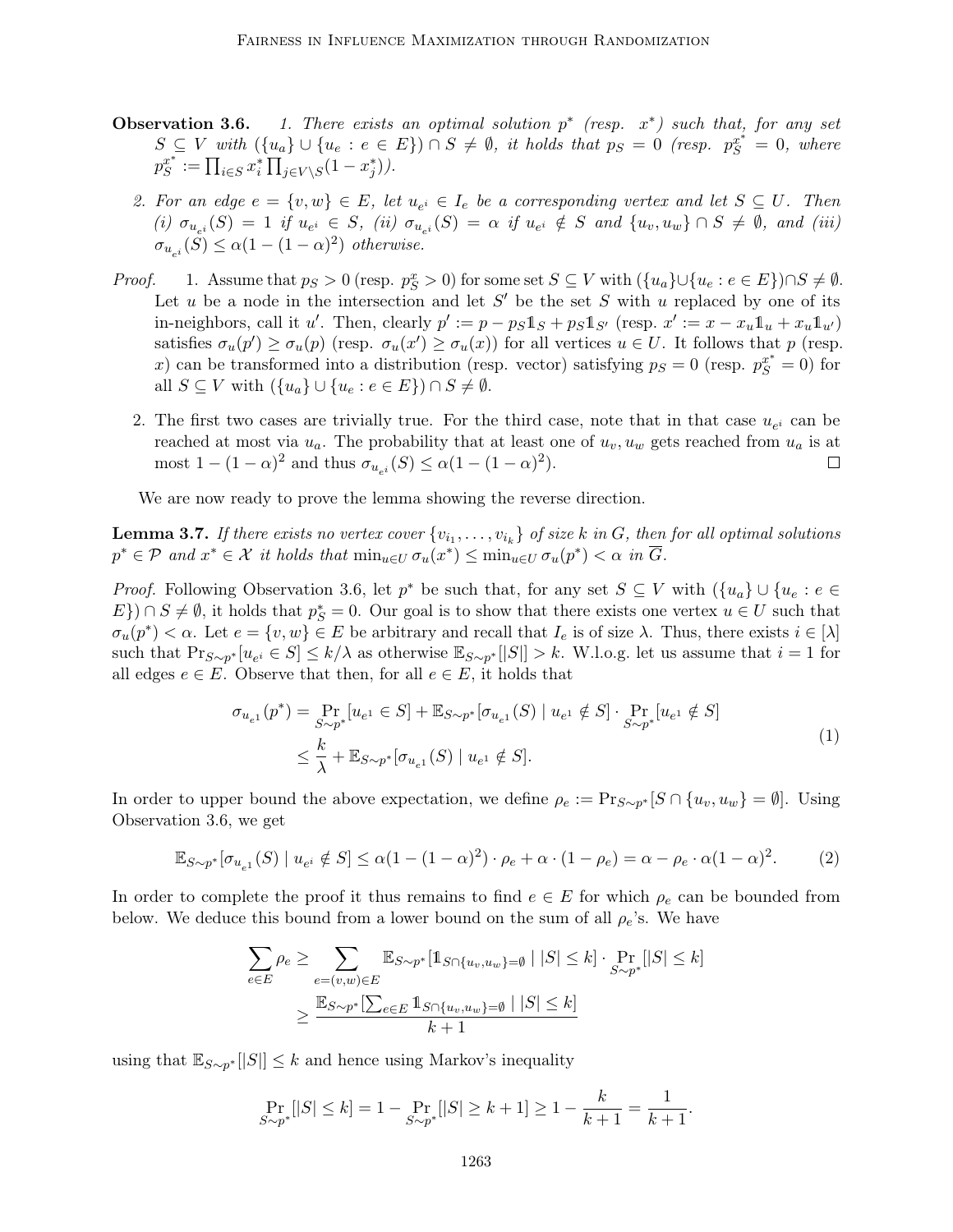We now use that there exists no vertex cover of size k in G and thus for each S with  $|S| \leq k$ , there exists  $e \in E$  such that  $S \cap \{u_v, u_w\} = \emptyset$ . Hence, we get  $\sum_{e \in E} \rho_e \ge 1/(k+1)$ . This also implies that there exists one edge  $\bar{e} \in E$  for which  $\rho_{\bar{e}} \geq 1/(m(k+1))$ . Plugging this into (2) and this again into (1) gives

$$
\sigma_{u_{\bar{e}^1}}(p^*) \leq \frac{k}{\lambda} + \alpha - \frac{\alpha(1-\alpha)^2}{m(k+1)} < \alpha,
$$

using that  $\lambda > \frac{mk(k+1)}{\alpha(1-\alpha)^2}$  by definition.

The above two lemmata directly prove Theorem 3.4.

Hardness of Approximation for Node-Based Problem. We continue by proving an even stronger result for the node-based probabilistic maximin problem.

**Theorem 3.8.** For any  $\varepsilon > 0$ , the node-based probabilistic maximin problem, cannot be approximated to within a factor  $1 - 1/e + \varepsilon$  unless  $P = NP$ .

Proof. The proof is by reduction from the MAX-COVERAGE problem. An instance of MAX-COVERAGE is given by an integer  $\kappa$  and a collection of subsets  $D = \{S_1, \ldots, S_n\}$  of a universe of elements  $U = \{e_1, \ldots, e_{\nu}\}.$  The task is to find a subset T of at most  $\kappa$  subsets from D such that the number of elements in their union  $|\bigcup_{S\in T} S|$  is maximized. Recall that, for any  $\varepsilon > 0$ , MAX-COVERAGE cannot be approximated to within  $1 - 1/e + \varepsilon$ , unless  $P = NP$  (Feige, 1998, Theorem 5.3).

We construct the following instance of the node-based probabilistic maximin problem. The graph  $G = (V, E)$  has an nodeset V that consists of two sets of nodes, the first being  $L := \{u^1, \ldots, u^{\mu}\}\$ and the second being  $R := \{v^1, \ldots, v^{\nu}\}\$ . There is an edge from node  $u^i$  to node  $v^j$ , if and only if  $e_j \in S_i$ . The weight of all these edges is 1. The community structure  $\mathcal C$  consists of a single community  $C$ that is equal to R. Now, w.l.o.g., we can assume that any node-based solution x satisfies  $x_v = 0$ for all nodes  $v \in R$ . Suppose otherwise, then transferring  $x_v$  to any of v's ingoing neighbors can only increase the value of  $\sigma_C(x)$ . There is a one-to-one correspondence between the feasible sets to Max-Coverage and the integral solutions to the node-based probabilistic maximin problem as follows. A feasible set T in MAX-COVERAGE that covers  $\ell$  elements implies an integral solution to the node-based probabilistic maximin problem with  $x_{u}$  = 1 for all  $S_i$  in T and 0 otherwise that achieves a value of  $\sigma_C(x) = \ell/\nu$ . The other direction holds as well.

Now, let  $\varepsilon > 0$  and assume that there exists an algorithm with approximation ratio  $1 - 1/e + \varepsilon$ for the node-based probabilistic maximin problem. Let  $x \in \mathcal{X}$  be the output of that algorithm for the instance constructed above. Notice that the objective function in the node-based probabilistic maximin problem is equal to

$$
f(x) = \frac{1}{\nu} \sum_{v \in R} \sigma_v(x) = \frac{1}{\nu} \sum_{v \in R} \left( 1 - \prod_{u \in \delta^{in}(v)} (1 - x_u) \right),
$$

where  $\delta^{in}(v)$  denote all the ingoing neighbors of node v. It is clear that f is  $\varepsilon$ -convex in the sense of Ageev and Sviridenko (2004) and thus Pipeage rounding (Ageev & Sviridenko, 2004) can be used in order to compute a vector  $1_T$  from x such that  $f(1_T) \ge f(x)$ . Denoting with  $x^*$  and  $T^*$ an optimal solution to the node-based probabilistic maximin problem and the Max-Coverage problem, respectively, this implies

$$
\frac{|\bigcup_{S\in T}S|}{\nu}=f(\mathbb{1}_T)\geq f(x)\geq \left(1-\frac{1}{e}+\varepsilon\right)\cdot f(x^*)\geq \left(1-\frac{1}{e}+\varepsilon\right)\cdot f(\mathbb{1}_{T^*})=\left(1-\frac{1}{e}+\varepsilon\right)\cdot \frac{|\bigcup_{S\in T^*}S|}{\nu}.
$$

Hence, we obtain an algorithm for MAX-COVERAGE with approximation ratio  $1 - 1/e + \varepsilon$  which is impossible unless  $P = NP$ . This completes the proof.  $\Box$ 

 $\Box$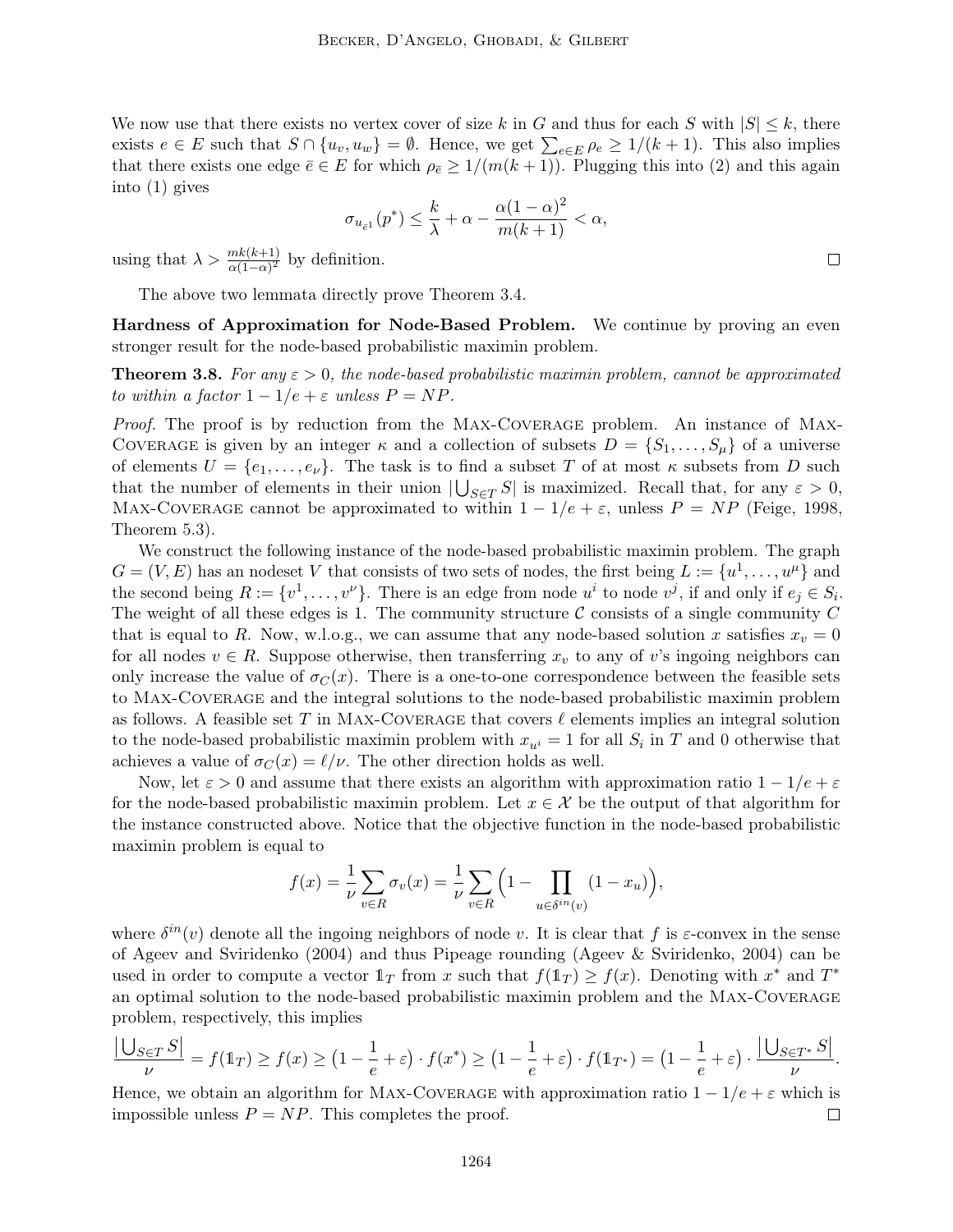## 4. Approximation Algorithms

In this section, we show that there are algorithms that compute  $(1 - 1/e, \varepsilon)$ -approximations to both the node-based and the set-based probabilistic maximin problems. We start with a standard step that allows us to approximate the functions  $\sigma_C(p)$  and  $\sigma_C(x)$  to within an additive error of  $\varepsilon$  for any  $\varepsilon > 0$ .

**Approximation via Hoeffding's bound.** The functions  $\sigma_C(p)$  and  $\sigma_C(x)$  involved in the optimization problems at hand are not computable exactly in polynomial time (even for a vector  $p$  of polynomial support). Even worse, they are not relatively approximable using Chernoff bounds as there is no straightforward absolute lower bound on  $\sigma_C(S)$  for sets S of size k and communities  $C \in \mathcal{C}$ . Here, we will show that the functions can be absolutely approximated by functions  $\tilde{\sigma}_C(p)$ and  $\tilde{\sigma}_C(x)$  that are obtained by sampling a sufficiently large number of live-edge graphs. Optimal solutions to the resulting maximin problems involving the approximate functions can thus be shown to be  $(1, \varepsilon)$ -approximations to  $\text{opt}_{\mathcal{P}}(G, \mathcal{C}, k)$  and  $\text{opt}_{\mathcal{X}}(G, \mathcal{C}, k)$ , respectively.

Formally, for  $T \in \mathbb{Z}_{\geq 0}$ , we let  $L_1, \ldots, L_T$  denote a set of T live-edge graphs sampled according to the Triggering model (that entails both the IC and LT model). Then, for  $v \in V$  and  $S \in 2^V$ , we define

$$
\tilde{\sigma}_v(S) := \frac{1}{T} \sum_{t=1}^T \mathbb{1}_{v \in \rho_{L_t}(S)}.
$$

**Lemma 4.1.** Let  $\delta \in (0,1/2)$  and  $\varepsilon \in (0,1)$ . If  $T \geq \varepsilon^{-2} \cdot [n + \log n + \log \delta^{-1}]$ , then, with probability at least  $1 - \delta$ , we have that  $|\tilde{\sigma}_v(S) - \sigma_v(S)| \leq \varepsilon$  holds for all  $v \in V$  and  $S \in 2^V$ .

Proof. We use Hoeffding's Bound, see for example Theorem 4.12 in the book by Mitzenmacher and Upfal (2017). Fix a node  $v \in V$  and a set  $S \in 2^V$ . Note that the graphs  $L_1, \ldots, L_T$  are sampled independently and that  $\mathbb{1}_{v \in \rho_{L_t}(S)} \in [0,1]$ . Hence,  $Pr[|\tilde{\sigma}_v(S) - \sigma_v(S)| \geq \varepsilon] \leq 2e^{-2T\varepsilon^2} \leq \delta \cdot 2^{-n}/n$  by the choice of T and assuming that  $n \geq 2$ . Using a union bound over all  $2^n$  sets  $S \in 2^V$  and all n nodes  $v \in V$ , we obtain that with probability at least  $1 - \delta$ , we have  $|\tilde{\sigma}_v(S) - \sigma_v(S)| \leq \varepsilon$  for all  $v \in V$  and for all  $S \in 2^V$ .  $\Box$ 

We now observe that the absolute  $\varepsilon$ -approximations  $\tilde{\sigma}_v(S)$  for all nodes  $v \in V$  and sets  $S \in 2^V$ imply also that  $\tilde{\sigma}_v(p) = \mathbb{E}_{S \sim p}[\tilde{\sigma}_v(S)]$  is an absolute  $\varepsilon$ -approximation of  $\sigma_v(p) := \mathbb{E}_{S \sim p}[\sigma_v(S)]$  for any  $p \in \mathcal{P}$ . The same holds true for  $\tilde{\sigma}_v(x) = \mathbb{E}_{S \sim x}[\tilde{\sigma}_v(S)]$  for any  $x \in \mathcal{X}$ .

Furthermore, we get the same result for  $\tilde{\sigma}_C(p) := \frac{1}{|C|} \sum_{v \in C} \tilde{\sigma}_v(p)$  for any  $p \in \mathcal{P}$  and  $C \in \mathcal{C}$  and for  $\tilde{\sigma}_C(x) := \frac{1}{|C|} \sum_{v \in C} \tilde{\sigma}_v(x)$  for any  $x \in \mathcal{X}$  and  $C \in \mathcal{C}$  as these functions are again just averages over other absolute  $\varepsilon$ -approximations. Hence we get the following lemma.

**Lemma 4.2.** Let  $\delta \in (0,1/2)$  and  $\varepsilon \in (0,1)$ . Assume that  $T \geq 4\varepsilon^{-2} \cdot [n + \log n + \log \delta^{-1}]$  and that  $\tilde{\sigma}_C(\cdot)$  is as above. Let  $p \in \mathcal{P}$  and  $x \in \mathcal{X}$  be  $(\alpha, \beta)$ -approximations for  $\max_{p \in \mathcal{P}} \min_{C \in \mathcal{C}} \tilde{\sigma}_C(p)$  and  $\max_{x \in \mathcal{X}} \min_{C \in \mathcal{C}} \tilde{\sigma}_C(p)$ , respectively. Then p and x are  $(\alpha, \beta + \varepsilon)$ -approximations of  $\text{opt}_{\mathcal{P}}(G, \mathcal{C}, k)$ and  $\mathrm{opt}_{\mathcal{X}}(G, \mathcal{C}, k)$  with probability at least  $1 - \delta$ , respectively.

*Proof.* For any  $q \in \mathcal{P}$ , define  $m(q) := \min_{C \in \mathcal{C}} \sigma_C(q)$  and  $\tilde{m}(q) := \min_{C \in \mathcal{C}} \tilde{\sigma}_C(q)$ . Then, according to Lemma 4.1 and the comments preceding this lemma, with probability at least  $1 - \delta$ , it holds that  $\tilde{m}(q) \in [m(q) - \varepsilon/2, m(q) + \varepsilon/2]$ . Let  $p^*$  and  $\tilde{p}^*$  be maximizing solutions for m and  $\tilde{m}$ , respectively. Then

$$
m(p) \geq \tilde{m}(p) - \frac{\varepsilon}{2} \geq \alpha \cdot \tilde{m}(\tilde{p}^*) - \beta - \frac{\varepsilon}{2} \geq \alpha \cdot \tilde{m}(p^*) - (\beta + \frac{\varepsilon}{2}) \geq \alpha \cdot m(p^*) - (\beta + \varepsilon).
$$

 $\Box$ 

The proof for the node-based problem is completely analogous.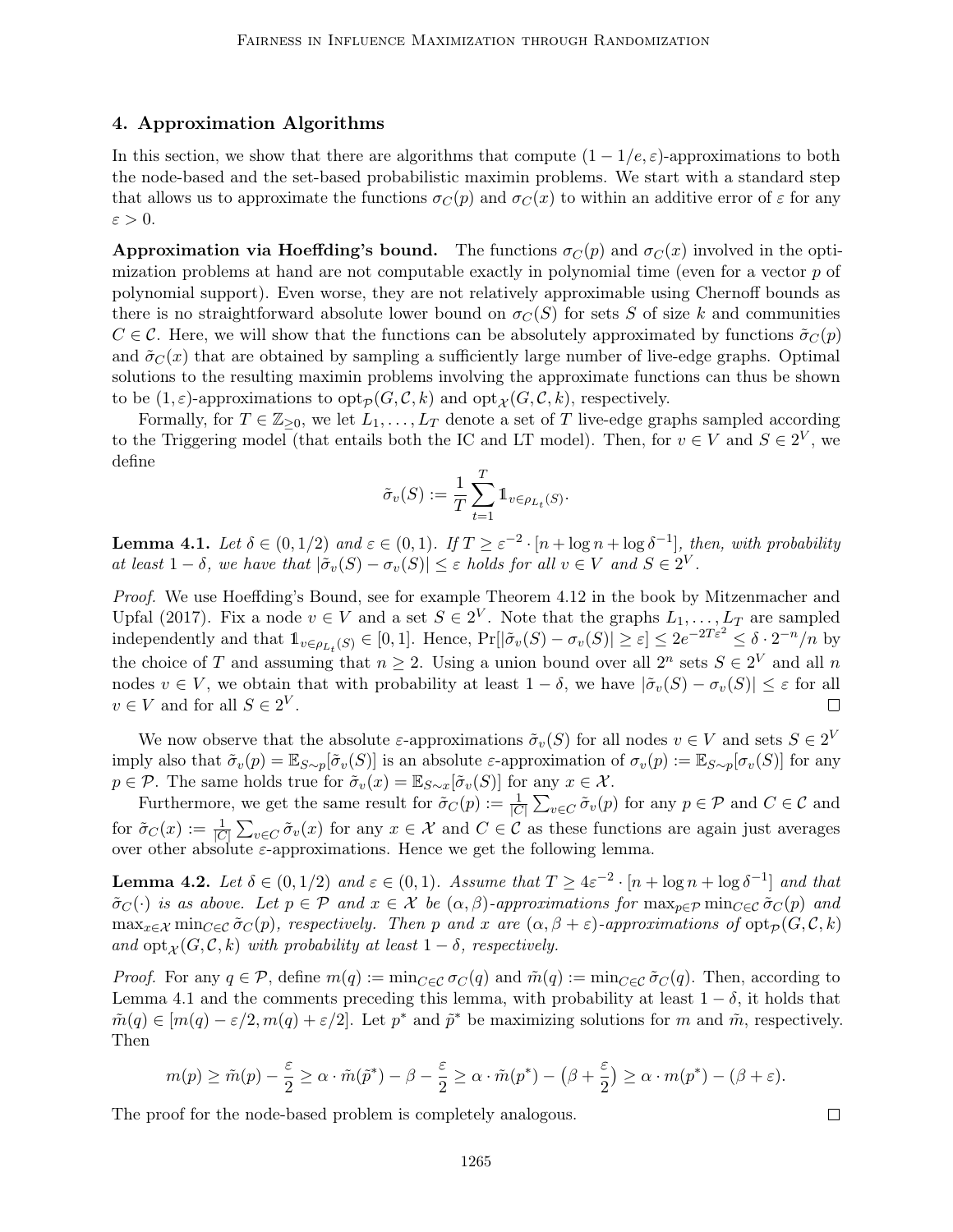### 4.1 Probabilistically Choosing Nodes

We start with the node-based problem. It entails to solve the optimization problem  $opt_{\mathcal{X}}(G, \mathcal{C}, k) :=$  $\max_{x \in \mathcal{X}} \min_{C \in \mathcal{C}} \sigma_C(x)$ , where  $\sigma_C(x) = \mathbb{E}_{S \sim x} [\sigma_C(S)]$  for  $C \in \mathcal{C}$  and  $x \in \mathcal{X} := \{x \in [0,1]^n : \mathbb{1}^T x \le k\}.$ Recall that  $S \sim x$  denotes the random process of independently letting  $i \in V$  be in S with probability  $x_i$ . We use Lemma 4.2 in order to approximate  $\sigma_C(\cdot)$  and thus, in what follows, we focus on finding an approximation algorithm for the problem  $\max_{x \in \mathcal{X}} \min_{C \in \mathcal{C}} \tilde{\sigma}_C(x)$ . We note that Theorem II.5 from Chekuri et al. (2010) in combination with a binary search on a threshold can be used in order to get a  $(1 - 1/e, 0)$ -approximation for this problem. In what follows we give a more direct derivation of such an approximation.

Node-based Problem via LP. Note that the optimization problem at hand is not linear as, for given x, the probability to sample  $S \in 2^V$  is equal to  $\prod_{i \in S} x_i \prod_{i \notin S} (1 - x_i)$ . We will now argue however that the problem can be constantly approximated by an LP.

For a live-edge graph L and a node  $v \in V$ , what is the probability of sampling a set S that can reach v in L, i.e., what is  $q_v(L, x) := \Pr_{S \sim x}[v \in \rho_L(S)]$ ? It is the opposite event of not sampling any node that can reach v in L, hence  $q_v(L, x) = 1 - \prod_{i \in V : v \in \rho_L(i)} (1 - x_i)$  and this is approximated by the function  $p_v(L, x) := \min\{1, \sum_{i \in V: v \in \rho_L(i)} x_i\}$  as shown in the following observation.

**Observation 4.3.** For any live-edge graph L, node  $v \in V$ , and  $x \in \mathcal{X}$ , it holds that  $q_v(L, x) \in$  $\left[ (1 - \frac{1}{e}) \right]$  $(\frac{1}{e})\cdot p_v(L,x), p_v(L,x)].$ 

*Proof.* We start with the lower bound. For simplicity, we let  $\{i \in V : v \in \rho_L(i)\} = \{1, \ldots, r\} = R$ . Using the geometric-arithmetic mean inequality, we get

$$
q_v(L, x) = 1 - \prod_{i \in R} (1 - x_i) \ge 1 - \left(\frac{1}{r} \sum_{i \in R} (1 - x_i)\right)^r = 1 - \left(1 - \frac{1}{r} \sum_{i \in R} x_i\right)^r
$$

$$
\ge \left(1 - \left(1 - \frac{1}{r}\right)^r\right) \cdot \min\left\{1, \sum_{i \in R} x_i\right\} \ge \left(1 - \frac{1}{e}\right) \cdot p_v(L, x),
$$

where the second to last inequality uses that  $f(x) = 1 - (1 - x/r)^r$  is concave on the interval [0, 1].

We prove the upper bound by induction on r. Clearly if  $r = 1$ , by the definition of X, we have that  $p_v(L, x) = \min\{1, x_1\} = x_1 = q_v(L, x)$ . Let us show the statement for r, assuming that it holds for  $r-1$ . If  $p_v(L, x) = 1$ , the statement is obvious as  $q_v(L, x) \leq 1$ . If  $p_v(L, x) < 1$ , we get

$$
q_v(L, x) = 1 - \prod_{i=1}^{r-1} (1 - x_i) + x_r \cdot \prod_{i=1}^{r-1} (1 - x_i) \le \sum_{i=1}^{r-1} x_i + x_r \cdot \prod_{i=1}^{r-1} (1 - x_i) \le \sum_{i=1}^{r} x_i = p_v(L, x),
$$

where the first inequality uses the induction hypothesis and  $\min\{1, \sum_{i=1}^{r-1} x_i\} = \sum_{i=1}^{r-1} x_i$  as  $p_v(L, x)$ 1, while the second inequality uses that  $\prod_{i=1}^{r-1} (1-x_i) \leq 1$ .

We now define  $\lambda_v(x) := \frac{1}{T} \sum_{t=1}^T p_v(L_t, x)$  and analogously  $\lambda_C(x) := \frac{1}{|C|} \sum_{v \in C} \lambda_v(x)$ . As  $p_v(L, x)$ provides an approximation for  $q_v(L, x)$ , we can show that the node-based maximin problem can be approximated by a solution to a maximin problem involving the functions  $\lambda_C(x)$ .

**Lemma 4.4.** Let  $x \in \mathcal{X}$  be an optimal solution to  $\max_{x \in \mathcal{X}} \min_{C \in \mathcal{C}} \lambda_C(x)$ , then x is a  $(1 - 1/e, 0)$ approximation to  $\max_{x \in \mathcal{X}} \min_{C \in \mathcal{C}} \tilde{\sigma}_C(x)$ .

*Proof.* Note that  $\tilde{\sigma}_C(x) = \mathbb{E}_{S \sim x} [\tilde{\sigma}_C(S)] = \frac{1}{|C|} \sum_{v \in C} \tilde{\sigma}_v(x)$  for any  $x \in \mathcal{X}$  and that furthermore  $\tilde{\sigma}_v(x) = \frac{1}{T} \sum_{t=1}^T q_v(L_t, x)$ . Hence the definition of  $\lambda_C(x)$  and Observation 4.3 yield the result.  $\Box$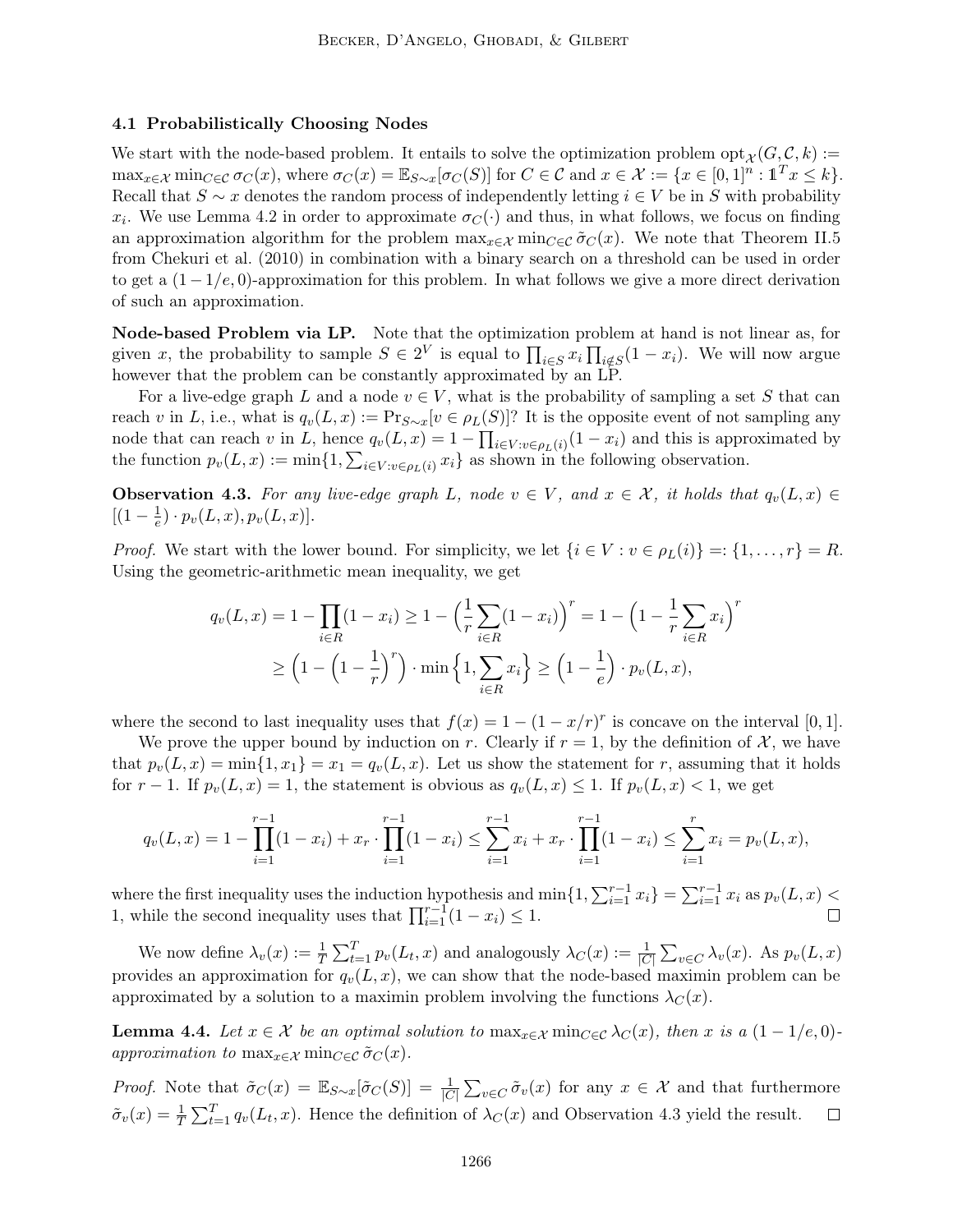Together with Lemma 4.2 and the fact that  $\max_{x \in \mathcal{X}} \min_{C \in \mathcal{C}} \lambda_C(x)$  can be written as a linear program by introducing a threshold variable for the minimum, we get the following result.

**Theorem 4.5.** Let  $\delta \in (0,1/2)$  and  $\varepsilon \in (0,1)$ . There is a polynomial time algorithm that, with probability at least  $1 - \delta$ , computes  $x \in \mathcal{X}$  such that  $\min_{C \in \mathcal{C}} \sigma_C(x) \geq (1 - \frac{1}{e})$  $\frac{1}{e})$  opt<sub> $\mathcal{X}(G,\mathcal{C},k) - \varepsilon$ .</sub>

*Proof.* It remains to observe that an optimal solution to  $\max_{x \in \mathcal{X}} \min_{C \in \mathcal{C}} \lambda_C(x)$  can be obtained by solving the following linear program of polynomial size:

$$
\max \Big\{\tau : \sum_{i=1}^{n} x_i \le k, \ y_{vt} \le \sum_{i:v \in \rho_{L_t}(i)} x_i \ \forall v \in V, t \in [T],
$$

$$
\sum_{t \in [T]} \sum_{v \in C} y_{vt} \ge T |C| \cdot \tau \ \forall C \in \mathcal{C},
$$

$$
x \in [0, 1]^n, y_{vt} \in [0, 1] \ \forall v \in V, t \in [T] \Big\}.
$$

By combining Lemma 4.4 and Lemma 4.2, we get that, with probability at least  $1 - \delta$ , the optimal solution to the above LP is a  $(1 - 1/e, \varepsilon)$ -approximation to  $\mathrm{opt}_{\mathcal{X}}(G, \mathcal{C}, k)$ .  $\Box$ 

## 4.2 Probabilistically Choosing Sets

Recall the set-based probabilistic maximin problem  $\text{opt}_{\mathcal{P}}(G, \mathcal{C}, k) := \max_{p \in \mathcal{P}} \min_{C \in \mathcal{C}} \sigma_C(p)$ , where  $\sigma_C(p) = \mathbb{E}_{S \sim p}[\sigma_C(S)]$  for  $C \in \mathcal{C}$  and  $p \in \mathcal{P} := \{p \in [0,1]^{2^V} : \mathbb{1}^T p = 1, \sum_{S \subseteq V} p_S |S| \leq k\}$ . In the light of Lemma 4.2, we focus on finding approximate solutions to  $\max_{p \in \mathcal{P}} \min_{C \in \mathcal{C}} \tilde{\sigma}_C(p)$ .

Allowing for distributions over sets rather than nodes turns the optimization problem at hand,  $\max_{p \in \mathcal{P}} \min_{C \in \mathcal{C}} \tilde{\sigma}_C(p)$ , into a problem that can be written as a linear program. While the original problem, i.e., the problem of choosing a set maximizing the approximate minimum probability, can be written as an integer linear program using a variable to model a threshold to be maximized. Hence, from an algorithmic point of view, one may think that this makes the problem polynomial time solvable. The caveat is of course that the dimension of  $P$  is large, namely  $\Theta(2^n)$ , which turns the dimension of the corresponding linear program exponential. In this section, we show that, nevertheless, the problem can be approximated to within a constant factor using a specific kind of linear programming algorithm. The essential observation is that the linear program at hand actually is a covering linear program. We will use a result due to Young (1995) that shows that such linear programs can be solved efficiently independent of their dimension under the condition that a certain oracle problem can be solved efficiently. We proceed by introducing the result of Young.

Young's Algorithm. Young (1995) gives algorithms for solving packing and covering linear programs. A covering problem in the sense of Young is of the following form: Let  $P \subseteq \mathbb{R}^{\nu}$  be a convex set and let  $f: P \to \mathbb{R}^{\mu}$  be a  $\mu$ -dimensional linear function over P. Assume that  $0 \le f_j(x) \le \omega$  for all  $j \in [\mu]$  and  $x \in P$ , where  $\omega$  is the width of P w.r.t. f. The covering problem consists of computing  $\lambda^* := \max_{x \in P} \min_{j \in [\mu]} f_j(x)$ , when  $f_j(x) \geq 0$  for all  $x \in P$ .

**Theorem 4.6** (Young (1995)). Let  $\eta \in (0,1)$  and assume that there is an oracle that, given a nonnegative vector  $z \in \mathbb{R}^{\mu}$  returns  $x \in P$  and  $f(x)$  satisfying  $\sum_{j \in [m]} z_j f_j(x) \geq \alpha \cdot \max_{x \in P} \{ \sum_{j \in [m]} z_j f_j(x) \}$ for some constant  $\alpha \leq 1$ , then there is an algorithm that computes  $x \in P$  with  $\min_{j \in [u]} f_j(x) \geq$  $\alpha(1-\eta)\cdot \lambda^*$  in  $O(\omega\eta^{-2}\log \mu/\lambda^*)$  iterations in each of which it does  $O(\mu)$  work and calls the oracle once. The output  $x$  is the arithmetic mean of the vectors returned by the oracle.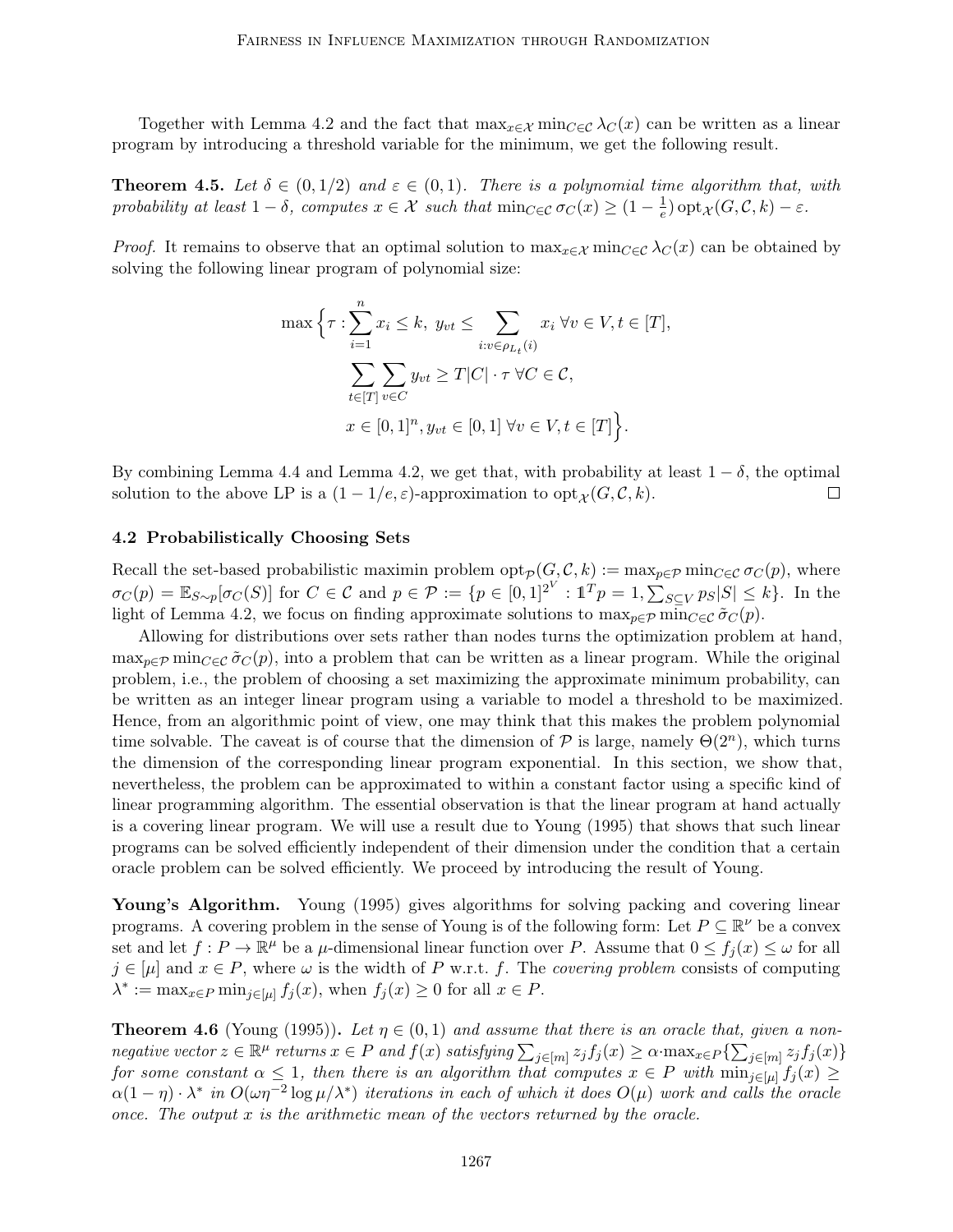**Set-Based Problem via Young's Algorithm.** Clearly  $\tilde{\sigma}_C$  is a linear function in p, namely  $\tilde{\sigma}_C(p) = \sum_{S \subseteq V} p_S \tilde{\sigma}_C(S)$  and thus the problem  $\max_{p \in \mathcal{P}} \min_{C \in \mathcal{C}} \tilde{\sigma}_C(p)$  takes exactly the form of a covering problem in the sense of Young with  $\nu = 2^n$ ,  $\mu = m = |\mathcal{C}|$ ,  $P = \mathcal{P}$ , and  $\omega = 1$ . Hence, we can compute a  $(\alpha, 0)$ -approximation for  $\max_{p \in \mathcal{P}} \min_{C \in \mathcal{C}} \tilde{\sigma}_C(p)$ , if we provide an oracle with multiplicative approximation  $\alpha$ . Hence, let us take a closer look at the requirements of Theorem 4.6 in terms of the oracle problem. Given a non-negative vector  $z \in \mathbb{R}^m$ , the oracle is required to return  $p \in \mathcal{P}$  and  $\tilde{\sigma}_C(p)$  for  $C \in \mathcal{C}$  such that  $\sum_{C \in \mathcal{C}} z_C \tilde{\sigma}_C(p) \geq \alpha \cdot \max_{p \in \mathcal{P}} \{\sum_{C \in \mathcal{C}} z_C \tilde{\sigma}_C(p)\}\)$  for some  $\alpha \leq 1$ . Note that, by linearity of expectation

$$
\sum_{C \in \mathcal{C}} z_C \tilde{\sigma}_C(p) = \mathbb{E}_{S \sim p} \Big[ \sum_{C \in \mathcal{C}} z_C \cdot \frac{1}{|C|} \sum_{v \in C} \tilde{\sigma}_v(S) \Big] = \mathbb{E}_{S \sim p} \Big[ \sum_{v \in V} \omega_v \cdot \tilde{\sigma}_v(S) \Big],
$$

where  $\omega_v := \sum_{C \in \mathcal{C}: v \in C} z_C / |C|$ . Hence the oracle problem that the Young's algorithm has to solve takes the form

$$
opt_{\mathcal{O}}(G, \mathcal{C}, k, \omega) := \max_{p \in \mathcal{P}} \tilde{\sigma}^{\omega}(p).
$$
\n(3)

We obtain the following lemma that shows that there is always an optimal solution of linear support.

**Lemma 4.7.** It holds that  $opt_{\mathcal{O}}(G, \mathcal{C}, k, \omega) = opt_{\mathcal{O}}(G, \mathcal{C}, k, \omega)$  with

$$
opt_{\mathcal{Q}}(G, \mathcal{C}, k, \omega) := \max_{q \in \mathcal{Q}} \sum_{i=1}^{n} q_i \tilde{\sigma}^{\omega}(S_i^*),
$$
\n(4)

where  $\mathcal{Q} := \{q \in [0,1]^n : \mathbb{1}^T q = 1, \sum_{i=1}^n i \cdot q_i \leq k\}$  and  $S_i^* \in \text{argmax}\{\sigma^{\omega}(S) : S \in {V_i \choose i} \}$  $\{i\}\}$  for  $i\in[n]$ .

*Proof.* Let  $q^*$  be an optimal solution to (4). Define  $p \in \mathcal{P}$  as  $p_S = q_i^*$  if  $S = S_i^*$  and 0 otherwise. Then, p is a feasible solution to (3) and thus  $\text{opt}_{\mathcal{O}}(G, \mathcal{C}, k, \omega) \geq \text{opt}_{\mathcal{O}}(G, \mathcal{C}, k, \omega)$ . It remains to prove that  $\text{opt}_{\mathcal{O}}(G,\mathcal{C},k,\omega) \leq \text{opt}_{\mathcal{Q}}(G,\mathcal{C},k,\omega)$ . For this sake let  $p^* \in \mathcal{P}$  be an optimal solution to (3). Assume  $p_S^* > 0$  for some set S of cardinality i, but  $S \neq S_i^*$ . Consider the solution  $p' := p - ps \mathbb{1}_S + ps \mathbb{1}_{S_i^*}$ . Clearly,  $\tilde{\sigma}^{\omega}(p) \leq \tilde{\sigma}^{\omega}(p')$  as  $S_i^*$  by definition is a maximizing set of size *i*. This modification can be repeated until we obtain a solution  $\bar{p}$  with  $\bar{p}_S = 0$  for all sets  $S$  but the sets  $S_1^*, \ldots S_n^*$ . Clearly  $\bar{p}$  is an optimal solution to (3) as each modification did not decrease the value of  $\tilde{\sigma}^{\omega}(\cdot)$ . Now consider the vector q defined by  $q_i = \bar{p}_{S_i^*}$  for  $i \in [n]$ . Then, q is a feasible solution to (4) and thus  $\mathrm{opt}_{\mathcal{O}}(G, \mathcal{C}, k, \omega) \leq \mathrm{opt}_{\mathcal{O}}(G, \mathcal{C}, k, \omega).$  $\Box$ 

In other words, among the vectors that attain the optimum  $\text{opt}_{\mathcal{O}}(G, \mathcal{C}, k, \omega)$ , there is also one that assigns a positive value to at most n sets. Namely, to one set  $S_i^* \in \binom{V_i}{i}$  $i \choose i$  for each  $i \in [n]$ . We now observe that  $\tilde{\sigma}^{\omega}(\cdot)$  is a submodular and monotone set function. Hence, for each  $i \in [n]$ , the greedy hill climbing algorithm computes  $(1 - 1/e, 0)$  approximations to  $\max{\{\tilde{\sigma}^{\omega}(S) : S \subseteq V, |S| \leq i\}}$ . Let  $S_1, \ldots, S_n$  denote these approximate solutions. Note that we can assume  $S_1 \subseteq S_2 \subseteq \ldots \subseteq S_n$  as we can compute all the sets via one run of the greedy algorithm with budget  $n$ . Now consider the optimization problem

$$
opt_{\mathcal{Q}}^{\text{gr}}(G, \mathcal{C}, k, \omega) := \max_{q \in \mathcal{Q}} \sum_{i=1}^{n} q_i \tilde{\sigma}^{\omega}(S_i)
$$
(5)

that is identical to (4) up to the replacement of  $S_i^*$  by  $S_i$ . We obtain the following lemma.

**Lemma 4.8.** The vector  $\mathbb{1}_k$  is an optimal solution to the problem in (5). Consequently,  $\tilde{\sigma}^{\omega}(S_k)$  =  $\mathrm{opt}_{\mathcal{Q}}^{\mathrm{gr}}(G,\mathcal{C},k,\omega) \ge (1-1/e) \cdot \mathrm{opt}_{\mathcal{O}}(G,\mathcal{C},k,\omega).$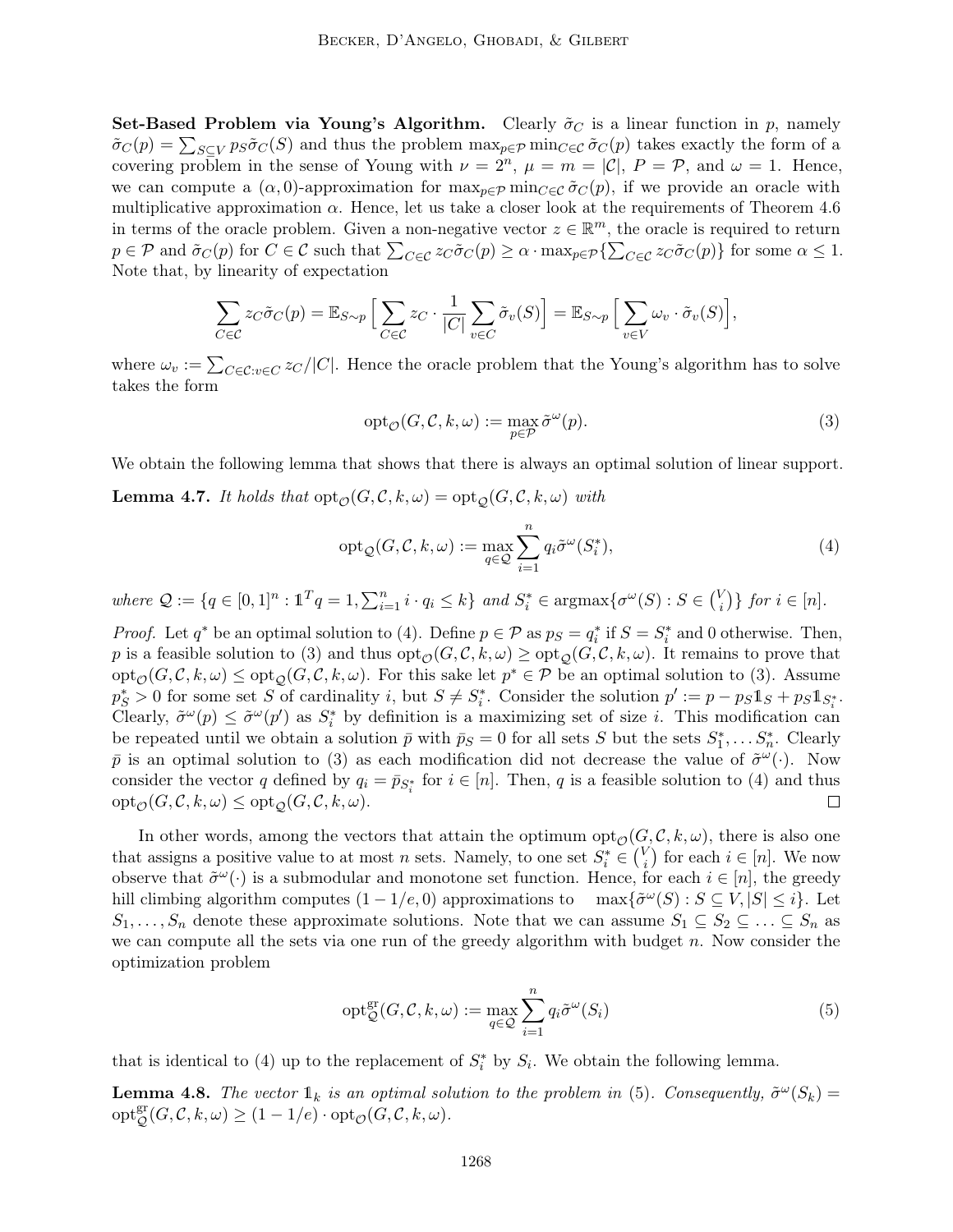*Proof.* Let  $q \in \mathcal{Q}$  be arbitrary. For  $i \in [n]$ , define  $\alpha_i := \sum_{j=i}^n q_j$  and  $\Delta_i := \sigma^{\omega}(S_i) - \sigma^{\omega}(S_{i-1})$  with  $S_0 = \emptyset$ . Recall that  $\mathcal{Q} := \{q \in [0,1]^n : \mathbb{1}^T q = 1, \sum_{i=1}^n i \cdot q_i \leq k\}$  and notice that the last constraint implies  $\sum_{i=1}^n \alpha_i = \sum_{i=1}^n i \cdot q_i \leq k$ . Now, consider the optimization problem  $\max_{\beta \in [0,1]^n} \{\sum_{i=1}^n \beta_i \Delta_i :$  $\sum_{i=1}^n \beta_i \leq k$ . Note that, by submodularity,  $\Delta_1 \geq \Delta_2 \geq \ldots \geq \Delta_n$  and thus the optimum is  $\sum_{i=1}^k \Delta_i$ . This implies that

$$
\sum_{i=1}^{n} q_i \tilde{\sigma}^{\omega}(S_i) = \sum_{i=1}^{n} \alpha_i \Delta_i \leq \tilde{\sigma}^{\omega}(S_k).
$$

We showed that the set  $S_k$  obtained by greedily maximizing  $\tilde{\sigma}^{\omega}(\cdot)$  subject to a budget of k yields a  $(1 - 1/e, 0)$ -approximation to the oracle problem. Hence we get the following theorem.

Theorem 4.9. Let  $\delta \in (0, \frac{1}{2})$  $\frac{1}{2}$  and  $\varepsilon \in (0,1)$ . There is a polynomial time algorithm that, with probability at least  $1 - \delta$ , computes  $p \in \mathcal{P}$  s.t.  $\min_{C \in \mathcal{C}} \sigma_C(p) \geq (1 - \frac{1}{e})$  $\frac{1}{e})$  opt<sub>p</sub> $(G, \mathcal{C}, k) - \varepsilon$ . The algorithm calls an oracle for weighted IM in each of its  $O(\varepsilon^{-2} n \log m/k)$  iterations and the support of the output p is  $O(\varepsilon^{-2} n \log m/k)$ .

*Proof.* We have argued that, for  $z \in \mathbb{R}^m$ , the greedy hill climbing algorithm can be used on  $\tilde{\sigma}^{\omega}(\cdot)$ , where  $\omega$  is such that  $\omega_v := \sum_{C \in \mathcal{C}: v \in C} \frac{z_C}{|C|}$  for  $v \in V$ , for obtaining a set S of cardinality k that is a  $(1-1/e, 0)$ -approximate solution to the problem of maximizing  $\sum_{C \in \mathcal{C}} z_C \tilde{\sigma}_C(p)$  over  $\mathcal{P}$ . Thus, we described an oracle with multiplicative approximation  $1 - 1/e$ . Applying Theorem 4.6 with  $\eta = \varepsilon/2$  thus implies that Young's algorithm returns a solution  $p \in \mathcal{P}$  with  $\min_{C \in \mathcal{C}} \tilde{\sigma}_C(p) \geq$  $\alpha \cdot (1 - \frac{\varepsilon}{2})$  $\frac{\varepsilon}{2}) \max_{p \in \mathcal{S}} \min_{C \in \mathcal{C}} \tilde{\sigma}_C(p) \ge \alpha \cdot \max_{p \in \mathcal{P}} \min_{C \in \mathcal{C}} \tilde{\sigma}_C(p) - \frac{\varepsilon}{2}$  $\frac{\varepsilon}{2}$  after  $O(\varepsilon^{-2} \log m/\lambda^*)$  iterations. Observe that for any  $p \in \mathcal{P}$  and  $v \in V$ , it holds that  $\sigma_v(p) \geq \Pr_{S \sim p}[v \in S]$ . Hence,  $\sigma_v(p) \geq k/n$  for all  $v \in V$  and  $\lambda^* \geq k/n$ . Thus the number of iterations is bounded by  $O(\varepsilon^{-2} n \log m/k)$ . As the oracle returns a single set in every iteration it follows that the support of  $p$  is upper bounded in this way as well. Applying Lemma 4.2 with  $\varepsilon/2$  leads that we get a  $(1 - 1/e, \varepsilon)$ -approximation to opt<sub>P</sub>( $G, \mathcal{C}, k$ ) in polynomial time with probability at least  $1 - \delta$ .  $\Box$ 

We now state the multiplicative-weight routine for the set-based problem, see Algorithm 1. We assume a routine  $\text{GREEDY}(\tilde{\sigma}^{\omega}(\cdot), k)$  that performs k iterations of the greedy hill climbing algorithm on  $\tilde{\sigma}^{\omega}(\cdot)$  and returns a  $(1-1/e, 0)$ -approximation to the oracle problem.

# Algorithm 1: MULTIPLICATIVEWEIGHT $(G, \mathcal{C}, k, \varepsilon, \delta, \eta)$

1 Sample  $T \geq 4\varepsilon^{-2} \cdot [n + \log n + \log \delta^{-1}]$  live-edge graphs; 2  $p \leftarrow 0, i \leftarrow 1, \Pi \leftarrow -\infty, \Delta \leftarrow \infty, z_C \leftarrow 1$  and  $s_C \leftarrow 0$  for  $C \in \mathcal{C}$ ; 3 repeat 4  $\omega_v \leftarrow \sum_{C \in \mathcal{C}: v \in C} \frac{z_C}{|C|}$  for all  $v \in V$ ; 5  $S \leftarrow$  GREEDY $(\tilde{\sigma}^{\omega}(\cdot), k);$ 6  $p \leftarrow p + 1_S;$ 7  $s_C \leftarrow \frac{i-1}{i} \cdot s_C + \frac{1}{i}$  $\frac{1}{i} \cdot \tilde{\sigma}_C(S)$  and  $z_C \leftarrow z_C \cdot (1 - \eta \cdot \tilde{\sigma}_C(S))$ , for all  $C \in \mathcal{C}$ ;  $\mathbf{s} \quad \overline{\mathbf{I}} \leftarrow \min_{C} \{s_C\} \text{ and } \Delta \leftarrow \min \{ \Delta, \frac{\tilde{\sigma}^{\omega}(S)}{\mathbf{I}^T z} \}$  $\frac{\pi(S)}{1^Tz}$ ;  $i \leftarrow i + 1;$ 10 until  $\Pi \geq (1 - \eta) \cdot \Delta$ ; 11 return  $p/i$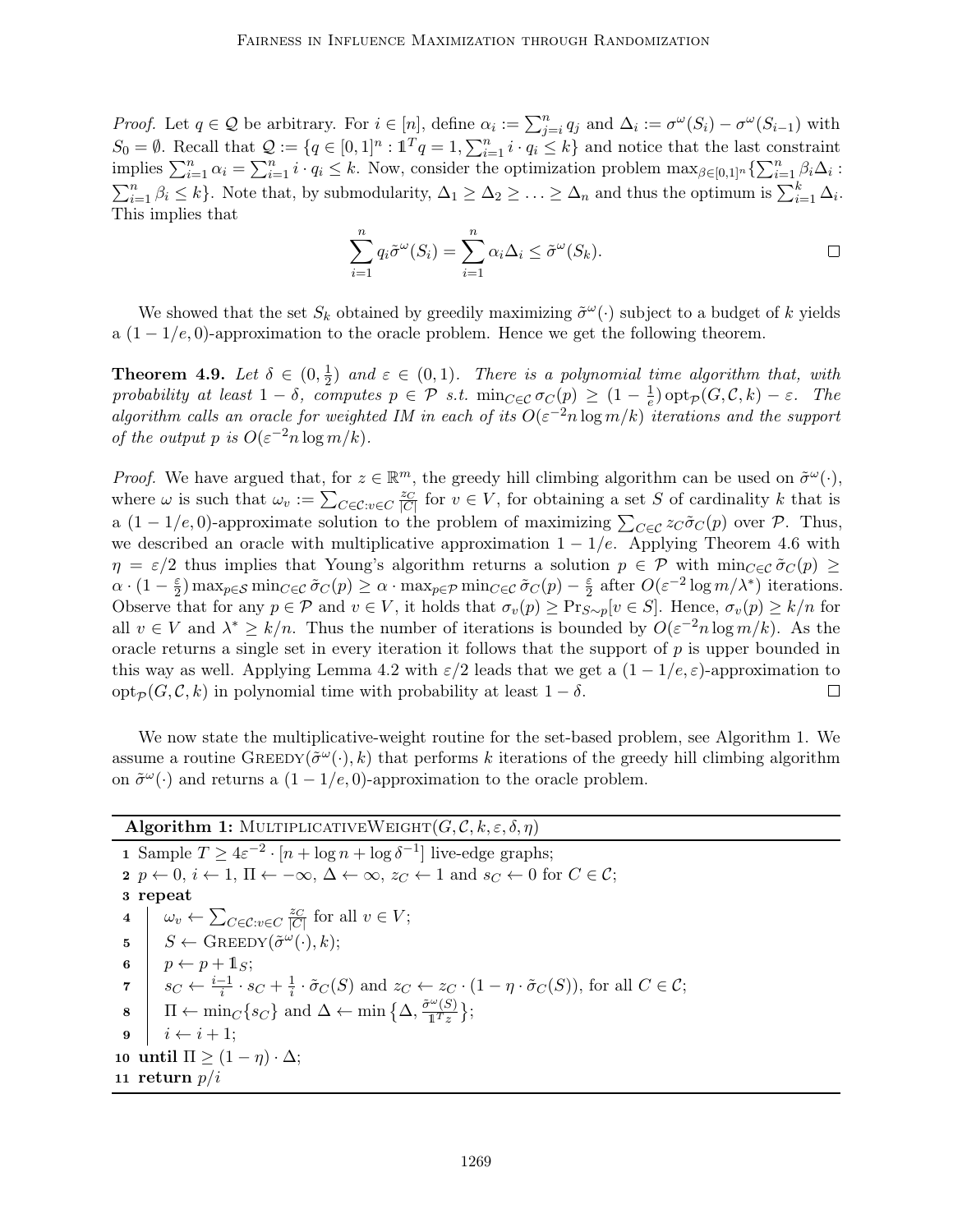## 5. Experiments

We report on an experimental study on the two probabilistic maximin problems. In fact, we provide implementations of multiplicative-weight routines for both the set-based and the node-based problems<sup>2</sup> The routine for the set-based problem is the one described in Section 4.2. We refer to this algorithm as set-based in what follows. For the node-based problem, an implementation of the LP-based algorithm from Section 4.1 does not seem promising as it requires solving a large LP. Instead, we propose a heuristic approach that is again based on a multiplicative-weight routine. The essential observation is that the optimization problem  $\max_{x \in \mathcal{X}} \min_{C \in \mathcal{C}} \lambda_C(x)$  from Lemma 4.4 is again a covering LP and thus can be solved using a similar multiplicative-weight routine. In this case however, the oracle problem turns out to be the LP-relaxation of the standard influence maximization problem and thus we are again faced with a linear program of a similar form. This is where our approach becomes heuristic, we propose to again use a greedy algorithm for influence maximization in order to obtain feasible solutions for this LP. While this comes without any guarantee on approximation ratio, it turns out to be very efficient in practice. We refer to this algorithm as node-based in the remainder of this section. In our study we use random, artificial, as well as real-world instances. On these instances, we compare our methods, both in terms of fairness and efficiency (i.e., total spread) with a standard implementation of the greedy algorithm for influence maximization and the (very straightforward) methods proposed by Fish et al. (2019) as well as the more involved method due to Tsang et al. (2019). We continue by describing the experimental setting in detail.

#### 5.1 Experimental Setting

Competitors. The methods of Fish et al. (2019) are simple heuristics. First, they propose to use the greedy algorithm that iteratively picks  $k$  seeds such as to maximize the minimum probability of any node to be reached (note that this is not the same as the greedy algorithm for influence maximization). In our implementation of this algorithm, in order to break ties, we use the node of maximum degree. We refer to this algorithm as greedy\_maximin. Second, Fish et al. propose a routine called myopic that after choosing the node of maximum degree, iteratively chooses the node that has the minimum probability of being reached as a seed node for  $k - 1$  times. We call this algorithm myopic\_fish. As a third heuristic, called naive-myopic, they propose to choose the  $k-1$  nodes of smallest probability all at once instead of in  $k-1$  iterations. We omit the results of naive-myopic as they are much worse than the ones of myopic\_fish.

The algorithm of Tsang et al. (2019) is much more involved. They phrase the problem as a multiobjective submodular optimization problem and design an algorithm to tackle such multi-objective submodular optimization problems that provides an asymptotic approximation guarantee of  $1 - 1/e$ . Their algorithm, that improves over previous work by Chekuri et al. (2010) and Udwani (2018), is a Frank-Wolfe style algorithm that simultaneously optimizes the multilinear extensions of the submodular functions that describe the coverage of the respective communities. We stress that their setting is less general than ours as the algorithm only satisfies an approximation guarantee in the case where the number of communities is  $o(k \log^3(k))$ . We use their python implementation as provided while choosing gurobi as solver since the other alternative md (their implementation of a mirror-descent) is much less efficient on the instances tested. We refer to the algorithm by Tsang et al as tsang.

We also compare our algorithm to the standard greedy algorithm for influence maximization. We use the slightly more involved and very efficient TIM implementation (Tang et al., 2014). While

<sup>2.</sup> The code can be downloaded from https://github.com/sajjad-ghobadi/fair\_maximin\_im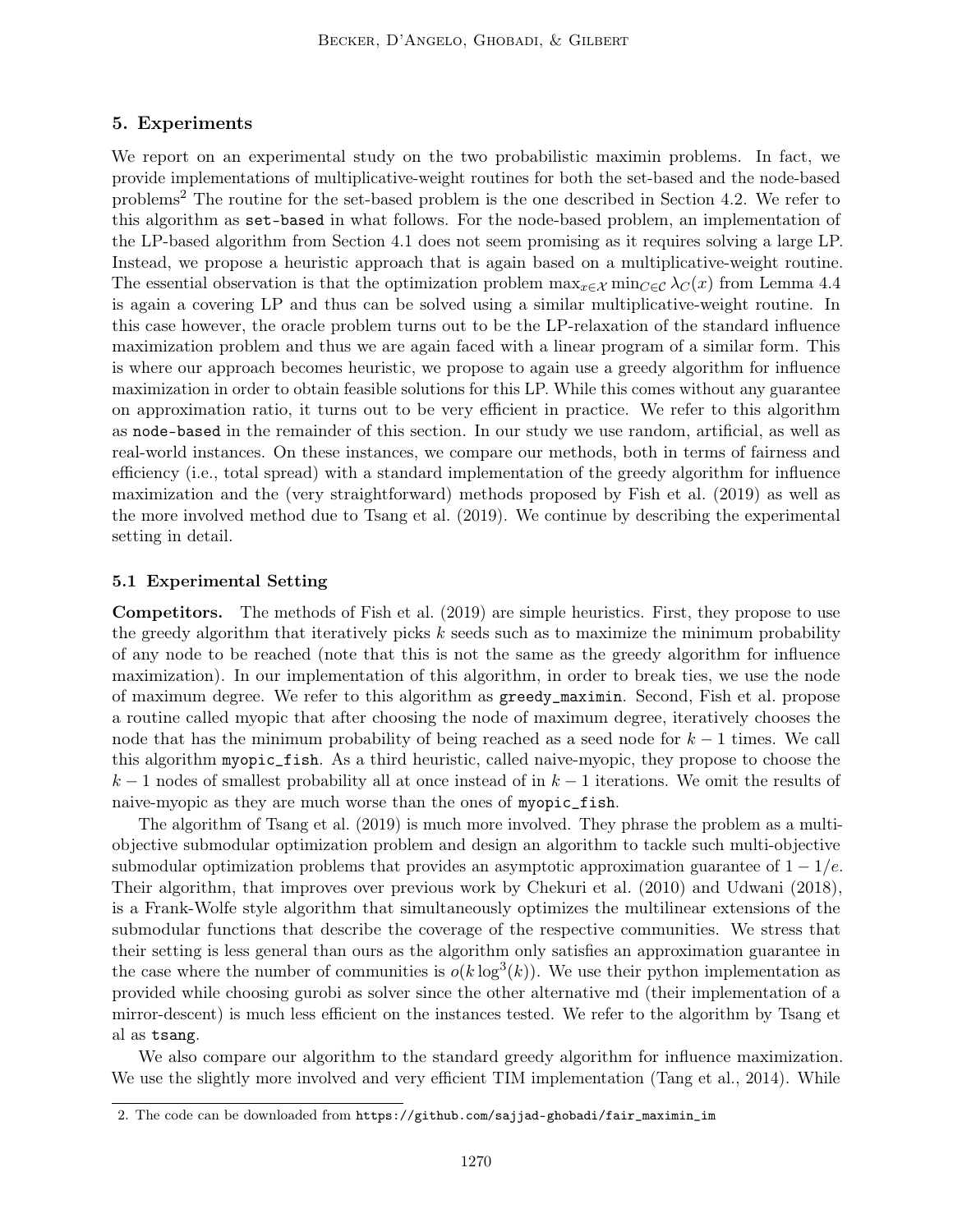there exist even more efficient alternatives to TIM in terms of run-time, the efficiency of TIM is completely sufficient for our purposes. We refer to this method as tim in our evaluation.

We also compare our algorithms to the ultimate baseline for randomized strategies that is given by the uniform node-based solution, i.e., every node v is chosen as a seed with probability  $x_v = k/n$ . We refer to this method as uf\_node\_based.

Implementation Details. We implement the multiplicative-weight routines for both the setbased and the node-based problems in  $C++$  and the routines from Fish et al. in python using networkx (Hagberg et al., 2008) for graph related computations. We used the TIM algorithm for influence maximization in order to solve the oracle problems for both multiplicative weight routines. We choose the  $\eta$  parameter of the multiplicative weight routine (see Theorem 4.6) to be 0.1. Our implementations are not optimized for run-time at this point. For example, we do not use any parallelization. While it is easily perceivable that this could lead to big run-time improvements (both for the greedy algorithm for influence maximization and for the multiplicative-weight routines (Young, 2001)), this is out of the scope of the work reported on in this paper.

We use the IC model as diffusion model in all our experiments. For the methods due to Fish et al. (2019) and Tsang et al. (2019) (as also proposed by them), we use a constant number of 100 live-edge graphs for simulating the information spread instead of the number that guarantees  $(1 - \varepsilon)$ -approximations with probability  $1 - \delta$ . As suggested by the confidence intervals in all our plots, this leads to sufficiently small variance on the instances tested.

All experiments were executed on a compute server running Ubuntu 16.04.5 LTS with 24 Intel(R) Xeon(R) CPU E5-2643 3.40GHz cores and a total of 128 GB RAM. The code was executed with python version 3.7.6 and  $C_{++}$  implementations were compiled with  $g_{++}$  7.5.0. For the random generation of the graphs and the random choices of the live-edge graphs, we do not explicitly set the random seeds used by the random number generator. This does not prevent reproducibility of our results as all the reported results are averages that are robust and independent of the random seeds chosen as indicated by the confidence intervals reported.

Evaluation Details. For random and synthetic instances, each datapoint in our plots is the result of averaging over 25 experiments, 5 runs on each of 5 graphs generated according to the respective graph model. For real world instances each datapoint is the result of averaging over 5 runs on each graph. Error-bars in our plots indicate 95-% confidence intervals. For the evaluation of  $\sigma_v(x)$  we choose to approximate the value using a Chernoff bound in a way to obtain an additive  $\varepsilon$ -approximation of the values with probability  $1 - \delta$  and in the reported experiments we choose both parameters as 0.1.

We report both ex-ante and ex-post fairness values for our methods (for short, we use ea and ep as suffices). These have the following precise meaning. After computing probabilistic strategies p or x for the set-based and node-based problems, the ex-ante fairness values correspond to the objective values  $\min_{C\in\mathcal{C}} \mathbb{E}_{S\sim p}[\sigma_C(S)]$  for the set-based and  $\min_{C\in\mathcal{C}} \mathbb{E}_{S\sim x}[\sigma_C(S)]$  for the node-based problem. The ex-post values on the other hand are obtained by sampling a single set S according to the probabilistic strategy p or x and then reporting the value  $\min_{C \in \mathcal{C}} \sigma_C(S)$ . We report also both ex-ante and ex-post values for the method of Tsang et al. (2019), since, at the core, their algorithm works with the multilinear extension and thus also computes a continuous solution  $x \in \mathbb{R}^n$ , i.e., a feasible solution to the node-based problem. Hence for their method we report both the value  $\min_{C\in\mathcal{C}} \mathbb{E}_{S\sim x}[\sigma_C(S)]$  as ex-ante value and a value  $\min_{C\in\mathcal{C}} \sigma_C(S)$  as ex-post value, where S is computed by swap rounding from  $x$  as described in their paper.

Instances. We evaluate the different algorithms on a vast set of instances. We proceed by describing the networks and the community structures that we use in our study.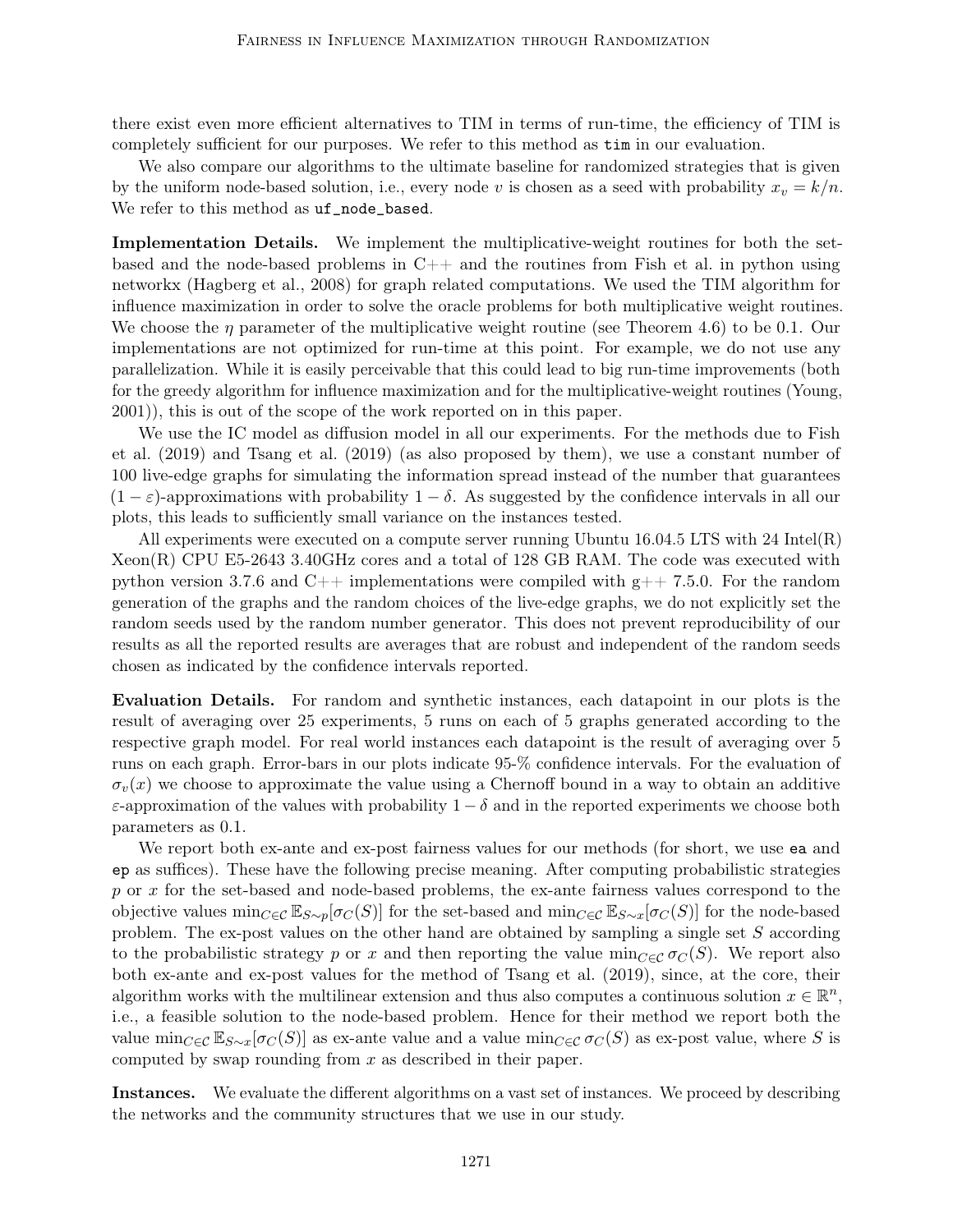

Figure 4: Results for Barabási-Albert instances:  $k = 20$ , n increasing from 40 to 200 in steps of 20. The minimum community probability is shown on the left, while expected spread is shown on the right. From top to bottom, we see (1) singleton community structure, (2) BFS community structure, and (3) random imbalanced community structure.

Networks. We use the following networks: (1) Random instances generated according to the Barabási-Albert model (Albert & Barabási, 2002) that yields scale-free networks – a property frequently observed in social networks. We use the parameter modeling the preferential attachment to be 2, i.e., every newly introduced node is connected to two previously existing nodes. (2) Random instances generated according to the block-stochastic model that is a natural choice in our setting as the instances come along with a community structure. (3) The publicly available synthetic instances from the work of Tsang et al. (2019). (4) Real world instances from the SNAP database (Leskovec & Krevl, 2014) and a paper by Guimerà et al. (2003), some of which were used also by Fish et al. We describe the real-world instances in detail below in the corresponding paragraph. The number of nodes and edges as well as the information whether the networks are directed or undirected are summarized in Table 2. For most of our experiments and unless stated differently, we choose edge weights uniformly at random in the interval [0, 0.4] for random instances and the synthetic instances of Tsang et al., and in the interval [0, 0.2] for the real world instances.

Community Structure. Regarding the community structure, in the case of some networks such as the block-stochastic networks, the synthetic networks due to Tsang et al., and some real world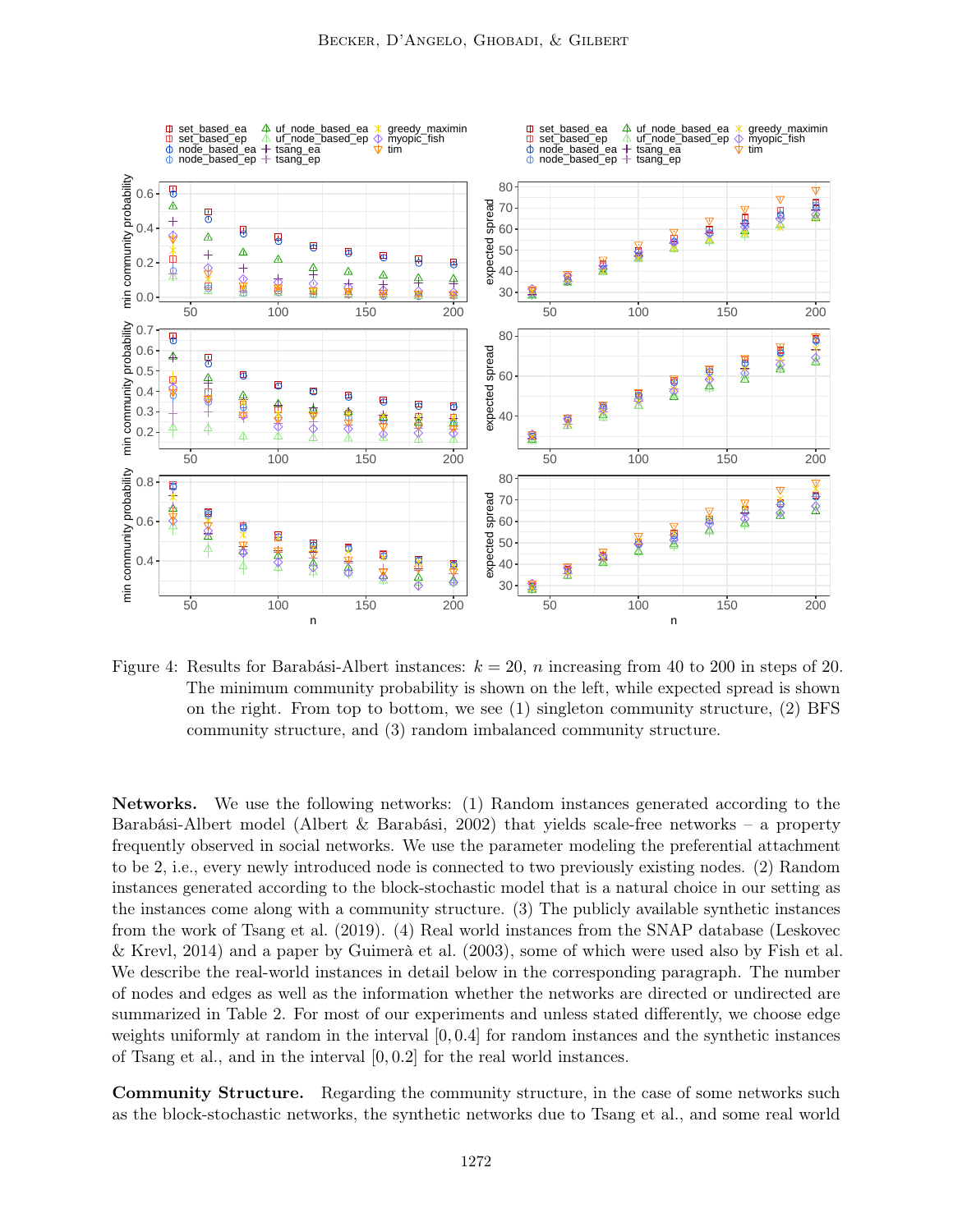| Dataset                                            | <b>Nodes</b> | Edges         | Direction  |
|----------------------------------------------------|--------------|---------------|------------|
| Barabási-Albert                                    | $40 - 200$   | $152 - 792$   | Directed   |
| Block-stochastic $(q = 0.1, p \text{ increasing})$ | <b>200</b>   | $1920 - 3456$ | Directed   |
| Block-stochastic $(p = 0.1, q \text{ increasing})$ | <b>200</b>   | $139 - 2059$  | Directed   |
| Synthetic networks                                 | 500          | $1576 - 1697$ | Directed   |
| Arenas                                             | 1133         | 5451          | Directed   |
| $email-Fu-cone$                                    | 1005         | 25571         | Directed   |
| ca-GrQc                                            | 5242         | 14496         | Undirected |
| ca-HepTh                                           | 9877         | 25998         | Undirected |
| Facebook                                           | 4039         | 88234         | Undirected |
| <b>Tryine</b>                                      | 1899         | 20296         | Directed   |
| com-Youtube                                        | 3000         | 29077         | Undirected |

Table 2: Properties of random, synthetic and real world networks

graphs the community structures are given. On all other networks we use some of the following different ways of constructing the community structure: (1) Singleton communities: every node is his own community. (2) BFS community structure: for a predefined number of communities  $m$ , we iteratively grow communities of size  $n/m$  by breadth first search from a random source node (once there are no more reachable nodes but the community is still not of size  $n/m$ , we pick a new random source, until every node is in one of the  $m$  communities). (3) Random imbalanced community structure: we randomly assign nodes to one of  $m$  communities of fixed sizes. We use different values for the sizes and specify them for each of the experiments.

We note that the BFS community structure results in a rather connected community structure which is realistic for some applications. On the other hand, the random imbalanced community structure, is rather unconnected. Also this setting is realistic for some applications as for example if the groups indicate gender or ethnicity and we assume that people connect independently of these attributes.

## 5.2 Results

Barabási-Albert Graphs. For the Barabási-Albert graphs, we explore singleton communities, the BFS community structure with  $m = k<sup>3</sup>$ , and random imbalanced community structures of sizes  $4n/10, 3n/10, 2n/10, n/10$ . The results are reported in Figure 4. In the left plots in Figure 4, we can see that the ex-ante values of our methods set\_based and node\_based dominate over all other ex-ante and ex-post values. Furthermore, we can see that particularly in the last plot, where the community structure is less simplistic, even the ex-post values of our methods dominate over the ones of all competitors. In the right plots, where we show the expected spread, we can see that tim outperforms other methods for all values of  $n$ . We note however that the advantage in efficiency of tim is not too pronounced, particularly in comparison to the disadvantage it yields in terms of fairness, see for example the plot on the top left.

Block-Stochastic Graphs. In order to further explore how the connectivity of the community structure influences the performance of the different approaches, we generate Block Stochastic graphs as follows. We fix the number of nodes to 200, the number of communities to 16 with 6 communities

<sup>3.</sup> We note that in this case the algorithm of Tsang et al. satisfies its approximation guarantee.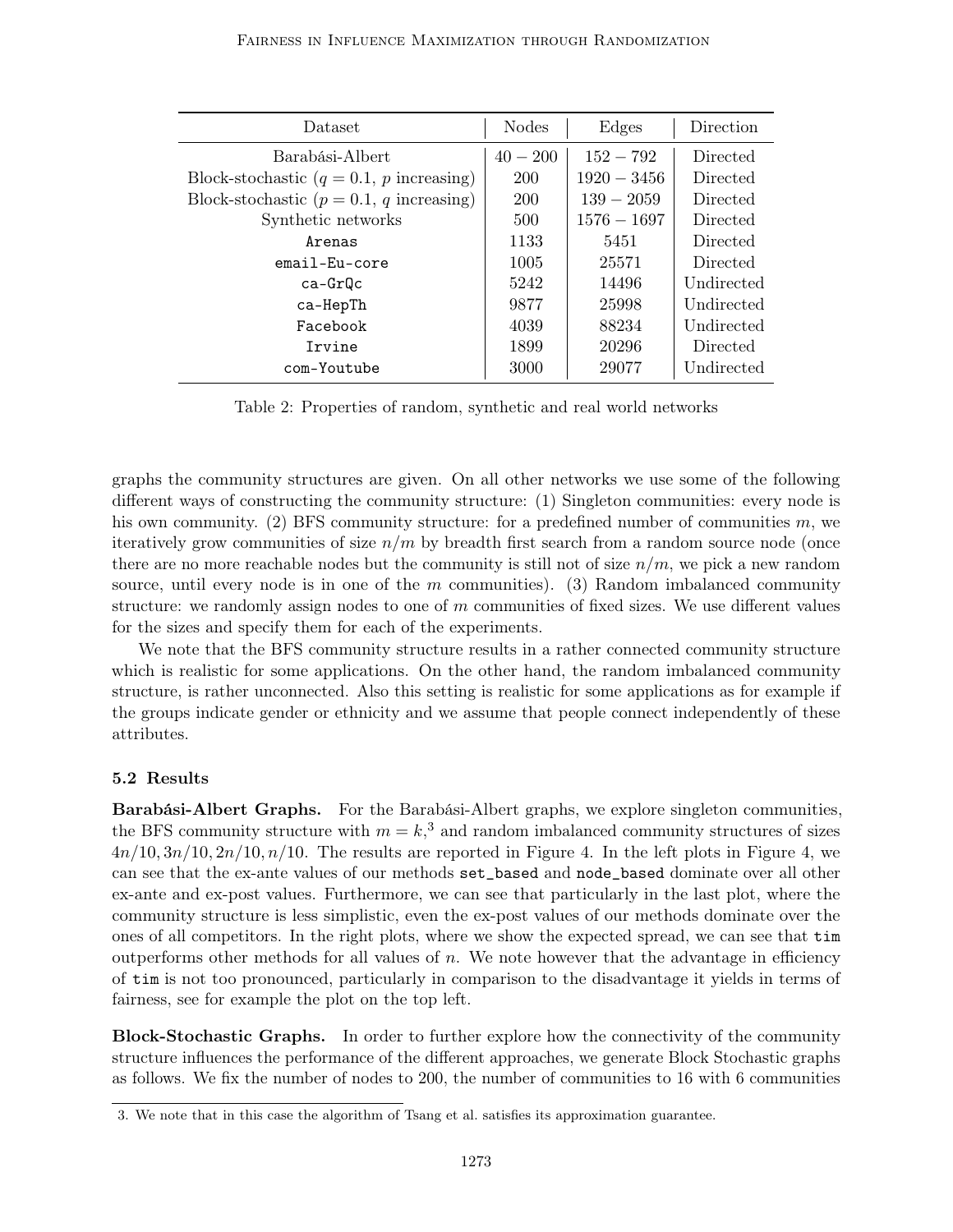

Figure 5: Results for block stochastic graphs: edge weights constant 0.05,  $k = 8$ ,  $n = 200$ . The minimum community probability is shown on the left, while expected spread is shown on the right. From top to bottom, we see (1)  $q = 0.1$  and p increasing from q to 1 in steps of 0.1, (2)  $p = 0.1$  and q increasing from 0 to p in steps of 0.01.

of size  $n/40$ , 4 communities of size  $2n/40$ , 4 communities of size  $4n/40$  and 2 communities of size  $5n/40$ . We then choose two parameters p and q, and create a sequence of instances where the probability of an edge within a community is  $p$  and between communities  $q$ . The larger choices of  $p$  and  $q$  yield very dense graphs and thus instances become trivial. We choose edge weights to be 0.05 in this experiment as for the larger choice the instances become trivial as the minimum community probability becomes very large. The results are reported in Figure 5. In the left plots we can see that again the ex-ante values of set\_based and node\_baserd dominate over all other values. Clearly, by increasing  $p$  and  $q$  in both experiments, the values of all algorithms are increased. In the second experiment, for smaller  $q$ , when communities are better connected within each other than between each other, there is a bigger advantage for ex-ante values over ex-post values. In the right column, for smaller  $p$  and  $q$ , all algorithms are close to each other. Again  $\tan$  dominates over the other algorithms in terms of expected spread, while also the other algorithms – and in particular set\_based and node\_based – perform well.

Instances of Tsang et al. Next we evaluate the algorithms on the instances used by Tsang et al. (2019). These are synthetic networks introduced by Wilder et al. (2018b) in order to analyze the effects of health interventions. Each of the 500 nodes in these networks has some attributes (region, ethnicity, age, gender, status) and more similar nodes are more likely to share an edge. The attributes induce communities and we test, as proposed by Tsang et al. (2019), all algorithms w.r.t. group fairness of the communities induced by some of those attributes. The results are reported in Figure 6. Again the ex-ante fairness values of our methods dominate over all other algorithms as can be seen in the left column. In the first experiment (communities induced by gender), the ex-post values of set\_based, node\_based, tsang, and uf\_node\_based are all almost identical to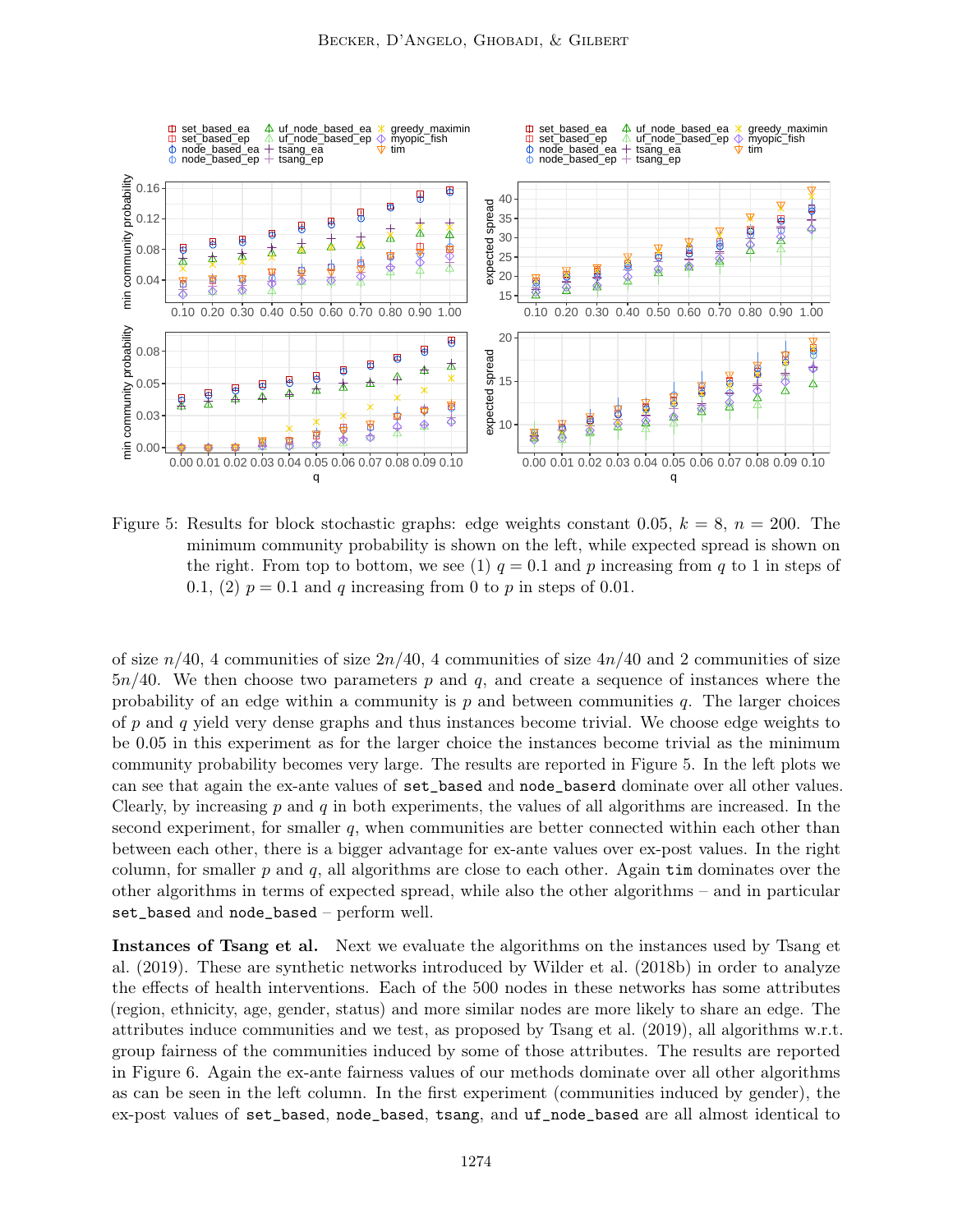

Figure 6: Results for the instances of Tsang et al. (2019): k increasing from 5 to 50 in steps of 5. The minimum community probability is shown on the left, while expected spread is shown on the right. From top to bottom, we see (1) community structure induced by attribute gender, (2) community structure induced by attributes region, gender and ethnicity.

their respective ex-ante values. In the second experiment (communities induced by three attributes, namely region, gender, and ethnicity) we obtain a much more complex community structure. Here, our algorithms set\_based and node\_based perform best not only in the ex-ante values, but also in terms of ex-post values for most values of k. Even more, in the right plots, we can see that the achieved values in expected spread by tim and our methods are very close to each other.

Real World Instances. We proceed by describing the used real world instances.

- Arenas (Guimerà et al., 2003) This dataset represents an email communication network at the University Rovira i Virgili (Spain). Each user is represented by a node and there is a directed edge from a node  $u$  to a node  $v$  if  $u$  sent at least one email to  $v$ .
- email-Eu-core (Leskovec et al., 2007) Also this dataset is an email network, this time from a large European research institution. Each member of the research institution belongs to one of 42 departments, which predefines a community structure. Nodes and edges have the same interpretation as in Arenas.
- ca-GrQc and ca-HepTh (Leskovec et al., 2007) These datasets are co-authorship networks for two different categories of arXiv (General Relativity and Quantum Cosmology and High Energy Physics - Theory). The nodes in the networks correspond to authors and there is an undirected edge between two nodes if the authors co-authored at least one arXiv paper in this category.
- Facebook (Leskovec & Mcauley, 2012) This dataset represents a part of the Facebook network, where nodes are users and edges indicate friendships.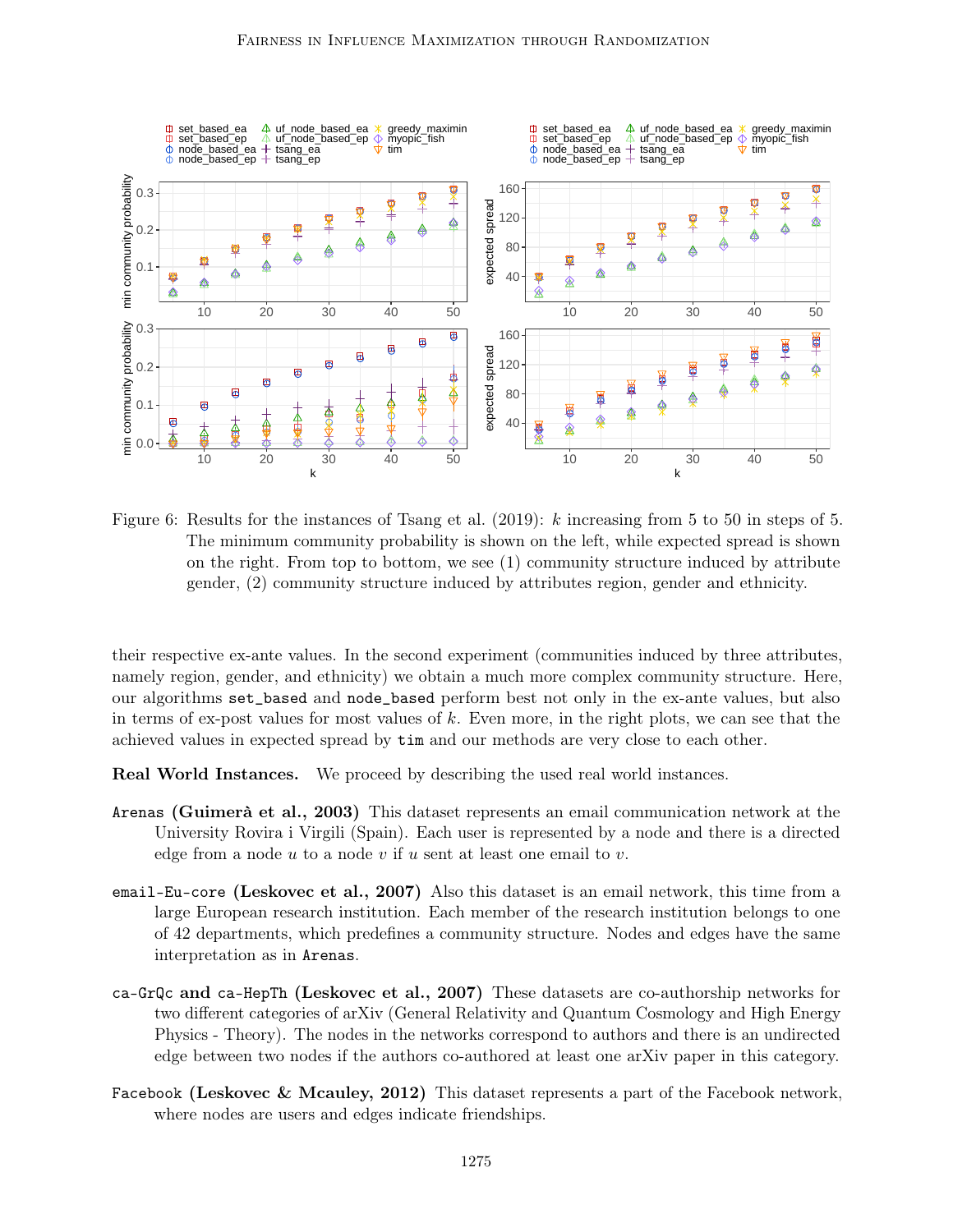

- Figure 7: Results for the instances used by Fish et al. for  $k = 100$ . BFS community structure with (top left) 10 communities, (top right)  $n/10$  communities, (bottom left)  $n/2$  communities. (bottom right) Random imbalanced community structure with 16 communities.
- Irvine (Opsahl & Panzarasa, 2009) This dataset is a network created from an online community at the University of California, Irvine. Nodes here represent students and each directed edge represents that at least one online message was sent among the students.
- com-Youtube (Yang & Leskovec, 2015) This dataset consists of a snapshot of the social network included in Youtube. The network has 1134890 nodes and 2987624 edges. Nodes correspond to users, edges to friendships between users. Also this network contains a predefined community structure that is given by the so-called Youtube groups. On Youtube, users can open groups that others can join. As the complete network is very large, we use a connected sub-network. We first remove all nodes that do not belong to any community. We then obtain the sub-network as the induced graph among the first 3000 nodes that are seen by a BFS from a random source node while removing singleton communities. The resulting network contains 3000 nodes (some may not belong to any community), 29077 edges. The number of communities is 1575.

If networks are undirected, we interpret the edges as existent in both directions. In order to obtain non-trivial results, i.e., achieve non-zero minimum probabilities in the experiments (especially for the ex-post values), for each network (other than com-Youtube) we considered the largest weakly connected component. We exclude greedy and the method of Tsang et al. from the further experiments as they are not efficient enough to deal with instances of this size. We also restrict to the set-based method from our two methods as the results of our two methods are very similar. The results are reported in the following figures.

Evaluation on Networks used by Fish et al. We start with the networks that were also used in the study of Fish et al. (2019). We experiment with different community structures, both the BFS community structures with different community sizes and the random imbalanced community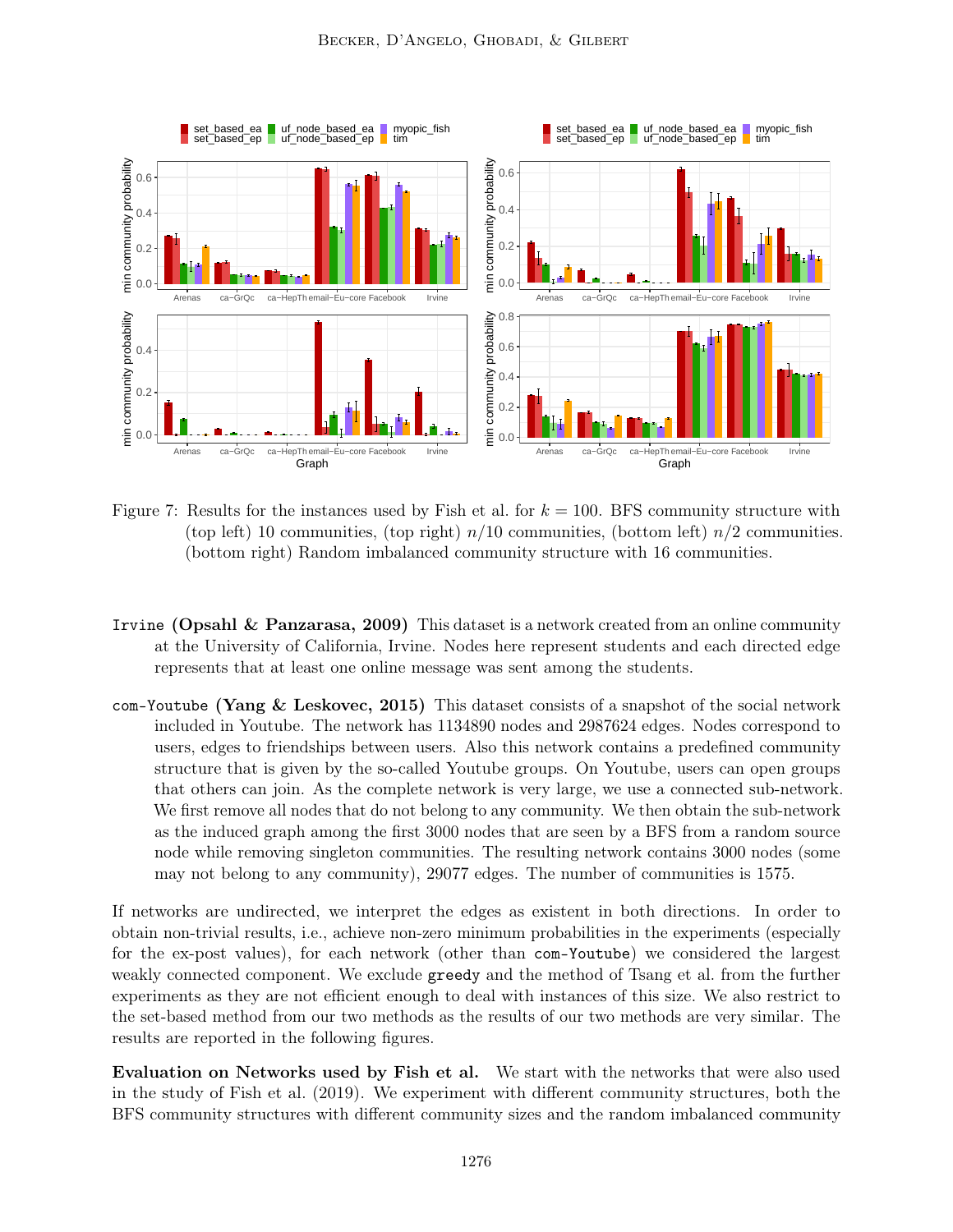

Figure 8: Results for the Arenas network for increasing  $k = 5, 10, 20, 50, 100$ . The minimum community probability is shown on the left, while expected spread is shown on the right. BFS community structure with  $(1)$  10 communities,  $(2)$   $n/10$  communities.

structure. The results can be found in Figure 7. We omit the results for the BFS community structure with only 2 communities as they are very similar to the case of 10 communities. We observe that in all cases the ex-ante value of our algorithm is dominating over all other values. In some cases, the values achieved by TIM are comparable but these are instances where all algorithms perform very close to each other and the minimum community probabilities are rather high anyways. Furthermore, on several instances, e.g., in the case of 10 BFS communities, the ex-post values of our algorithm are significantly better than the ex-post values of all other methods.

Fairness vs. Efficiency on Email-Networks. We proceed by focusing on the email networks Arenas and email-Eu-core and comparing the fairness achieved by the different algorithms with the efficiency, i.e., expected spread, see Figures 8 and 9. We again use the BFS community structures with different community sizes. In the case of the **email-Eu-core** dataset, we evaluate the different algorithms on the community structure induced by the departments as well. We evaluate the algorithms for increasing values of  $k = 5, 10, 20, 50, 100$ . We observe that set\_based performs best in terms of fairness among all ex-ante as well as ex-post values both on the Arenas dataset as well as on the email-Eu-core dataset. In terms of efficiency, we observe that on the Arenas dataset, tim and set\_based perform similarly good and much better than the other competitors. For the email-Eu-core dataset, we see that in terms of efficiency all algorithms (even uf\_node\_based for small values of k) perform almost identical.

Fairness vs. Efficiency on Co-Authorship Networks. We turn to the two co-authorship datasets ca-GrQc and ca-HepTh and evaluate the fairness and efficiency achieved by the different algorithms. The results are depicted in Figure 10. Focusing on the fairness values first, we observe that in a setting with  $n/10$  communities, no algorithm achieves a positive ex-post value. Instead the two randomized algorithms set\_based and uf\_node\_based do achieve a significantly non-zero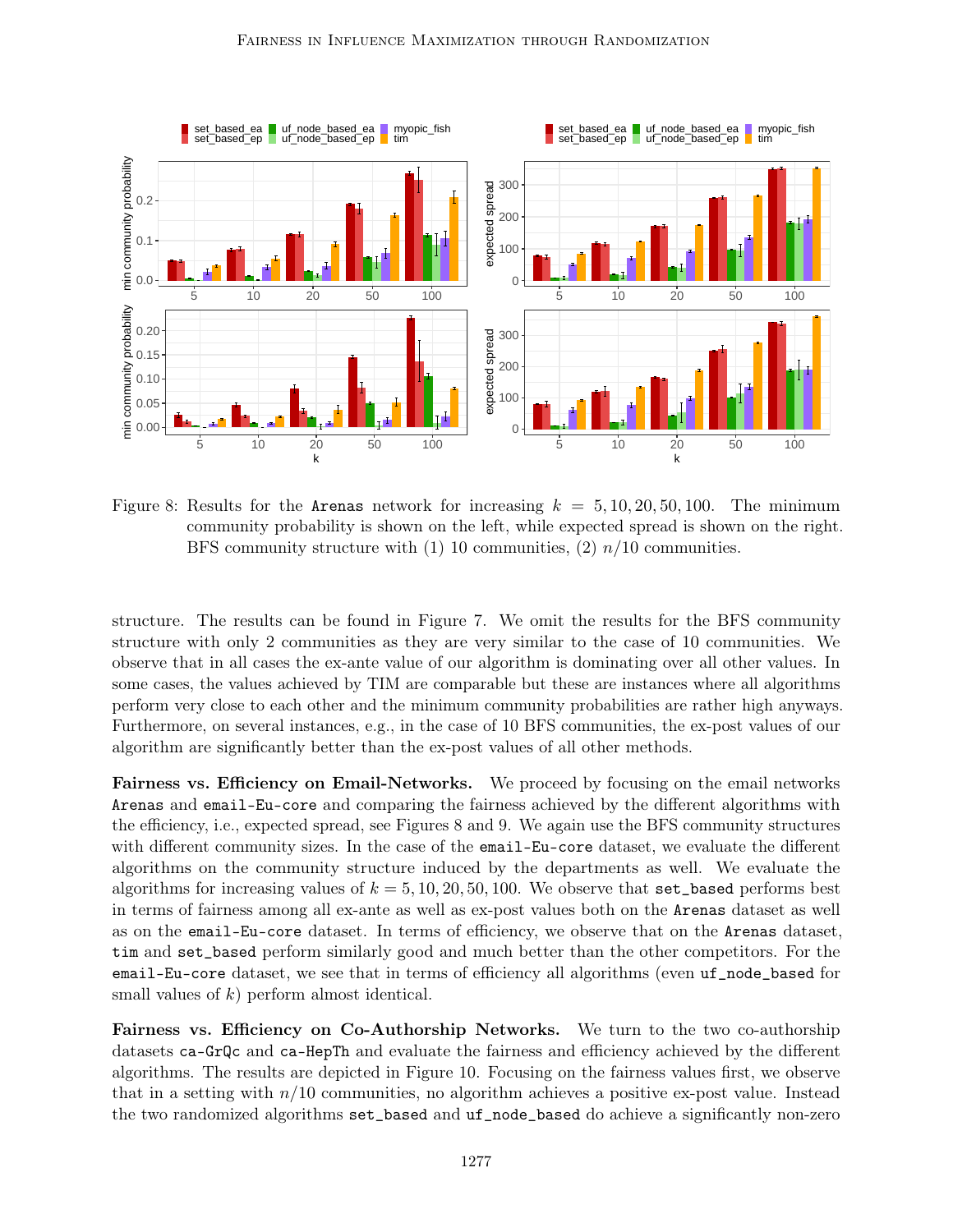

Figure 9: Results for email-Eu-core network for increasing  $k = 5, 10, 20, 50, 100$ . The minimum community probability is shown on the left, while expected spread is shown on the right. (1) BFS community structure with 10 communities, (2) BFS community structure with  $n/10$  communities, (3) community structure induced by departments.

ex-ante value, the results of set\_based being more than twice as high compared to the values of uf\_node\_based. For 10 communities, we again end up in a setting where both the ex-ante and ex-post values of set\_based dominate over all other algorithms. The discrepancy between the ex-post value achieved by set\_based and the other algorithms appears to become more and more pronounced with increasing values of  $k$ . In terms of efficiency, we observe that again  $\tan$  and set\_based perform the best, while there is a bigger advantage for tim in this case than with most other instances tested. Note however that set\_based does achieve significantly better fairness values as compared to tim in all settings where it falls behind tim in terms of efficiency.

Fairness vs. Efficiency on com-Youtube Network. We conclude with the com-Youtube network and evaluate the different algorithms in terms of fairness and efficiency, see Figure 11. In this network we choose edge weights uniformly at random in the interval  $[0, 0.1]$ . In the left plot, we observe that the ex-ante fairness values achieved by set\_based are significantly better than the values of all other algorithms, especially with increasing values of  $k$ . The ex-post values of all algorithms are much smaller and close to each other. In terms of efficiency, we observe that the results of all algorithm are very similar. Note that set\_based performs almost the same as tim in the expected spread while being significantly better than tim in terms of fairness.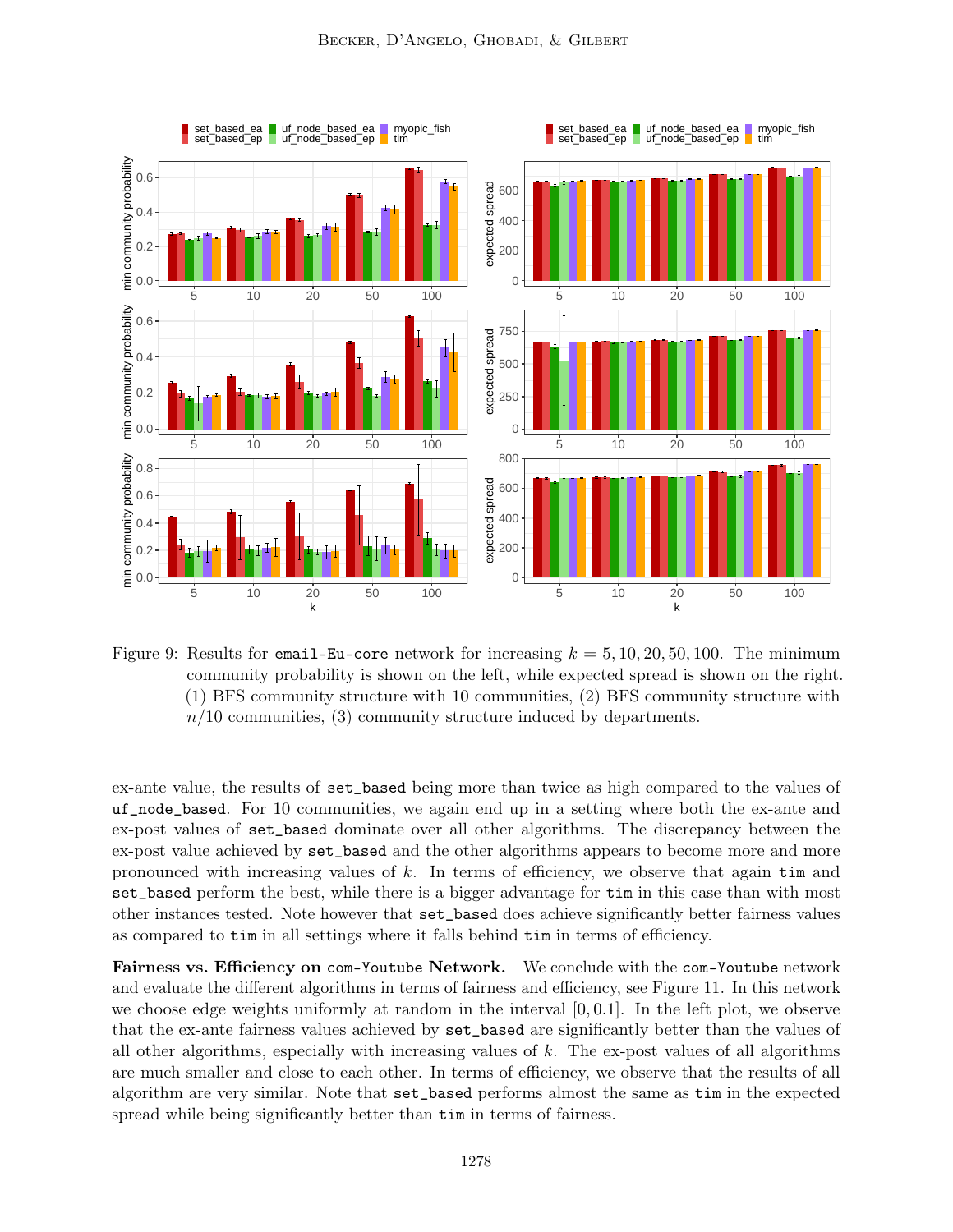

Figure 10: Results for co-authorship networks for increasing  $k = 5, 10, 20, 50, 100$ . The minimum community probability is shown on the left, while expected spread is shown on the right. BFS community structure (1) ca-GrQc with 10 communities, (2) ca-GrQc with  $n/10$ communities, (3) ca-HepTh with 10 communities (4) ca-HepTh with  $n/10$  communities.

# 6. Conclusion

In this paper, we studied the problem of determining key seed nodes for influence maximization in social networks in an efficient *and* fair manner. Notably, we have designed approximation algorithms achieving a constant multiplicative factor of  $1 - 1/e$  (plus an additive arbitrarily small error) for the objective of maximizing the maximin influence received by a community. For one of the two variants of our problem, we have shown that this approximation factor is best possible (up to the arbitrarily small error term). We achieved our algorithmic result by using randomized strategies, thus enlarging the solution set and enabling us to find fairer solutions ex-ante. Our detailed experimental study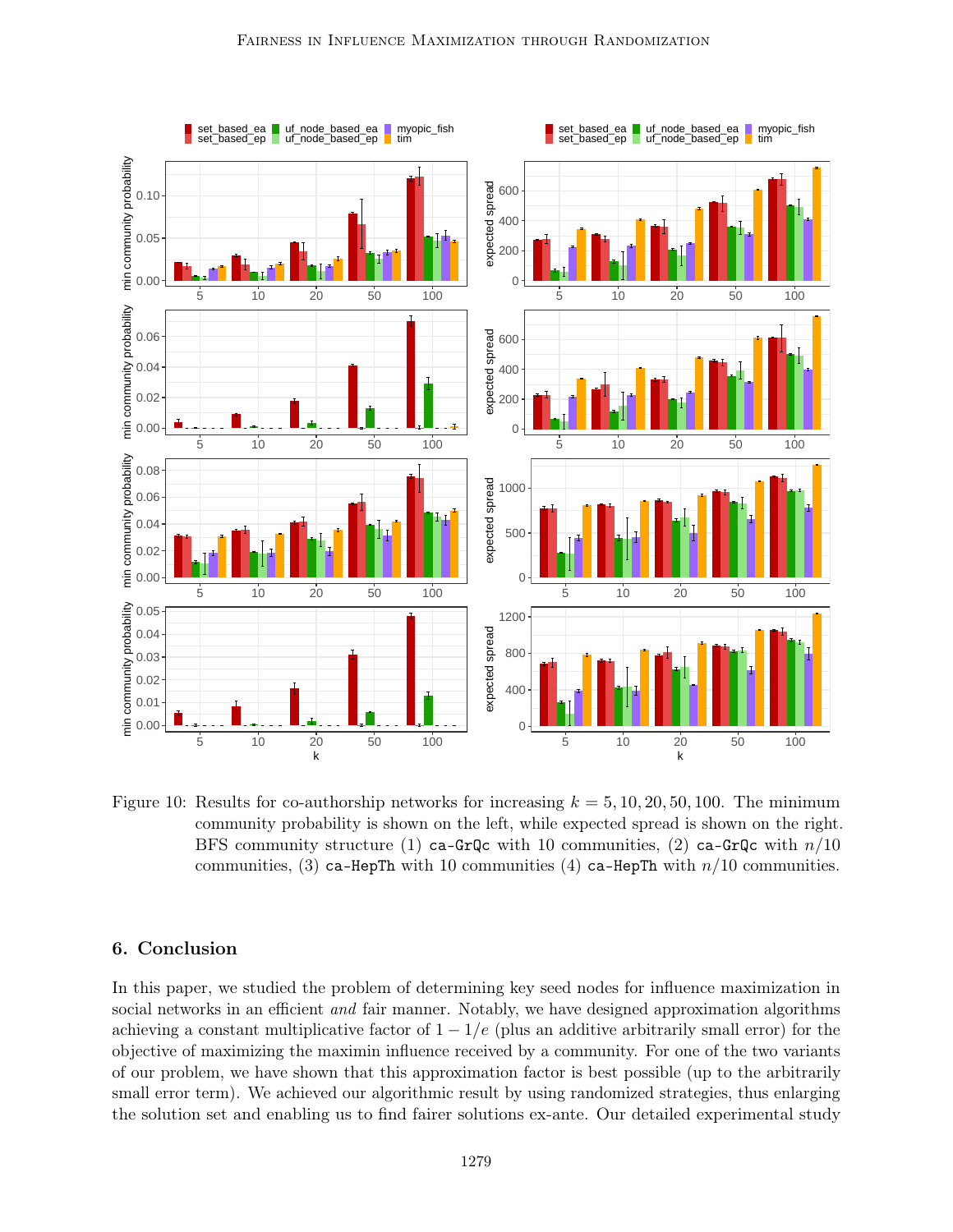

Figure 11: Results for the com-Youtube network for increasing  $k = 5, 10, 20, 50, 100$ . The minimum community probability is shown on the left, while expected spread is shown on the right.

confirms the increase in ex-ante fairness achieved over previous methods (Fish et al., 2019; Tsang et al., 2019), indicating that randomness as source of fairness in influence maximization is very promissing to be further explored. Interestingly, our study shows that even the ex-post fairness achieved by our methods frequently outperforms the fairness achieved by other tested methods. While our theoretical results predict that the price of fairness in the studied setting can be very bad, our experimental evaluation instead indicates that the loss in efficiency when using our methods is very limited.

Several directions are conceivable as future work. Improving our approximation guarantees for the set-based problem or providing a matching approximation hardness result seems a challenging direction of exploration. Tightening the result on the gap between node-based and set-based problem is certainly an interesting question. Further engineering the implementations of our methods could yield further gains in efficiency, particularly in terms of running time. Lastly, we believe that the idea of using randomization to increase the fairness of solutions for influence maximization may be used for other fairness criteria as, e.g., the group rational criterion of Tsang et al. (2019).

## Acknowledgments

An earlier version of this article has been published in the Thirty-Fifth AAAI Conference on Artificial Intelligence (AAAI 2021) with the same title (Becker et al., 2021). This work was partially supported by the Italian MIUR PRIN 2017 Project "ALGADIMAR" Algorithms, Games, and Digital Markets.

# References

- Ageev, A. A., & Sviridenko, M. (2004). Pipage rounding: A new method of constructing algorithms with proven performance guarantee. J. Comb. Optim.,  $8(3)$ , 307–328.
- Agrawal, S., Ding, Y., Saberi, A., & Ye, Y. (2010). Correlation robust stochastic optimization. In Proceedings of the Twenty-First Annual ACM-SIAM Symposium on Discrete Algorithms, SODA 2010, Austin, Texas, USA, January 17-19, 2010, pp. 1087–1096.
- Albert, R., & Barabási, A.-L. (2002). Statistical mechanics of complex networks. Reviews of Modern Physics,  $74(1)$ , 47-97.
- Ali, J., Babaei, M., Chakraborty, A., Mirzasoleiman, B., Gummadi, K. P., & Singla, A. (2019). On the fairness of time-critical influence maximization in social networks.  $arXiv$  preprint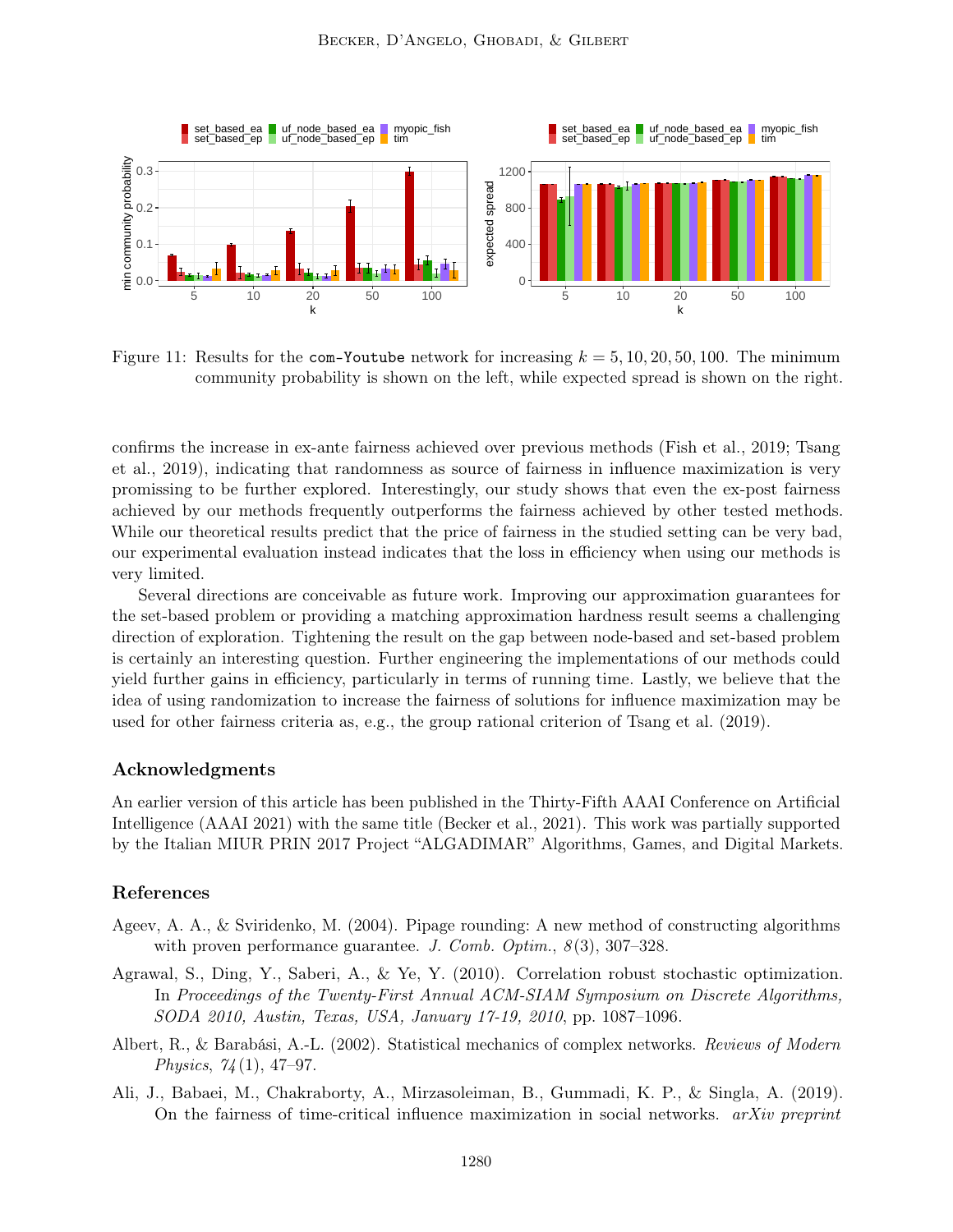arXiv:1905.06618.

- Aziz, H. (2019). A probabilistic approach to voting, allocation, matching, and coalition formation. In The Future of Economic Design, pp. 45–50. Springer.
- Aziz, H., Brandt, F., & Stursberg, P. (2013). On popular random assignments. In International Symposium on Algorithmic Game Theory, pp. 183–194. Springer.
- Aziz, H., Luo, P., & Rizkallah, C. (2018). Rank maximal equal contribution: A probabilistic social choice function. In Thirty-Second AAAI Conference on Artificial Intelligence.
- Banerjee, A., Chandrasekhar, A. G., Duflo, E., & Jackson, M. O. (2013). The diffusion of microfinance. Science, 341(6144), 1236498.
- Becker, R., Corò, F., D'Angelo, G., & Gilbert, H. (2020). Balancing spreads of influence in a social network. In The Thirty-Fourth AAAI Conference on Artificial Intelligence, AAAI 2020, The Thirty-Second Innovative Applications of Artificial Intelligence Conference, IAAI 2020, The Tenth AAAI Symposium on Educational Advances in Artificial Intelligence, EAAI 2020, New York, NY, USA, February 7-12, 2020, pp. 3–10.
- Becker, R., D'Angelo, G., Ghobadi, S., & Gilbert, H. (2021). Fairness in influence maximization through randomization. In Thirty-Fifth AAAI Conference on Artificial Intelligence, AAAI 2021, Thirty-Third Conference on Innovative Applications of Artificial Intelligence, IAAI 2021, The Eleventh Symposium on Educational Advances in Artificial Intelligence, EAAI 2021, Virtual Event, February 2-9, 2021, pp. 14684–14692.
- Bogomolnaia, A., & Moulin, H. (2001). A new solution to the random assignment problem. Journal of Economic theory,  $100(2)$ ,  $295-328$ .
- Borgatti, S. P., & Everett, M. G. (2000). Models of core/periphery structures. Soc. Networks, 21 (4), 375–395.
- Borgs, C., Brautbar, M., Chayes, J. T., & Lucier, B. (2014). Maximizing social influence in nearly optimal time. In Proceedings of the Twenty-Fifth Annual ACM-SIAM Symposium on Discrete Algorithms, SODA 2014, Portland, Oregon, USA, January 5-7, 2014, pp. 946–957.
- Borodin, A., Braverman, M., Lucier, B., & Oren, J. (2017). Strategyproof mechanisms for competitive influence in networks. Algorithmica,  $78(2)$ ,  $425-452$ .
- Brandl, F., Brandt, F., & Seedig, H. G. (2016). Consistent probabilistic social choice. Econometrica,  $84(5)$ , 1839–1880.
- Brandt, F. (2019). Collective choice lotteries. In The Future of Economic Design, pp. 51–56. Springer.
- Budak, C., Agrawal, D., & El Abbadi, A. (2011). Limiting the spread of misinformation in social networks. In Proceedings of the 20th International Conference on World Wide Web, WWW 2011, Hyderabad, India, March 28 - April 1, 2011, pp. 665–674.
- Chekuri, C., Vondrák, J., & Zenklusen, R. (2010). Dependent randomized rounding via exchange properties of combinatorial structures. In 51th Annual IEEE Symposium on Foundations of Computer Science, FOCS 2010, October 23-26, 2010, Las Vegas, Nevada, USA, pp. 575–584.
- Chen, W., & Teng, S.-H. (2017). Interplay between social influence and network centrality: a comparative study on shapley centrality and single-node-influence centrality. In Proceedings of the 26th international conference on world wide web (WWW), pp. 967–976.
- Chen, Y., Wang, W., Feng, J., Lu, Y., & Gong, X. (2020). Maximizing multiple influences and fair seed allocation on multilayer social networks. Plos one, 15 (3), e0229201.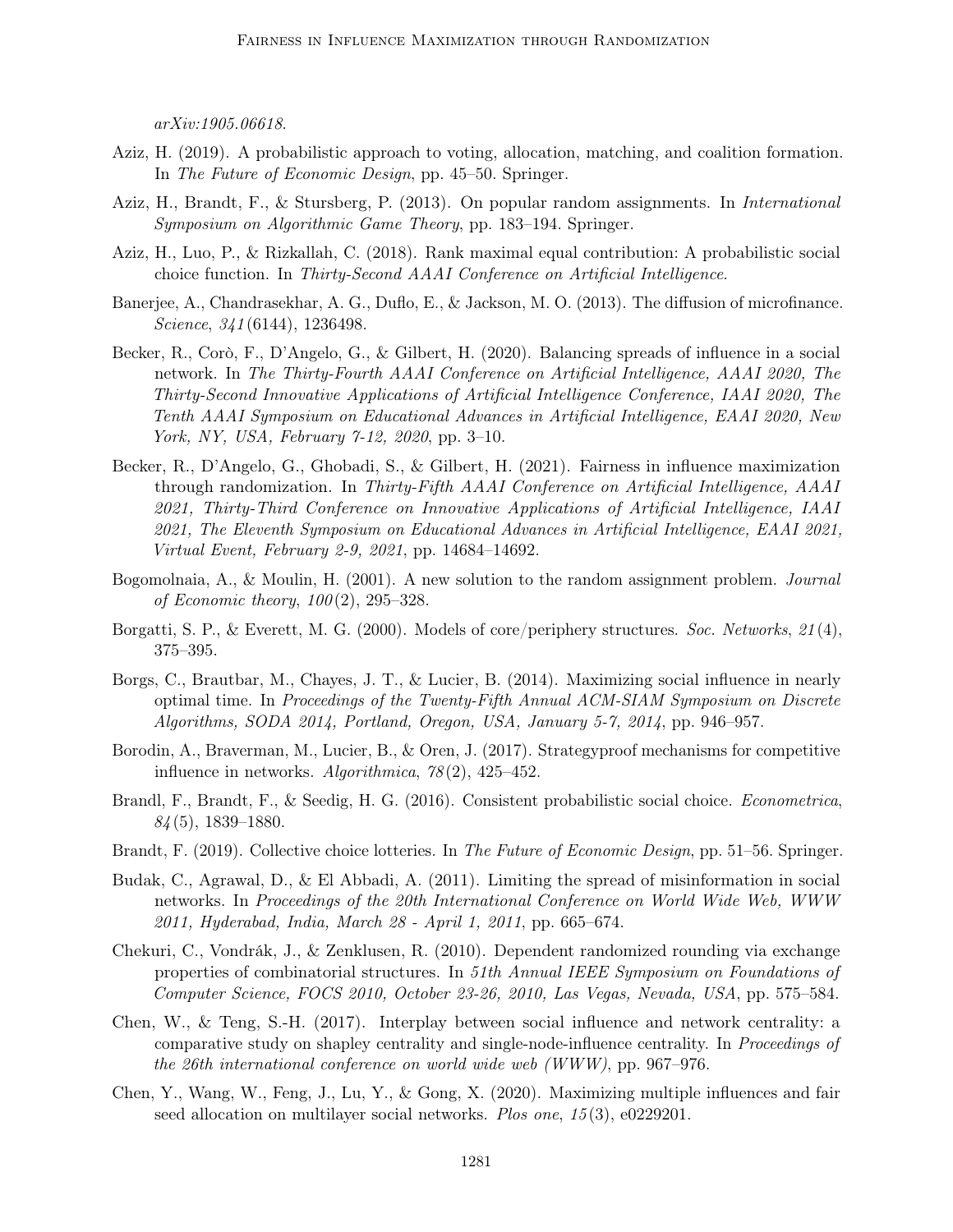- Cohen, E., Delling, D., Pajor, T., & Werneck, R. F. (2014). Sketch-based influence maximization and computation: Scaling up with guarantees. In Proceedings of the 23rd ACM International Conference on Conference on Information and Knowledge Management, CIKM 2014, Shanghai, China, November 3-7, 2014, pp. 629–638.
- Farnadi, G., Babaki, B., & Gendreau, M. (2020). A unifying framework for fairness-aware influence maximization. In Companion Proceedings of the Web Conference 2020, pp. 714–722.
- Feige, U. (1998). A threshold of ln n for approximating set cover. J.  $ACM$ ,  $45(4)$ , 634–652.
- Fish, B., Bashardoust, A., Boyd, D., Friedler, S., Scheidegger, C., & Venkatasubramanian, S. (2019). Gaps in information access in social networks?. In The World Wide Web Conference, pp. 480–490. ACM.
- Guimerà, R., Danon, L., Díaz-Guilera, A., Giralt, F., & Arenas, A. (2003). Self-similar community structure in a network of human interactions. Physical review E,  $68(6)$ , 065103.
- Hagberg, A. A., Schult, D. A., & Swart, P. J. (2008). Exploring network structure, dynamics, and function using networkx. In Varoquaux, G., Vaught, T., & Millman, J. (Eds.), Proceedings of the 7th Python in Science Conference, pp.  $11 - 15$ , Pasadena, CA USA.
- Katta, A.-K., & Sethuraman, J. (2006). A solution to the random assignment problem on the full preference domain. Journal of Economic theory, 131(1), 231-250.
- Kempe, D., Kleinberg, J. M., & Tardos, É. (2015). Maximizing the spread of influence through a social network. Theory of Computing, 11, 105–147.
- Khajehnejad, M., Rezaei, A. A., Babaei, M., Hoffmann, J., Jalili, M., & Weller, A. (2020). Adversarial graph embeddings for fair influence maximization over social networks.  $arXiv$  preprint arXiv:2005.04074.
- Leskovec, J., Kleinberg, J., & Faloutsos, C. (2007). Graph evolution: Densification and shrinking diameters. ACM transactions on Knowledge Discovery from Data (TKDD),  $1(1)$ , 2–es.
- Leskovec, J., & Krevl, A. (2014). SNAP Datasets: Stanford large network dataset collection. http://snap.stanford.edu/data.
- Leskovec, J., & Mcauley, J. J. (2012). Learning to discover social circles in ego networks. In Advances in neural information processing systems, pp. 539–547.
- Lu, W., Bonchi, F., Goyal, A., & Lakshmanan, L. V. (2013). The bang for the buck: fair competitive viral marketing from the host perspective. In Proceedings of the 19th ACM SIGKDD international conference on Knowledge discovery and data mining, pp. 928–936.
- Machina, M. J. (1989). Dynamic consistency and non-expected utility models of choice under uncertainty. Journal of Economic Literature, 27(4), 1622–1668.
- Manlove, D. (2013). Algorithmics of matching under preferences, Vol. 2. World Scientific.
- Mitzenmacher, M., & Upfal, E. (2017). Probability and Computing: Randomization and Probabilistic Techniques in Algorithms and Data Analysis (2nd edition). Cambridge University Press, USA.
- Moulin, H. (1991). Axioms of Cooperative Decision Making. Econometric Society Monographs. Cambridge University Press.
- Opsahl, T., & Panzarasa, P.  $(2009)$ . Clustering in weighted networks. Social networks,  $31(2)$ , 155–163.
- Rahmattalabi, A., Jabbari, S., Lakkaraju, H., Vayanos, P., Rice, E., & Tambe, M. (2020). Fair influence maximization: A welfare optimization approach. *arXiv preprint arXiv:2006.07906*.